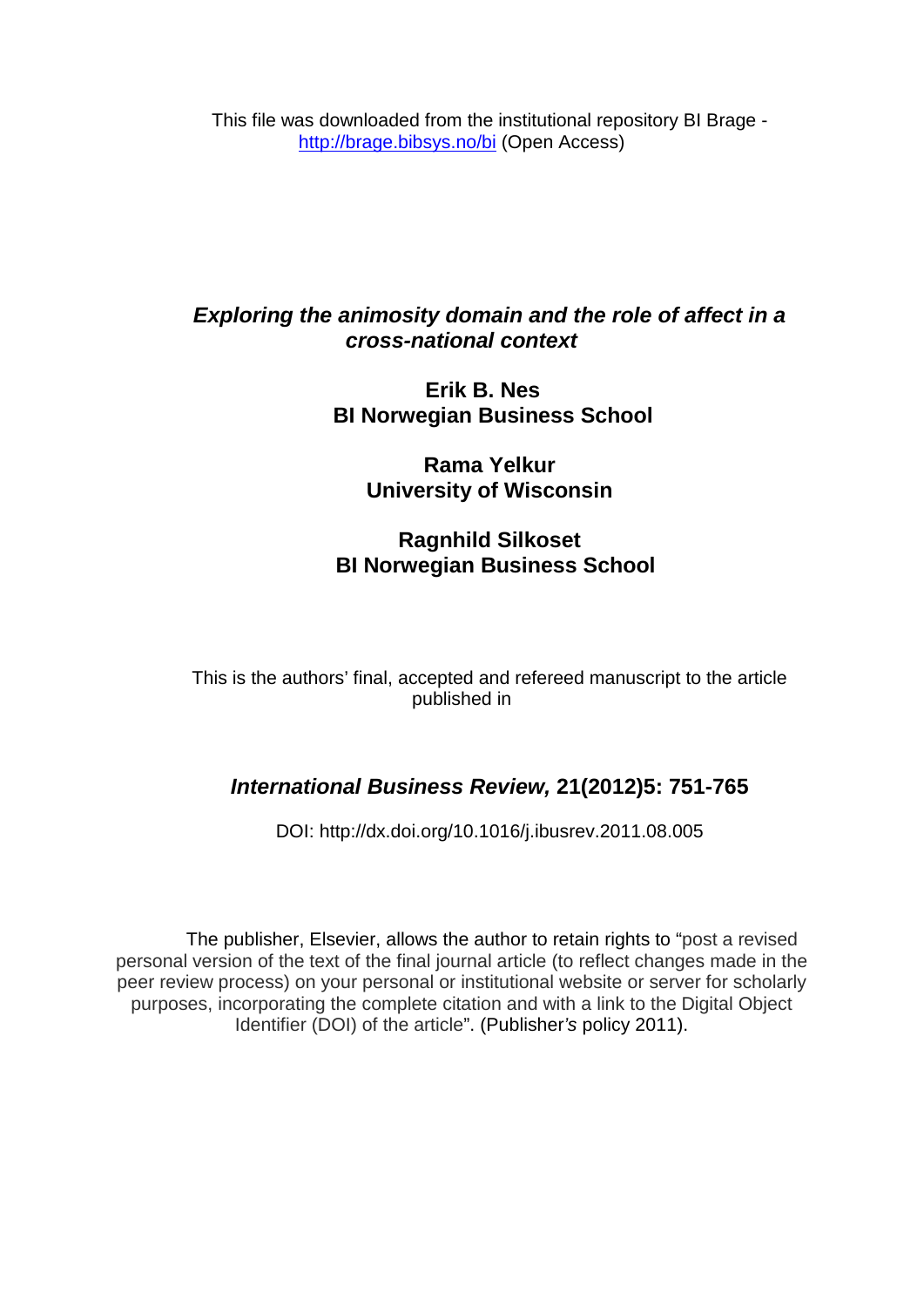## EXPLORING THE ANIMOSITY DOMAIN AND THE ROLE OF AFFECT IN A

## CROSS-NATIONAL CONTEXT

Erik B. Nes\* Associate Professor of Marketing BI Norwegian School of Management 0442 Oslo Norway Phone: +4746410547 Email: [erik.nes@bi.no](mailto:erik.nes@bi.no)

Rama Yelkur Professor of Marketing University of Wisconsin – Eau Claire Eau Claire, Wisconsin USA Phone: 715-836-4674 Email: [yelkurr@uwec.edu](mailto:yelkurr@uwec.edu)

Ragnhild Silkoset Associate Professor of Marketing BI Norwegian School of Management 0442 Oslo Norway Phone: +4746410565 Email: ragnhild.silkoset@bi.no

\*Contact author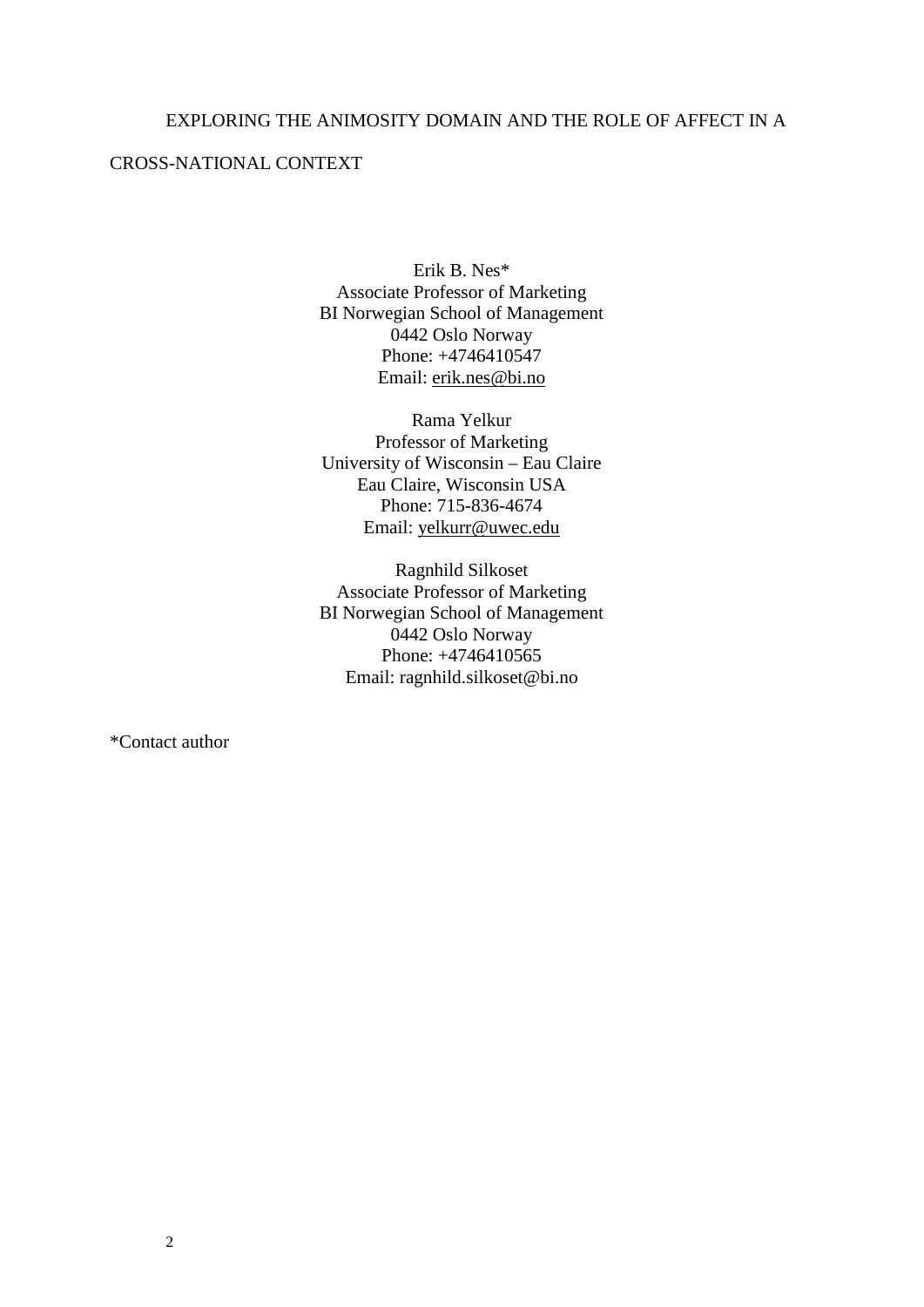# **EXPLORING THE ANIMOSITY DOMAIN AND THE ROLE OF AFFECT IN A CROSS-NATIONAL CONTEXT**

## ABSTRACT

**Purpose** – The purpose of this paper is to contribute to the development of animosity theory in three areas; construct domain, the mediating role of affect and model testing.

**Design/methodology/approach** – Exploratory and empirical research is carried out in two countries in order to explore the domain and to test the factor structure and the hypotheses through confirmatory analysis.

**Findings** – We find animosity is a four-dimensional construct which impacts buying behavior through affect.

**Originality/value** – The research extends the domain of the animosity construct to a four-dimensional structure rather than the two-dimensional structure used in most previous studies. It is the first study to empirically test an extended animosity domain and investigate the mediating role of affective emotional responses between animosity and buying intentions.

**Keywords** Animosity, affect, consumer behavior, international business

**Paper type**: Research paper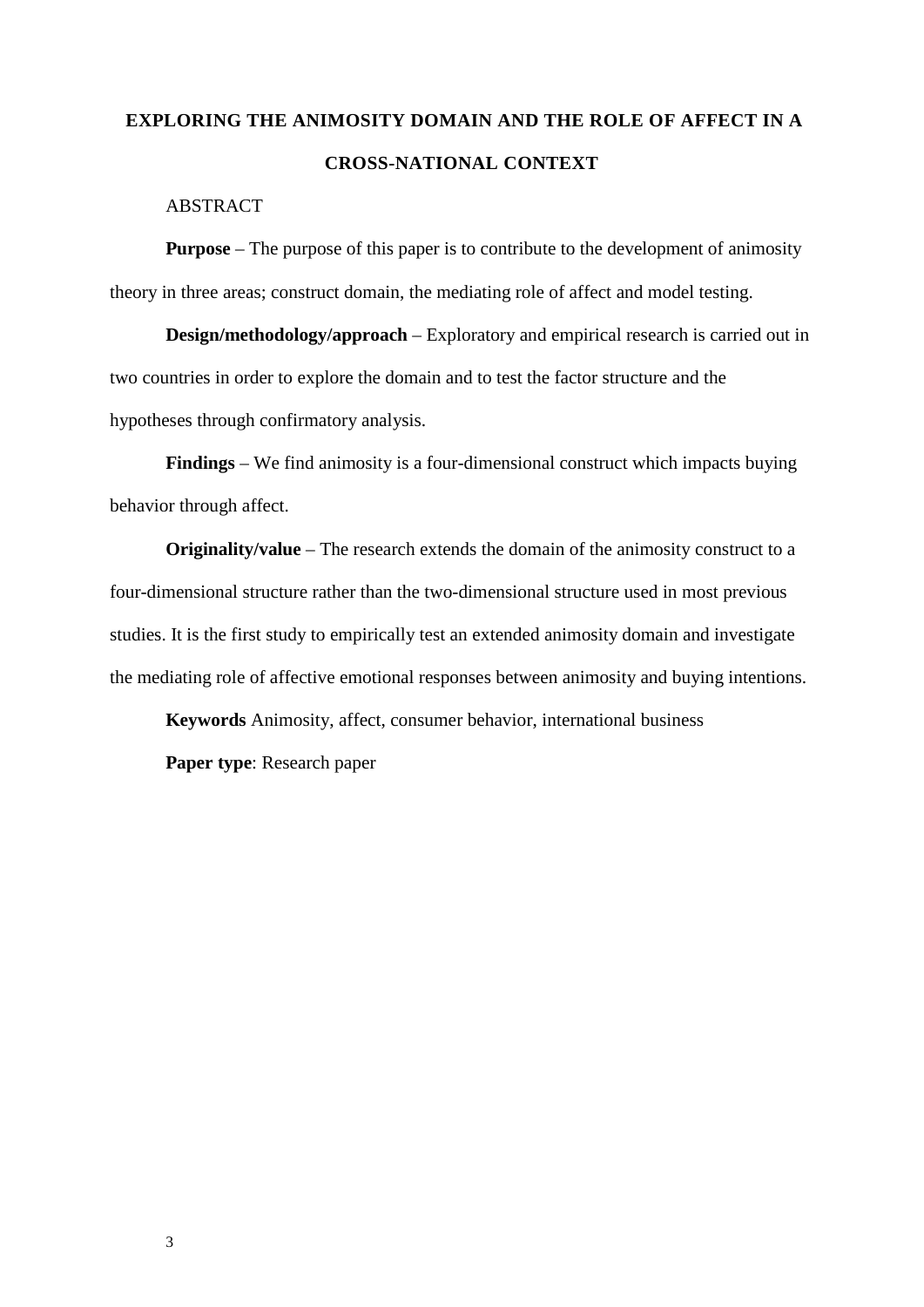## **1. INTRODUCTION**

Today's global environment, which includes civil wars, regime change, and military conflicts, presents an on-going challenge for international business. Actions of governments and organizations from different countries, both in the past and present, have not been well received by consumers around the world. For example, it has been reported that countries in the Middle East have boycotted Danish manufacturers of consumer products due to the publishing of a comic in the Danish press that Middle Eastern consumers considered offensive (Munter, 2006). This pattern can also be observed with regard to past events, where consumers from China, for example, would typically be averse to buying Japanese products due to economic hardship and war inflicted upon the Chinese by Japan (Klein, Ettenson, & Morris, 1998). Subsequent research has generally confirmed the negative impact of animosity on consumer preferences in a variety of countries.

Klein et al. (1998) were the first to define and measure the animosity construct. They state that animosity has a direct, negative effect on buyer behavior as it relates to the products originating in a country that is the target of consumers' anger. Klein et al. (1998) define animosity as "antipathy related to previous or ongoing political, military, economic, or diplomatic events." Their Animosity Model posits that "animosity" and "consumer ethnocentrism" are antecedents to "willingness to buy." That is, when consumers experience animosity towards a certain country due to past or present events, they simply refuse to buy products from that country. An important point to note in the Klein et al. (1998) model is that animosity is unrelated to product judgments or quality perceptions of products from that country. Their research extends the traditional beliefs that country-of origin affects work through their impact on product evaluations (Bilkey & Nes, 1982; Papadopoulos, 1993).

The notion that issues relating to political actions and international civil, diplomatic, and military conflicts may impact demand for products from the country that is the target of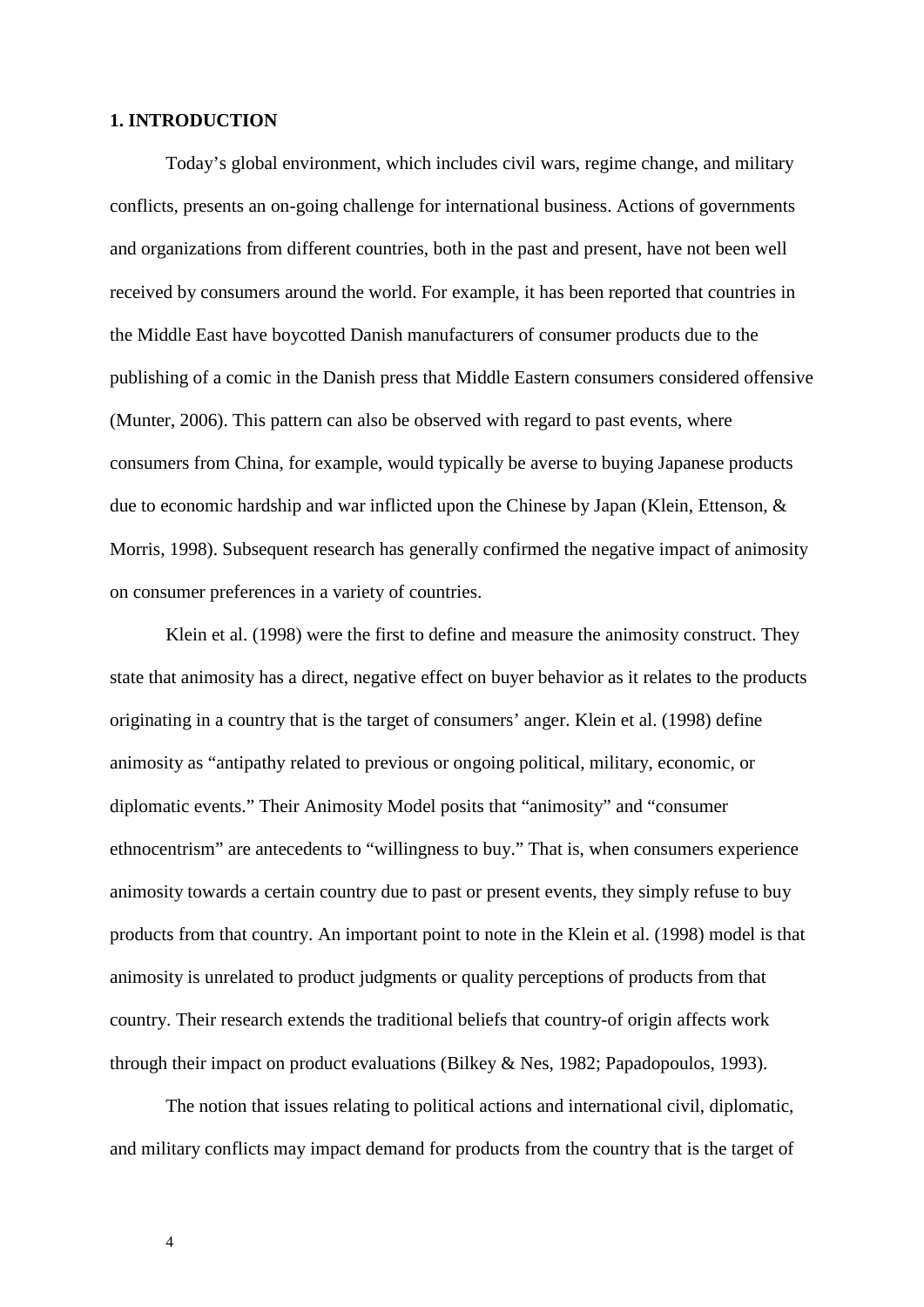animosity has sparked substantial research interest. Previous studies find that animosity has some impact on various dependent variables, particularly buying intentions (e.g., Bahaee & Pisani, 2009; Funk, Arthurs, Trevino, & Joireman, 2010; Hinck, Cortes, & James, 2004; Hong & Kang, 2006; Huang, Phau, & Lin, 2010; Klein, 2002; Klein et al., 1998; Leong et al., 2008; Maher & Mady, 2010; Nakos & Hajidimitriou, 2007; Nijssen & Douglas, 2004; Parker, Haytko and Hermans 2011; Shin, 2001; Shoham, Davidow, Klein, & Ruvio, 2006; Witkowski, 2000).

Published research in this area has also confirmed the impact of animosity for products in general, (Hinck et al., 2004; Huang et al., 2010; Leong et al., 2008; Nakos & Hajidimitriou, 2007; Witkowski, 2000), for specific categories of products (Ettenson & Klein, 2005; Hong & Kang, 2006; Jimenez & Martin, 2010; Klein, 2002; Klein et al.,1998; Nijssen & Douglas, 2004; Russell & Russell, 2006; Shimp, Dunn, & Klein, 2004; Shin, 2001; Shoham et al., 2006), and finally for hybrid products with partial shifts in production to animosity targets (Funk et al., 2010). Some studies have tested and established a correlation between the level of animosity and actual product ownership (Klein, 2002; Klein et al., 1998; Shin, 2001). Animosity may negatively impact trust in a supplier (Jimenez & Martin, 2010), acceptance or rejection of symbols in mass communication ( Lwin, Stanaland & Williams, 2010), and evaluations of brands that are associated with the animosity target (Russell & Russell, 2010). The observed level of prejudice and discrimination against the brands depend on the strength of the brand-country association (Russell & Russell, 2010). Rose, Rose, & Shoham (2009) found animosity levels differed strongly between cultural subgroups in Israel, and they suggest that this highlights the importance of considering such cultural subgroups when studying animosity. Most of these studies are in line with the original animosity model by Klein et. al 1998 which found that animosity has no impact of animosity on product judgments. However a some studies refute this claim, and find animosity does impact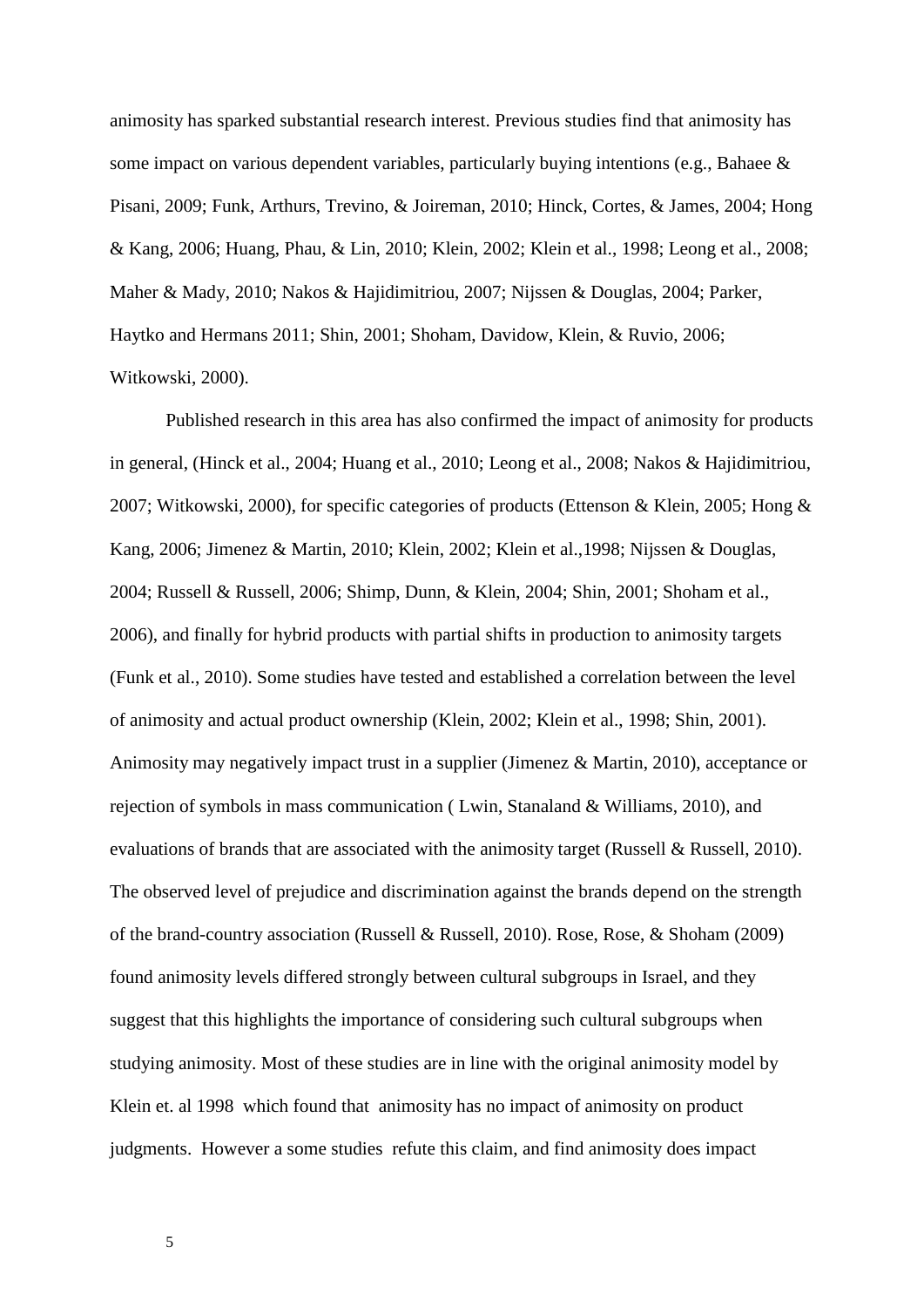evaluations of products from the animosity target (Huang, Phau & Lin, 2010; Leong et al., 2008; Rose et al., 2009; Shoham et al., 2006). All of the above research studies provide strong support for the notion that national animosities caused by war, economic policies, and other conflicts may have a profound impact on consumer buying behavior. It is important for those engaged in international business to understand the nature and impact of conflicts and animosity between countries on the demand for products in international markets. For example, Edwards, Gut, and Mavondo (2007) found that 58 percent of French businesses operating in Australia and/or New Zealand reported loss of sales as a result of the French nuclear tests in the South Pacific. Several French companies responded to this increase in animosity by using strategies such as temporarily deferring investment in the region or even modifying their brand/company name.

Leong et al. (2008) recommended that animosity research employ a more theorydriven approach. In their study they distinguished between cognitive and affective product evaluations and found the impact of animosity to be much greater on the latter. This is in line with Verlegh and Steenkamp (1999) who argued that animosity includes mainly affective and normative attitudes.

In this study, we endeavor to contribute to the development of the animosity theory in important areas. First, due to a shortage of exploratory research, we still have limited knowledge of the domain of the animosity construct. In all previous quantitative studies, the animosity targets, and thus the nature of the conflicts, are selected by the researchers. But this also implies that the domain of the animosity construct is predetermined, and it limits our understanding of the construct itself and the processes through which it influences consumer behavior. In our study we endeavor to explore the domain when the restriction of preselection of the animosity target is lifted. We find the domain of the concept to be fourdimensional rather than two-dimensional as applied in most of the previous studies. Second,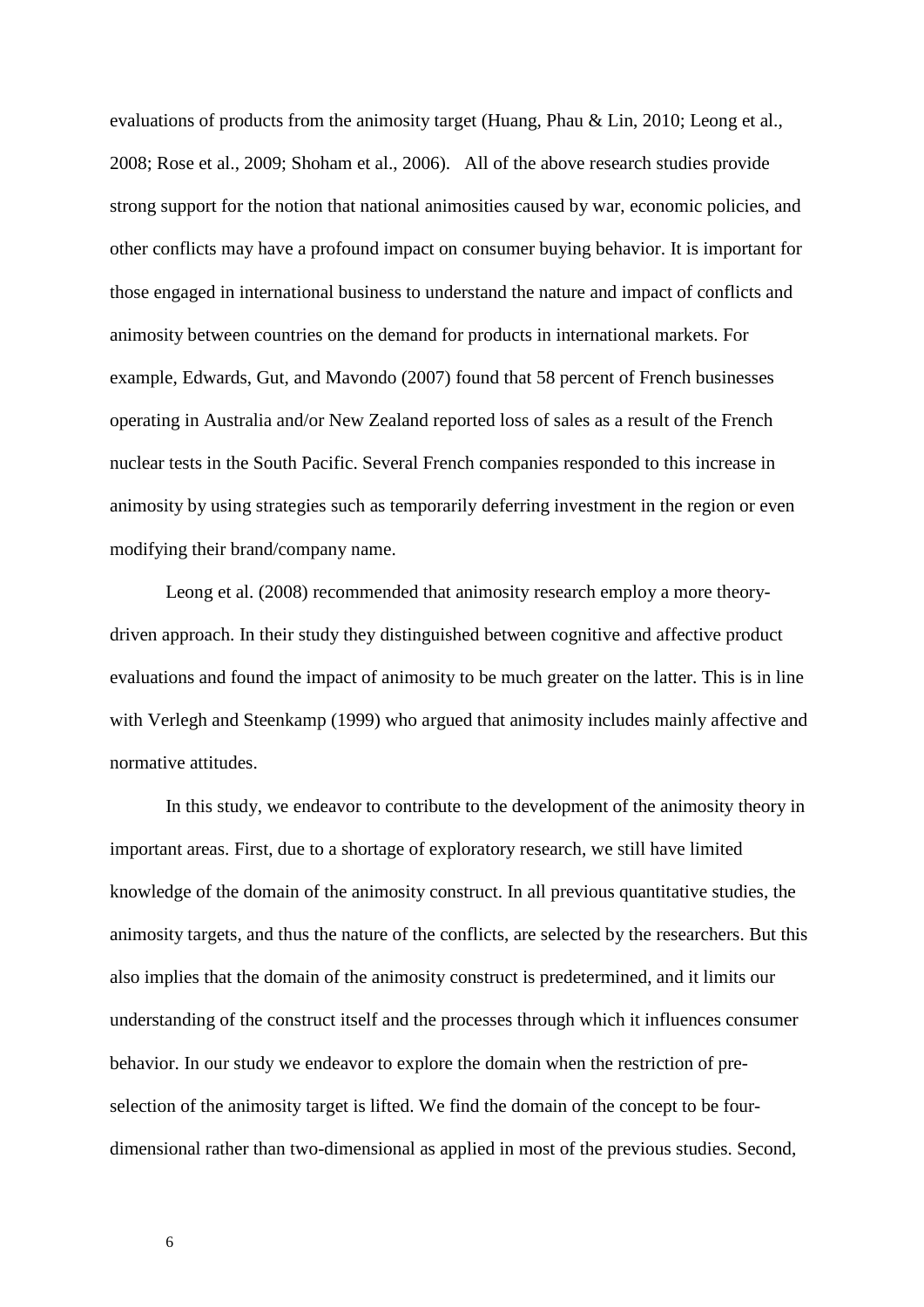the processes through which animosity influences buying intentions have received only scant empirical attention. We propose that animosity influences buying intentions mainly through affective outcomes, and we test a model of the relationship between the four animosity dimensions and buying intentions with affect as the mediating variable. Building on recent branding research, our affect concept complements and extends the present understanding of affect in animosity research (Leong et al., 2008) by defining affect as the affective benefits (disbenefits) of buying and consuming products.

The paper is structured as follows: we review the animosity background and construct domain, and we report from the qualitative pre-studies concerning the domain of the construct. We then develop our research model. Finally, we report results from our quantitative studies and discuss the findings.

## **2. ANIMOSITY BACKGROUND AND CONSTRUCT DOMAIN**

In their original model, Klein et al. (1998) posited that animosity is founded in warbased animosity and economic-based animosity. Most of the the bi-national studies that followed the Klein et al. (1998) study built on one or both of their two animosity dimensions. Of the bi-national studies that included economic-based animosity, the majority dealt with unfair trade practices (Ang et al., 2004; Klein, 2002; Klein et al., 1998; Klein & Ettenson, 1999; Shin, 2001; Witkowski, 2000). The war-based animosity dimension had to do with military occupation (Klein et al., 1998; Nijssen & Douglas, 2004; Shin, 2001), Pearl Harbor (Klein, 2002), civil war in the U.S. (Shimp et al., 2004), animosity toward Germany among Jewish consumers living in the United States (Podoshen & Hunt, 2009) or the second Intifada (Shoman et al., 2006; Guido, Prete, Tedeshi & Dadusc, 2010).The exceptions to war-based and economic-based animosity included current political issues between the U.S. and China (Witkowski, 2000), French nuclear testing in the Pacific (Edwards et al., 2007; Ettenson &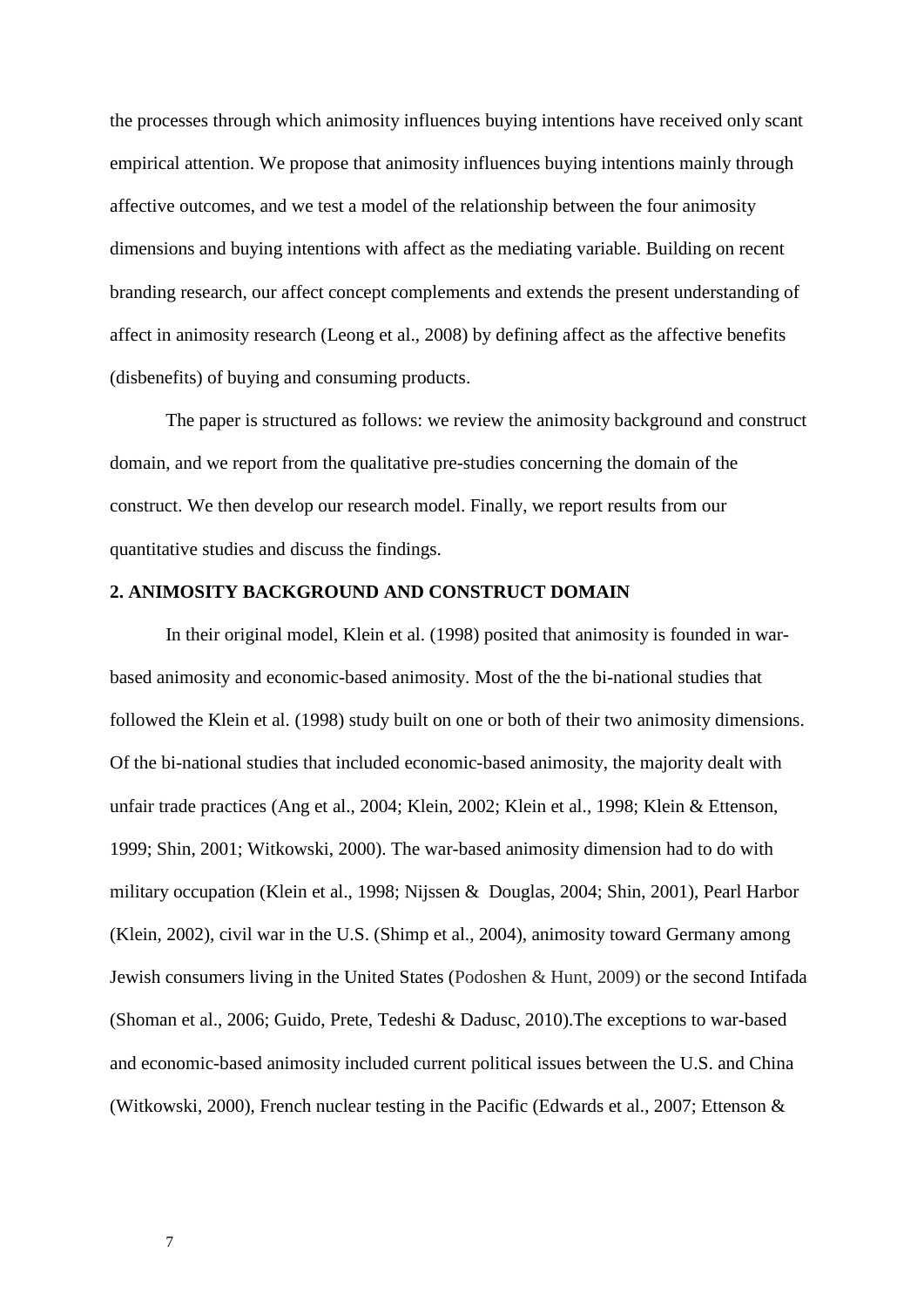Klein, 2005), and undefined historic hostilities between the U.S. and France (Amine, 2008; Russell & Russell, 2006) and between Greece and Turkey (Nakos & Hajidimitriou, 2007).

The strong reliance on the original two dimensions (war and economics) may be due to the nature of the bi-national conflicts. The qualitative pre-studies in these studies do not concern the two-dimensional dichotomy of animosity (Klein, 2002; Shimp et al., 2004). Riefler and Diamantopoulos (2007) challenge the traditional construct domain assumptions of animosity in previous studies. Their exploratory research suggests that the animosity concept also encompasses perceived differences in mentality and perhaps religion in addition to the war and economic animosity dichotomy. The complexity of animosity is also exemplified by Nakos and Hajidimitriou (2007) who describe the adversarial relationship between Greece and Turkey that originated almost a thousand years ago and the numerous wars and conflicts that followed, all of which created hostility between the two countries that exists even today. Amine (2008) provides another example of the great complexities of animosity. She applied ethnographic fieldwork to achieve insight into the hostility between the U.S. and France which has lasted for centuries (Amine, 2008). The studies by Amine (2008), Nakos and Hajidimitriou (2007) and Riefler and Diamantopolous (2007) show that many animosity constructs are more complex than the two-dimensional dichotomy of just war and economic animosity.

Jung et al. (2002) suggest a typology of animosity categorized by two dimensions; personal-national and stable-situational. Several studies address specific bilateral tensions that we argue tend to be in the "stable" and "national" cell (e.g., Japan in China (Klein et al., 1998), Japan in the U.S. (Klein & Ettenson, 1999), China in the U.S. (Witkowski, 2000), and Japan in Korea (Shin, 2001)). The strained relationship between the U.S. and France (Amine, 2008; Russell & Russell, 2006) is considered stable though the conflict was exacerbated due to more recent situational events following September 11, 2001. The studies which address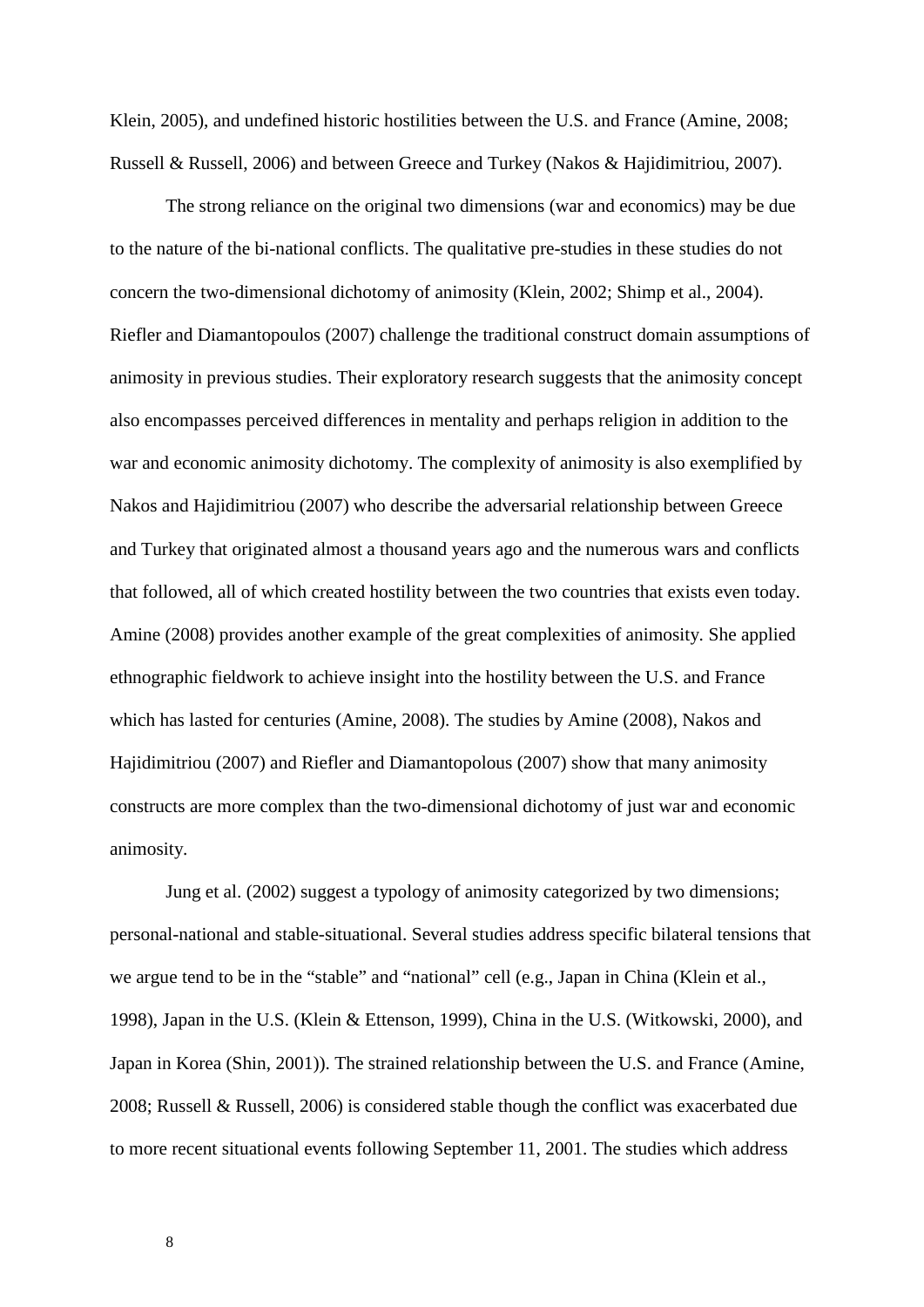the impact of French nuclear tests in the Pacific may reflect animosity which is more temporary in nature (Edwards et al., 2007; Ettenson & Klein, 2005). One could, however, argue that French nuclear testing in the Pacific is war-based and not just based on a past war but rather a potential war in the future. All empirical studies have specified target countries for animosity. Thus, as pointed out by Riefler and Diamantopoulos (2007), the nature of the conflict is predetermined by the researcher(s). Since most animosity settings are chosen to depict long-lasting hostility the question arises as to whether such old conflicts are perceived by respondents as generating strong reactions, or if more recent, and perhaps more temporary, enmities are felt to be more important (Riefler & Diamantopoulos, 2007).

## **3. QUALITATIVE PRE-STUDY TO EXPLORE ANIMOSITY DIMENSIONS**

A typical procedure in theory development is to develop and test the theory in a base country (often the United States) and then translate the items to new languages for applications in new countries. It is assumed that the constructs are equivalent if measurement equivalence is obtained. However, as argued by Douglas and Craig (2006) this may not always be the case. Douglas and Craig (2006) identified two alternative approaches that provide comparability without ignoring emic elements. Following their recommendations, we used their linked emic model. This model takes the local context as a starting point, but at more than one research site. Input from each site is then used to develop constructs and scales. Our information was collected in the U.S. and Norway. These countries represent one very large country and one very small country on two different continents. Both are very affluent countries. The cultures have important similarities in the European heritage, but also have substantial differences. Data from the World Values Survey indicate that the two countries are quite similar with regard to self expression values, while the U.S. is much more based on traditional values than Norway (Inglehart & Baker, 2000). The U.S. belongs to an English speaking cluster of nations and Norway belongs to a protestant European cluster (Inglehart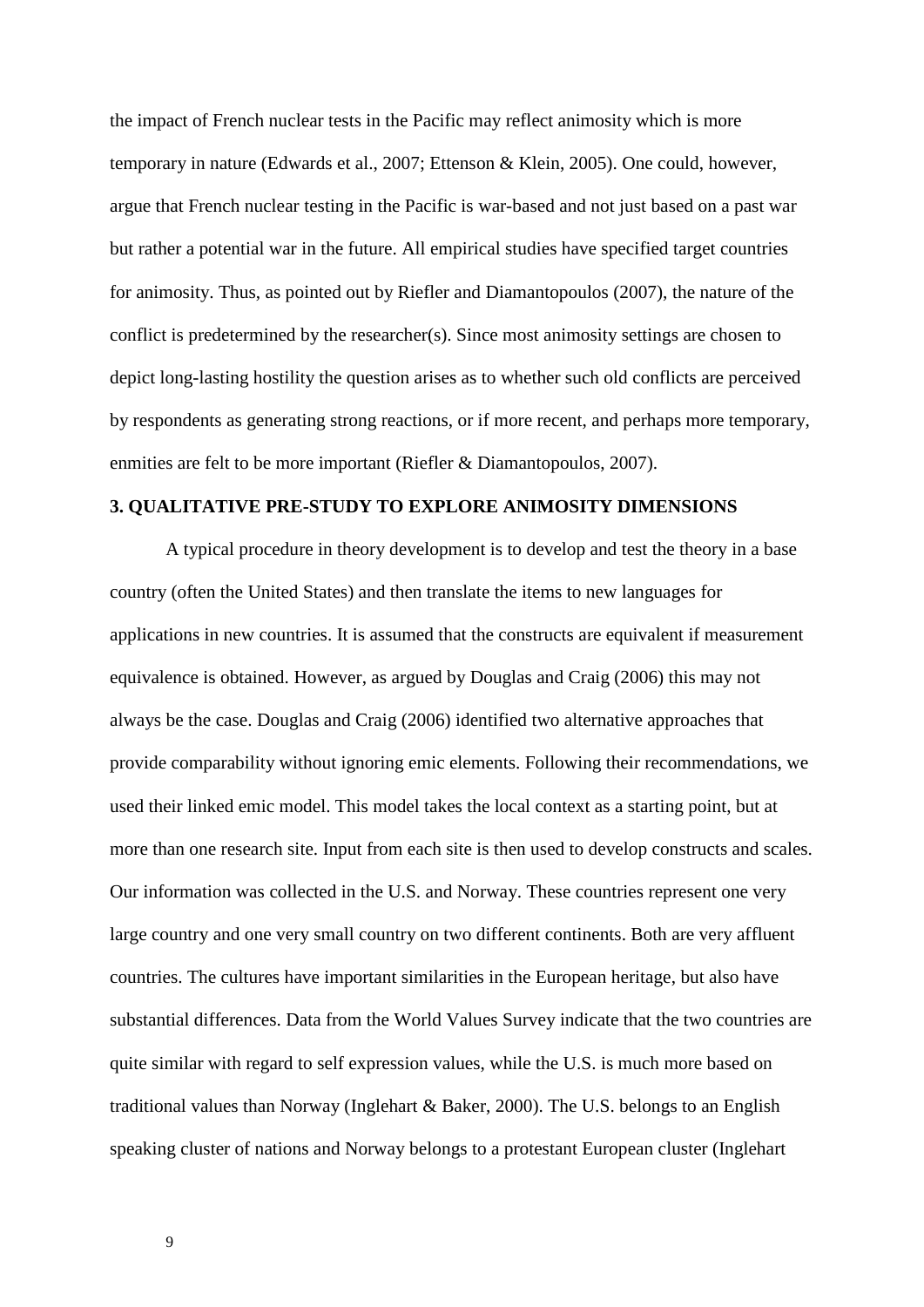and Baker, 2000). Differences in scores on Hofstede's cultural indexes have been used as expressions of cultural differences between countries in several previous studies (e.g. Kogut & Singh 1988; Nes, Solberg, & Silkoset 2007. Upon examination of Hofstede's dimensions, values are quite similar between the two countries on most dimensions except that the U.S. is characterized by masculine values and Norway by feminine values (Hofstede, 1980). Overall, the countries are similar enough for the same dimensions to be relevant and different enough to provide increased international validity relative to a single country setting.

The qualitative study involved conducting interviews with open-ended questions in the U.S. and Norway. The analysis of the qualitative responses from the two countries led us to specify the four dimensions of animosity and their composition. Fifty-four semi-structured, in-depth interviews were conducted, 34 in the U.S. and 20 in Norway. We used a qualitative methodology with unprompted questioning to identify countries towards which feelings of animosity may exist, as well as the underlying reasons for such animosity. In the qualitative questioning, we asked respondents in the two sample countries to think about the foreign country they liked the least and to answer a series of open-ended questions about that country. Most important was the question that asked why they disliked the particular foreign nation that they mentioned in the interview.

The animosity countries identified by Norwegian consumers were Turkey, North Korea, Serbia, China, Iraq, Pakistan, France, Russia, the U.S., and Israel. Those identified by U.S. consumers were England, Japan, Iraq, Ireland, India, Iran, North Korea, France, China, Somalia, Venezuela, the Dominican Republic, and Haiti. Using the software *Atlas.ti*, we grouped all the qualitative responses to the question "Why do you dislike this country?" under four major categories of animosity as suggested by the open-ended responses (see Table 1).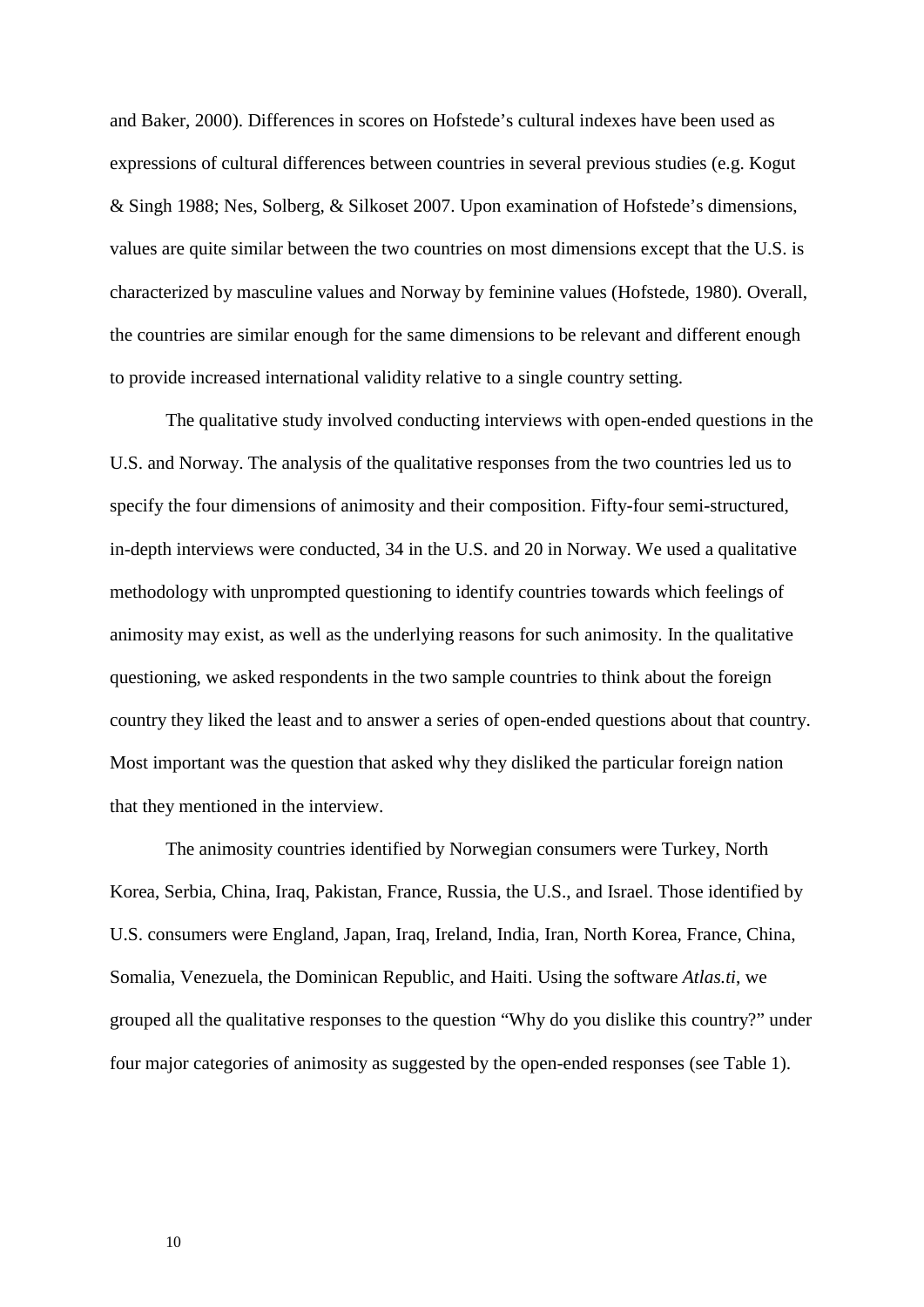| <b>Categories of</b> |                                                                   |  |  |  |  |  |  |
|----------------------|-------------------------------------------------------------------|--|--|--|--|--|--|
| <b>Animosity</b>     | <b>Statements</b>                                                 |  |  |  |  |  |  |
| Economic             | No concern for environment                                        |  |  |  |  |  |  |
|                      | Poverty $(3)$                                                     |  |  |  |  |  |  |
|                      | Suppression $(2)$                                                 |  |  |  |  |  |  |
|                      | Death due to starvation and disease                               |  |  |  |  |  |  |
|                      | They can't wait to get our money from tourism                     |  |  |  |  |  |  |
|                      | Lawlessness                                                       |  |  |  |  |  |  |
|                      | Because we can do everything better and cheaper in our country    |  |  |  |  |  |  |
|                      | This country isolates itself from the world                       |  |  |  |  |  |  |
|                      | They have very low productivity                                   |  |  |  |  |  |  |
|                      | No infrastructure                                                 |  |  |  |  |  |  |
|                      | Illegal immigrants from this country taking our jobs (2)          |  |  |  |  |  |  |
|                      | Hardship and disaster                                             |  |  |  |  |  |  |
| Military/war         | Huge threat to our country                                        |  |  |  |  |  |  |
|                      | Nuclear threat, nuclear weapons and testing (6)                   |  |  |  |  |  |  |
|                      | War $(17)$                                                        |  |  |  |  |  |  |
|                      | This country did not help us in the fight against terrorism $(7)$ |  |  |  |  |  |  |
|                      | WW II                                                             |  |  |  |  |  |  |
|                      | Japanese attack on Pearl Harbor (2)                               |  |  |  |  |  |  |
|                      | Invasion of other Asian countries                                 |  |  |  |  |  |  |
|                      | Its former occupation of other countries                          |  |  |  |  |  |  |

## **Table 1 Dimensions of animosity from qualitative interviews**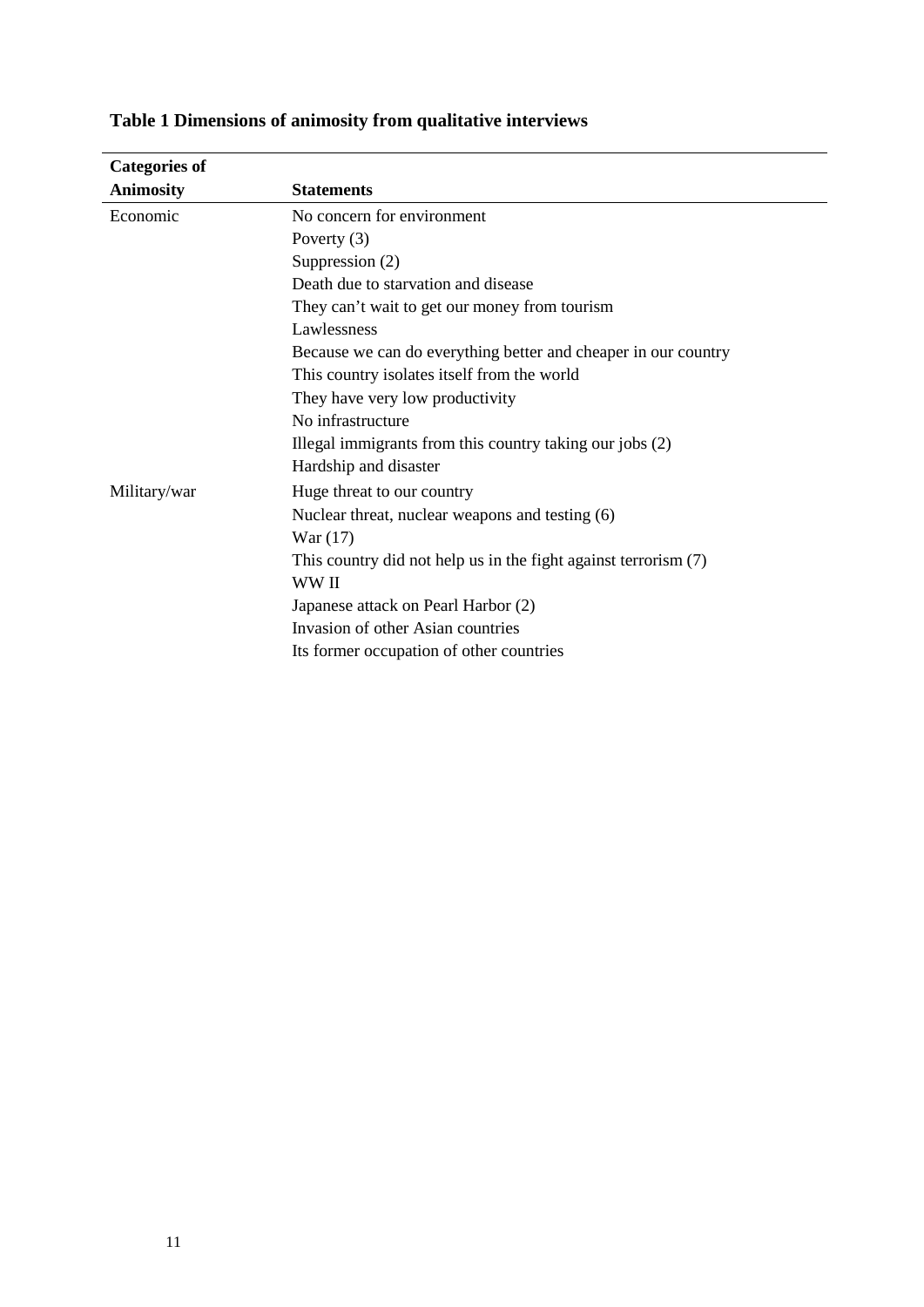| <b>Categories of</b> |                                                                                                                                                                                 |  |  |  |  |  |
|----------------------|---------------------------------------------------------------------------------------------------------------------------------------------------------------------------------|--|--|--|--|--|
| <b>Animosity</b>     | <b>Statements</b>                                                                                                                                                               |  |  |  |  |  |
| People               | No respect for people                                                                                                                                                           |  |  |  |  |  |
|                      | Genocide, killings, deaths, ethnic hatred, kill their own people, own people<br>are treated as slaves (5)                                                                       |  |  |  |  |  |
|                      | Because of their beliefs they have no value for life                                                                                                                            |  |  |  |  |  |
|                      | Everyone seems to be stuck up, they think they are better than everyone else,<br>$\arrosant(6)$                                                                                 |  |  |  |  |  |
|                      | Whiny and annoying                                                                                                                                                              |  |  |  |  |  |
|                      | Attitude of the people/ immigrants from this country living here, exploit our<br>country, their attitude towards our country, increasing crime rates by these<br>immigrants (5) |  |  |  |  |  |
|                      | Dislike these people's political views                                                                                                                                          |  |  |  |  |  |
|                      | Unfriendly people, harsh and rude, mean, they spit on my friends (13)                                                                                                           |  |  |  |  |  |
|                      | Dirty, throw trash on street (4)                                                                                                                                                |  |  |  |  |  |
|                      | Because they hate us, our country, spread ill will about our country (4)                                                                                                        |  |  |  |  |  |
|                      | Violence and riots, suicide bombings, terrorism, weapons (5)                                                                                                                    |  |  |  |  |  |
|                      | People are not welcoming, hostile to foreigners, bad experience during visit<br>(3)                                                                                             |  |  |  |  |  |
|                      | They stick together with others from their own country                                                                                                                          |  |  |  |  |  |
|                      | Cannot identify with their values, fundamentalists (2)                                                                                                                          |  |  |  |  |  |
|                      | People                                                                                                                                                                          |  |  |  |  |  |
|                      | Food                                                                                                                                                                            |  |  |  |  |  |
|                      | Religion, Muslim (3)                                                                                                                                                            |  |  |  |  |  |
|                      | Corrupt (4)                                                                                                                                                                     |  |  |  |  |  |
|                      | Crime $(2)$                                                                                                                                                                     |  |  |  |  |  |
|                      | Their language, not open to my language (3)                                                                                                                                     |  |  |  |  |  |
|                      | The way these people act or are portrayed on television                                                                                                                         |  |  |  |  |  |
|                      | Cruelty to animals                                                                                                                                                              |  |  |  |  |  |
|                      | Crowded                                                                                                                                                                         |  |  |  |  |  |
|                      | Ungrateful                                                                                                                                                                      |  |  |  |  |  |
| Politics/government  | Authoritarian government (6)                                                                                                                                                    |  |  |  |  |  |
|                      | Mix of politics and religion                                                                                                                                                    |  |  |  |  |  |
|                      | This country neglects the majority of its people for global prestige                                                                                                            |  |  |  |  |  |
|                      | Evasive official attitude towards invasion in 1937                                                                                                                              |  |  |  |  |  |
|                      | Dislike the politics and government (4)                                                                                                                                         |  |  |  |  |  |
|                      | Government regulations and policies, censorship imposed on their people,<br>lack of freedom, oppression (13)                                                                    |  |  |  |  |  |
|                      | Communist government, undemocratic, political system (8)                                                                                                                        |  |  |  |  |  |
|                      | Human rights violations (5)                                                                                                                                                     |  |  |  |  |  |
|                      | Women's rights, male dominated (6)                                                                                                                                              |  |  |  |  |  |
|                      | Child birth policies                                                                                                                                                            |  |  |  |  |  |
|                      | Disregard for innocent people, does not do enough for its citizens (2)                                                                                                          |  |  |  |  |  |
|                      | This government is a threat to world peace                                                                                                                                      |  |  |  |  |  |
|                      | Government policies to preserve their cultural identity                                                                                                                         |  |  |  |  |  |
|                      | Their foreign policies                                                                                                                                                          |  |  |  |  |  |
|                      | Political tensions                                                                                                                                                              |  |  |  |  |  |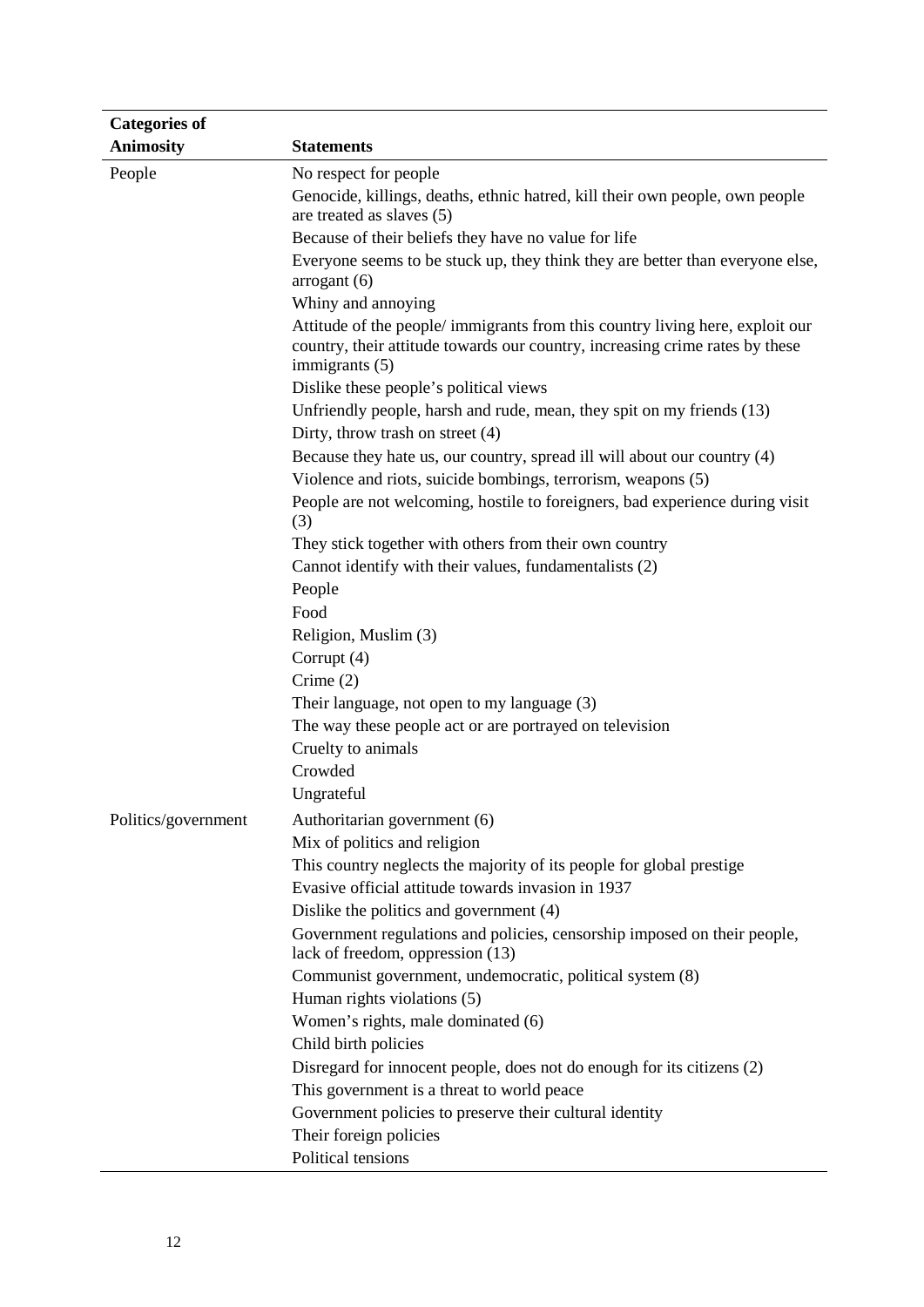The analysis of the qualitative responses from the two countries grouped by *Atlas.ti* suggests that the domain of the animosity construct includes four dimensions: people animosity, economic animosity, military/war animosity, and politics/government animosity.

## **4. DEVELOPMENT OF RESEARCH MODEL**

Animosity theory postulates that animosity has a direct negative influence on consumers' willingness to buy, with little or no impact on cognitive product judgments. Several animosity researchers suggest that social identity theory (Tajfel, 1982; Tajfel  $\&$ Turner, 1986) is useful in explaining the nature and causes of animosity (Shimp et al., 2004; Shoham et al., 2006; Huang et al., 2010). However, increased understanding of why animosity leads to less buying has long been a missing piece in the puzzle of animosity research.

We argue that buying and consuming products from animosity targets involves negative psychological and social affective consequences, and these consequences influence buying behavior. One example of psychological and social consequences of animosity would be a French car buyer who feels a typical American car would be incongruent with her personality. She may fear negative reactions from people around her (who presumably share some of the same attitudes), she may resent being associated with products from the animosity target, and it may make her feel discomfort and even embarrassment. The U.S. and France have a long history of mutual antagonism (Amine, 2008). The psychological and social effects may be partially explained by inferences from image congruity theory, from cognitive dissonance theory, and from boycott research.

In consumer research it has long been suggested that symbolic attributes of a brand are important for explaining consumer behavior (Aaker, 1997; Austin, Siguaw, & Mattila, 2003; Sirgy, 1982). The argument is that attitude objects (e.g., brands) are associated with personality traits that have symbolic and self impressive implications for the consumer and that influence consumer behavior. Image congruity theory holds that these associations should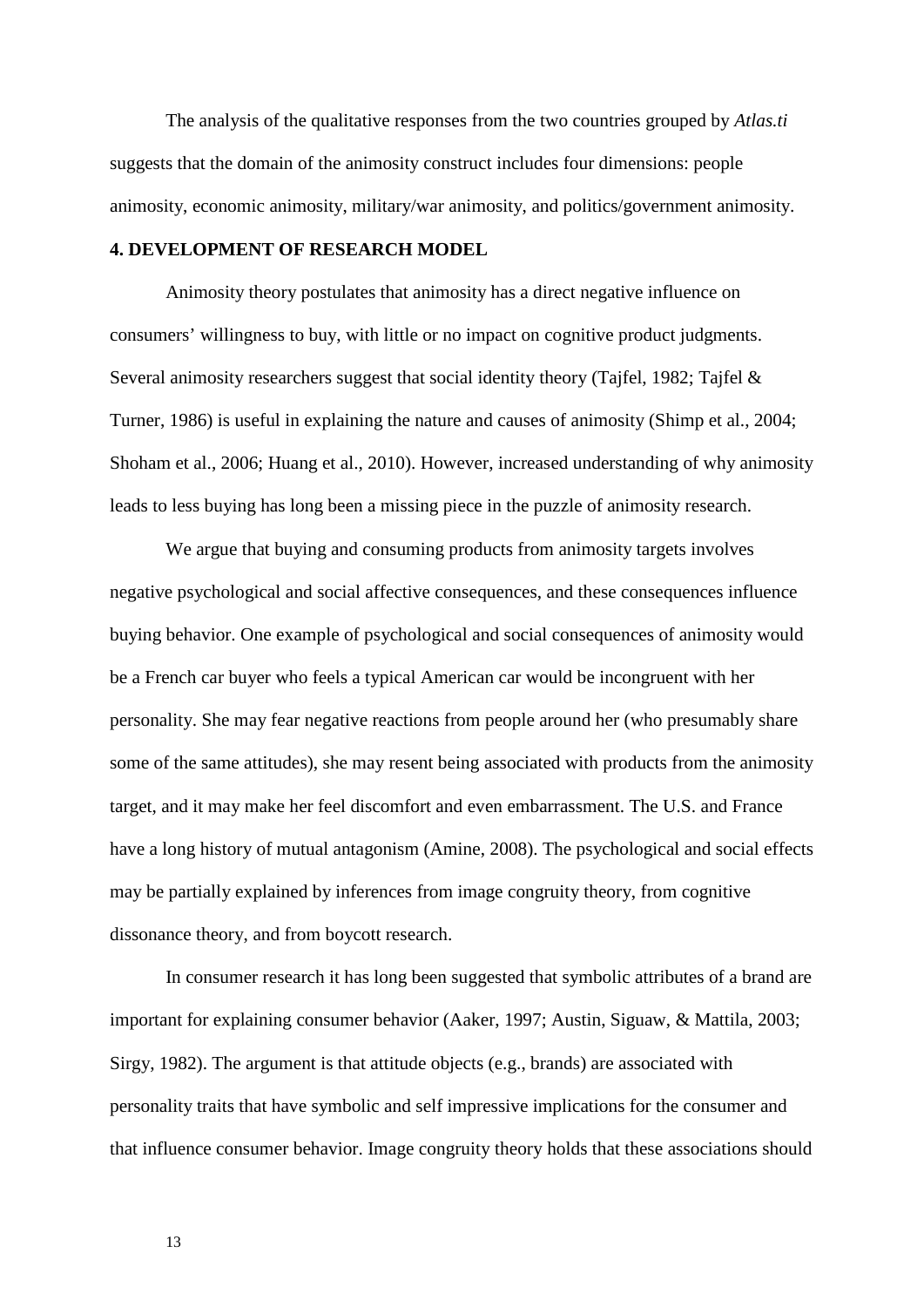be in congruence with the consumer's personality. The ability to express personality traits is often associated with positive affects, such as pleasure or pride, whereas the inability to do so is associated with negative affect (Swann, De La Ronde, & Hixon, 1994). It has increasingly been recognized that nations (and thus animosity targets) have brand-like properties as exemplified by research into the concept of national branding (Dinnie, 2008).

Support for the psychological and social impact of animosity may also be found in cognitive dissonance theory as connoted by Shoham et al. (2006). Cognitive dissonance theory (Festinger, 1957) suggests that a person has knowledge about himself, his past behavior, and his beliefs and attitudes. If one element is congruent with another they are viewed as consonant. If one does not follow from another they are said to be dissonant. In our previous example, the perceived attributes of an American automobile may be dissonant with the French car buyer's beliefs and attitudes. Because cognitive dissonance is psychologically uncomfortable, consumers prefer to avoid it, thus creating a negative impact on buying intentions.

Finally, the influence of affective and normative animosity may be partially explained by inferences from the boycott literature. A boycott occurs "when a number of people abstain from purchase of a product, at the same time, as a result of the same egregious act or behavior, but not necessarily for the same reasons" (John & Klein, 2003, p. 1198). Consumers participate in boycotts to express severe dissatisfaction with a company or country's actions and/or policies (Shaw, Newholm, & Dickinson, 2006), and animosity plays an important role in attitudes toward participating in boycott activities (Smith and Qianpin 2010).Therefore, a boycott may be an outcome of animosity. One example of a boycott directed toward a country was experienced by the Danish dairy giant Arla Foods. They became a target of widespread boycotts in the Muslim world approximately six months after a Danish newspaper printed a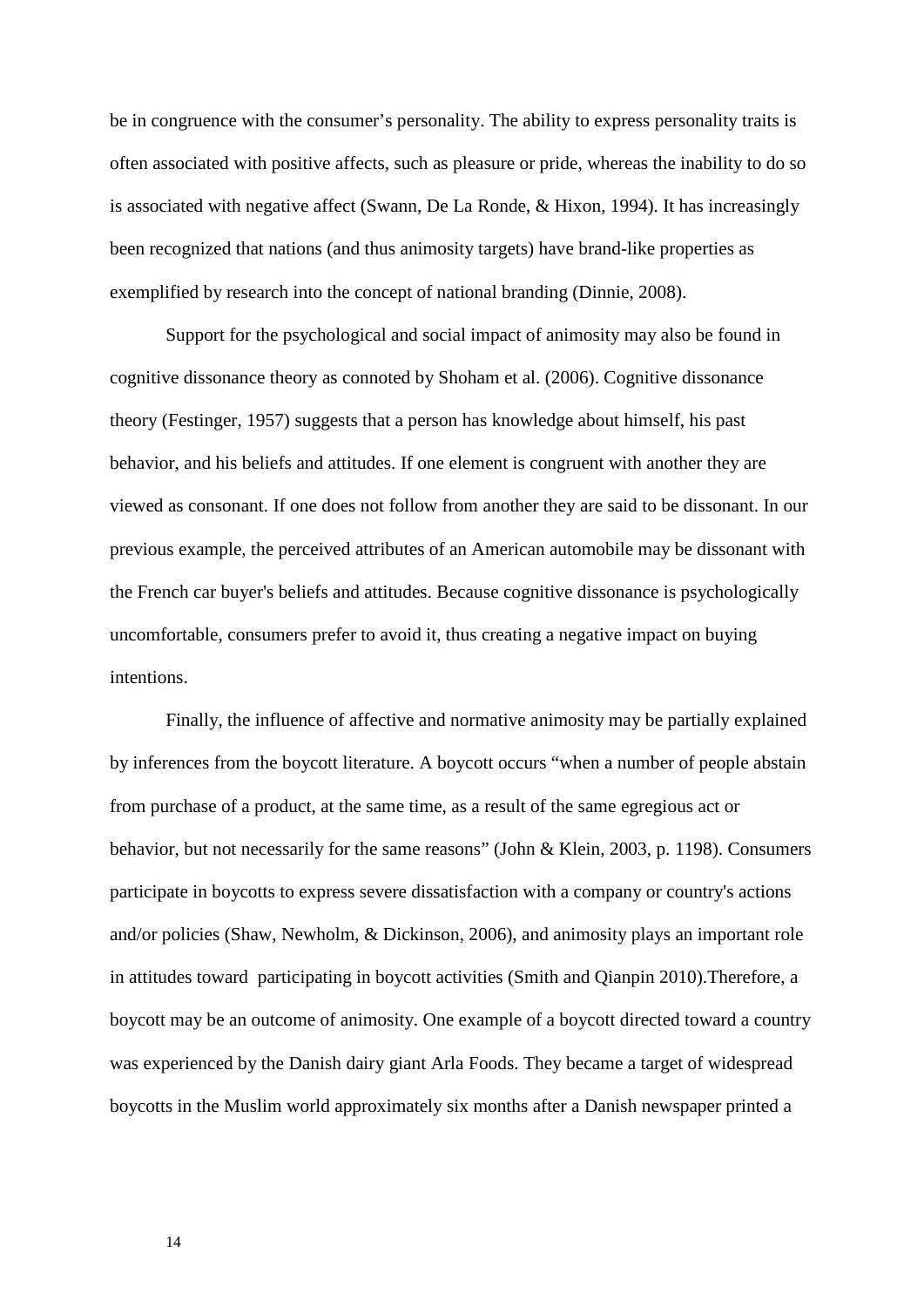series of caricatures depicting the prophet Muhammad (Ettenson, Smith, Klein, & John, 2006).

A negative impact on buying behavior due to war or other animosity may be due to feelings of a moral obligation not to support the economy of an offending nation. Supporting the economy of an offending nation may also lead to feelings of guilt. Guilt is the "negative emotion which results from a consumer decision that violates one's values or norms" (Burnett & Lunsford, 1994, p. 33). It may be considered a psychosocial variable that negatively impacts self-enhancement (Klein, Smith, & John, 2004). To avoid this feeling, consumers are motivated to refuse purchasing products from a target country, even if the country is unable to change the egregious act (John & Klein, 2003). Pressure group motivations (social impact) also partially explain individual motives to boycott (Klein, Smith, & John 2002; 2004).

Building on cognitive dissonance theory, image congruity theory, and the boycott literature, we suggest that psychological and social affect mediate the impact of animosity on buying intentions. Chaudhuri and Holbrook (2001) define brand affect "as a brand's potential to elicit a positive emotional response in the average consumer as a result of its use." This definition encompasses positive affect only, while negative brand affect is likely a consequence of country animosity. Furthermore, as evidenced in the boycott literature, animosity may also elicit normative emotions that are related to the purchase of goods from an animosity target, independent of eventual use. We modify Chaudhuri and Holbrook's (2001) definition of brand affect for the negative emotions and for their use-only condition. We define affect as the product's potential to elicit a positive or negative emotional response as a result of its purchase or use. The emotional response may have psychological (the way I think about myself) or social (the way others think of me) underpinnings, and in order to distinguish this concept from affect in the meaning of affective product judgments (Leong et al., 2008), we label the variable "psychosocial affect."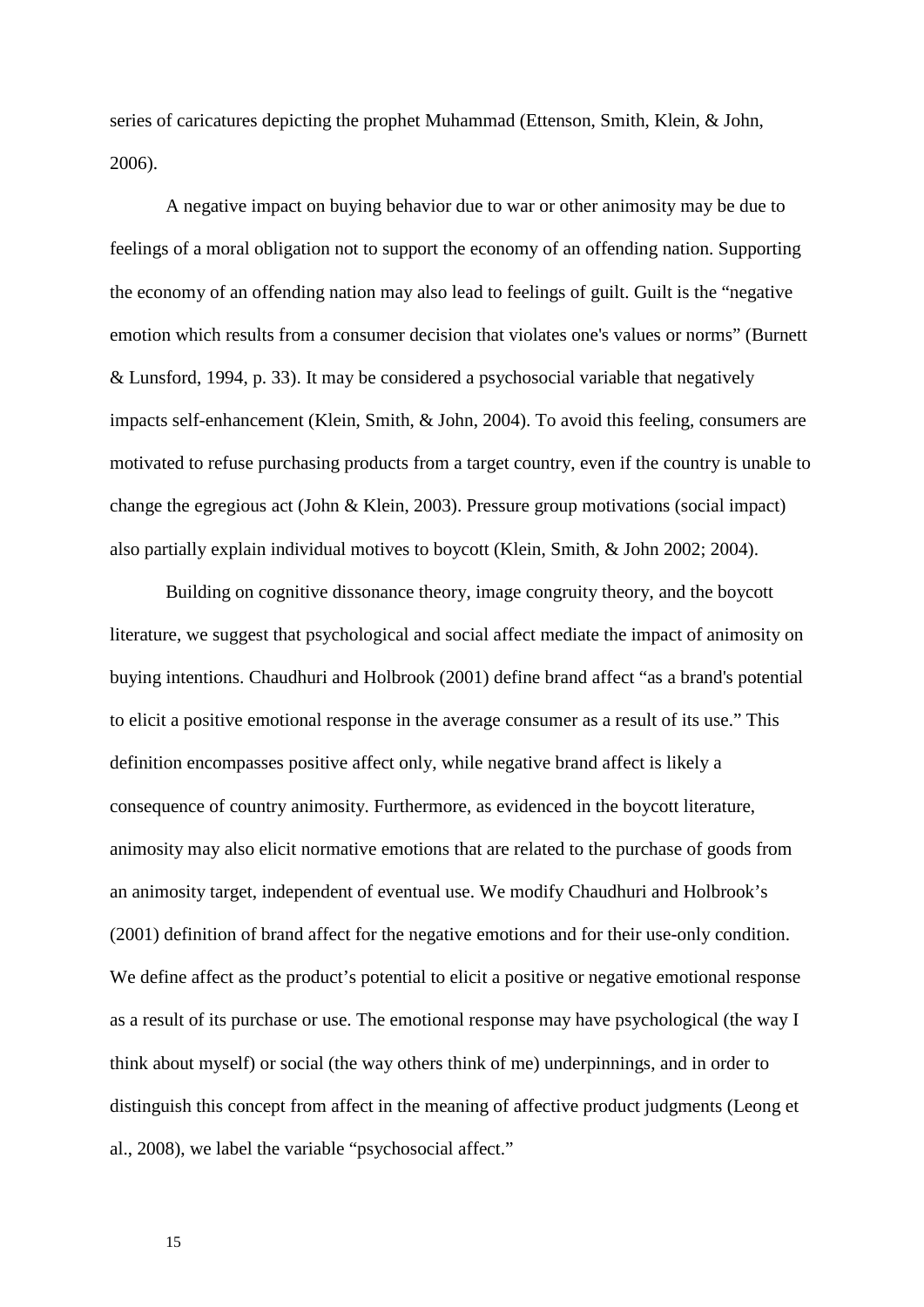## **4.1 Hypotheses**

Based on the four-dimensional structure of animosity depicted in Figure 1 and on the preceding discussion of psychosocial affect as a mediating variable between animosity and buying behavior, we develop the following hypotheses:

> Hypothesis 1. Economic animosity has an impact on psychosocial affect for the full sample (H1a), the U.S. sample (H1b), and the Norwegian sample (H1c).

> Hypothesis 2. People animosity has an impact on psychosocial affect for the full sample (H2a), the U.S. sample (H2b), and the Norwegian sample (H2c). Hypothesis 3. Politics/government animosity has an impact on psychosocial affect for the full sample (H3a), the U.S. sample (H3b), and the Norwegian sample (H3c).

Hypothesis 4. Military/war animosity has an impact on psychosocial affect for the full sample (H4a), the U.S. sample (H4b), and the Norwegian sample (H4c).

Hypothesis 5. Product beliefs have a direct impact on buying intentions for the full sample (H5a), the U.S. sample (H5b), and the Norwegian sample  $(H5c)$ . Hypothesis 6. Psychosocial affect has a direct impact on buying intentions for the full sample (H6a), the U.S. sample (H6b), and the Norwegian sample (H6c).

Insert figure 1 approximately here

 $\overline{a}$ 

<span id="page-15-0"></span> $<sup>1</sup>$  Hypothesis 5 is confirmed in many previous studies, but is included here to complete the research</sup> model.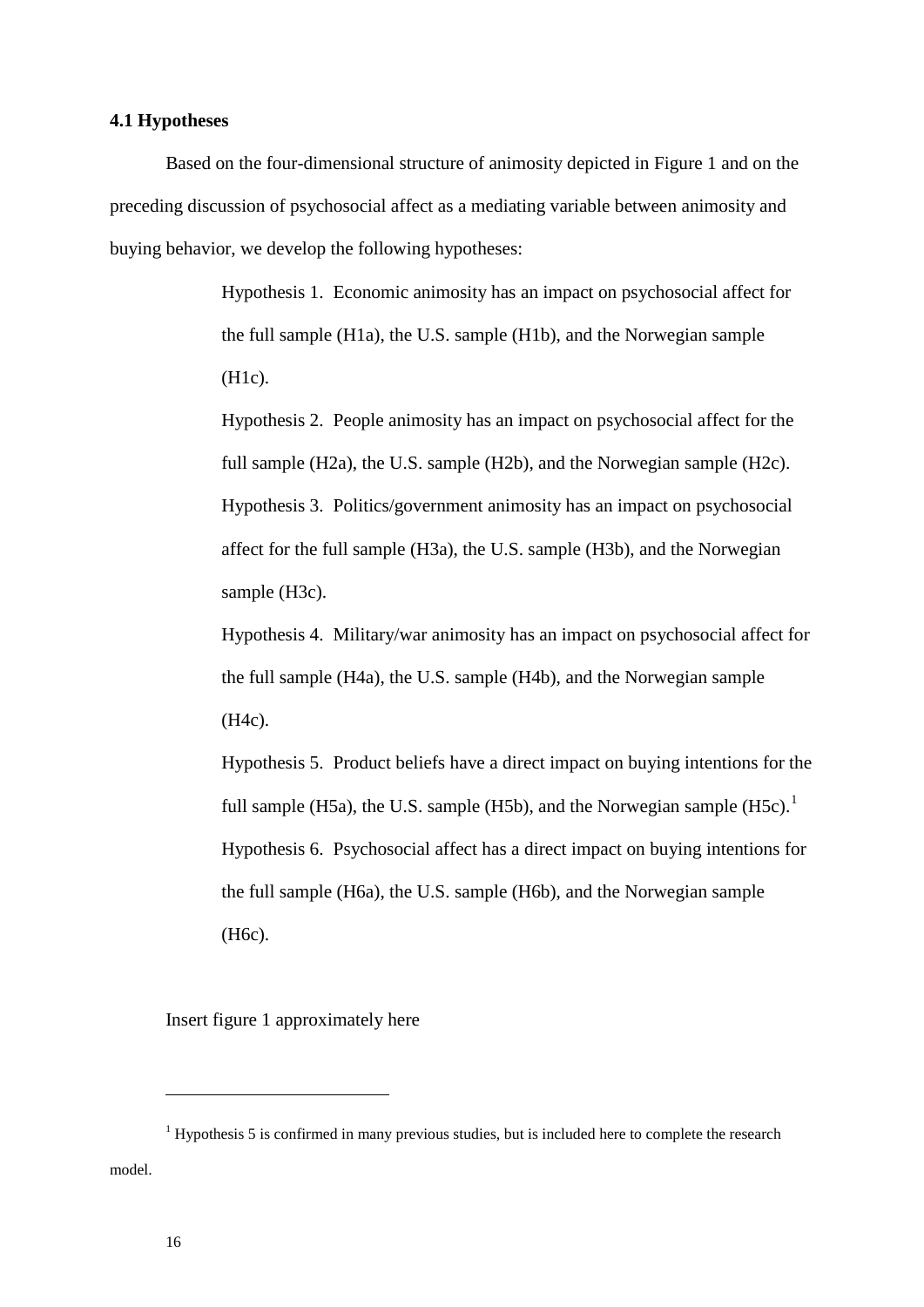## **5. METHODOLOGY CONFIRMATIVE STUDY**

Data was collected in Oslo, Norway and in Wisconsin, USA by graduate students in both countries using the drop-off-pick-up method. The samples are convenience samples. We divided Oslo into five sections and conducted approximately the same number of interviews in each section. The sample in Wisconsin was obtained from five major cities with a balanced representation from each area. The interviewers received detailed written instructions and personal briefings and debriefings about all aspects of the data collection. Respondents were approached in their homes. After agreeing to participate, they received the questionnaire, and the interviewer returned approximately one hour thereafter to pick up the finished questionnaire. The response rate was 58.7 percent combined (63.2 percent in Norway and 52.5 percent in the U.S.), calculated as the proportion of useable questionnaires received in proportion to eligible respondents approached. A total of 573 usable questionnaires were collected, 210 in the U.S. and 363 in Norway. Respondents were requested to note the foreign country they disliked the most and to answer a series of questions related to the country. "Dislike" is frequently used in the animosity literature as indicator of animosity (e.g. Klein 2002).

From Table 2 we see that Iran is the most cited animosity country in both the U.S and the Norwegian samples, and countries like Iraq, Afghanistan, France, and North Korea are frequently cited in both countries. We contend that animosity toward Iraq and Afghanistan is, to a large extent, motivated by the "War on terror." Animosity toward France, Iran, and North Korea may have been stimulated by terror-related conflicts, but these animosities go back much further than the post-2001 focus on terrorism. Several of the countries are presently only small trading partners due to ongoing security-related hostilities. However, the link between animosity and buying intensions/product ownership is established in several other studies.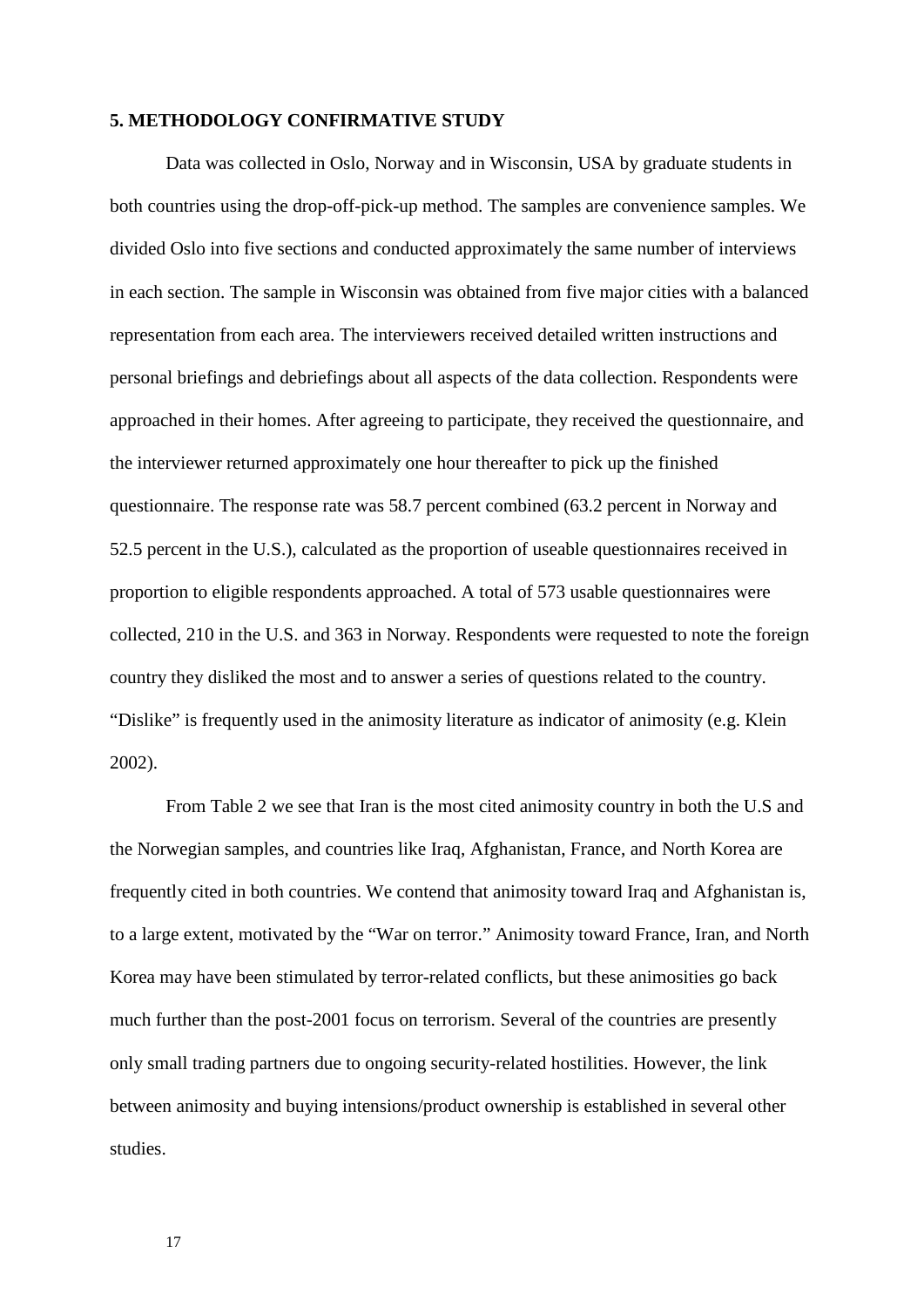| US sample $n = 210$ |                  |                | Norway sample n= 363 | Total animosity n= 573 |                  |  |
|---------------------|------------------|----------------|----------------------|------------------------|------------------|--|
| Country             | <b>Frequency</b> | <b>Country</b> | <b>Frequency</b>     | <b>Country</b>         | <b>Frequency</b> |  |
| Iran                | 42               | Iran           | 45                   | Iran                   | 87               |  |
| China               | 38               | <b>USA</b>     | 42                   | Iraq                   | 60               |  |
| Iraq                | 37               | Russia         | 24                   | China                  | 50               |  |
| France              | 19               | Iraq           | 23                   | USA <sup>2</sup>       | 42               |  |
| North Korea         | 15               | Pakistan       | 21                   | Russia                 | 32               |  |
| Mexico              | 8                | Burma          | 13                   | France                 | 27               |  |
| Russia              | 8                | Turkey         | 13                   | North Korea            | 24               |  |
| Cuba                | 5                | Afghanistan    | 12                   | Pakistan               | 21               |  |
| Japan               | $\overline{4}$   | China          | 12                   | <b>Burma</b>           | 13               |  |
| Sudan               | 4                | North Korea    | 12                   | Turkey                 | 13               |  |
| Afghanistan         | 4                | Israel         | 11                   | <b>Israel</b>          | 11               |  |
| England             | 3                | Poland         | 10                   | Poland                 | 10               |  |
| Saudi Arabia        | 3                | France         | 8                    | Germany                | 9                |  |
|                     |                  | Germany        | 8                    | Somalia                | 9                |  |
|                     |                  | Nigeria        | 8                    | Mexico                 | 8                |  |
|                     |                  | Somalia        | 8                    | Nigeria                | 8                |  |
|                     |                  |                |                      | England                | 7                |  |
| Total $\geq$ 3      | 190              | Total $\geq 8$ | 270                  | Total $\geq 7$         | 460              |  |

**Table 2 Frequency animosity countries** 

The model (Figure 1) consists of 7 variables and 29 items measured on a 7-point Likert scale that ranges from 1 – strongly disagree to 7 – strongly agree. The items for buying intentions and for product beliefs are adapted from previous studies (Heslop, Lu, & Cray, 2008; Klein et. al. 1998; Johansson, Ronkainen, & Czinkota, 1994).

The four animosity dimensions include economic animosity, which is composed of three items; people animosity, which is composed of three items; politics/government animosity, which is composed of three items; and military/war animosity, which is composed of two items. The animosity items are taken from our exploratory research and from Russel and Russel (2006) and Klein et al. (1998).

 $\overline{a}$ 

<span id="page-17-0"></span><sup>&</sup>lt;sup>2</sup> Norway sample only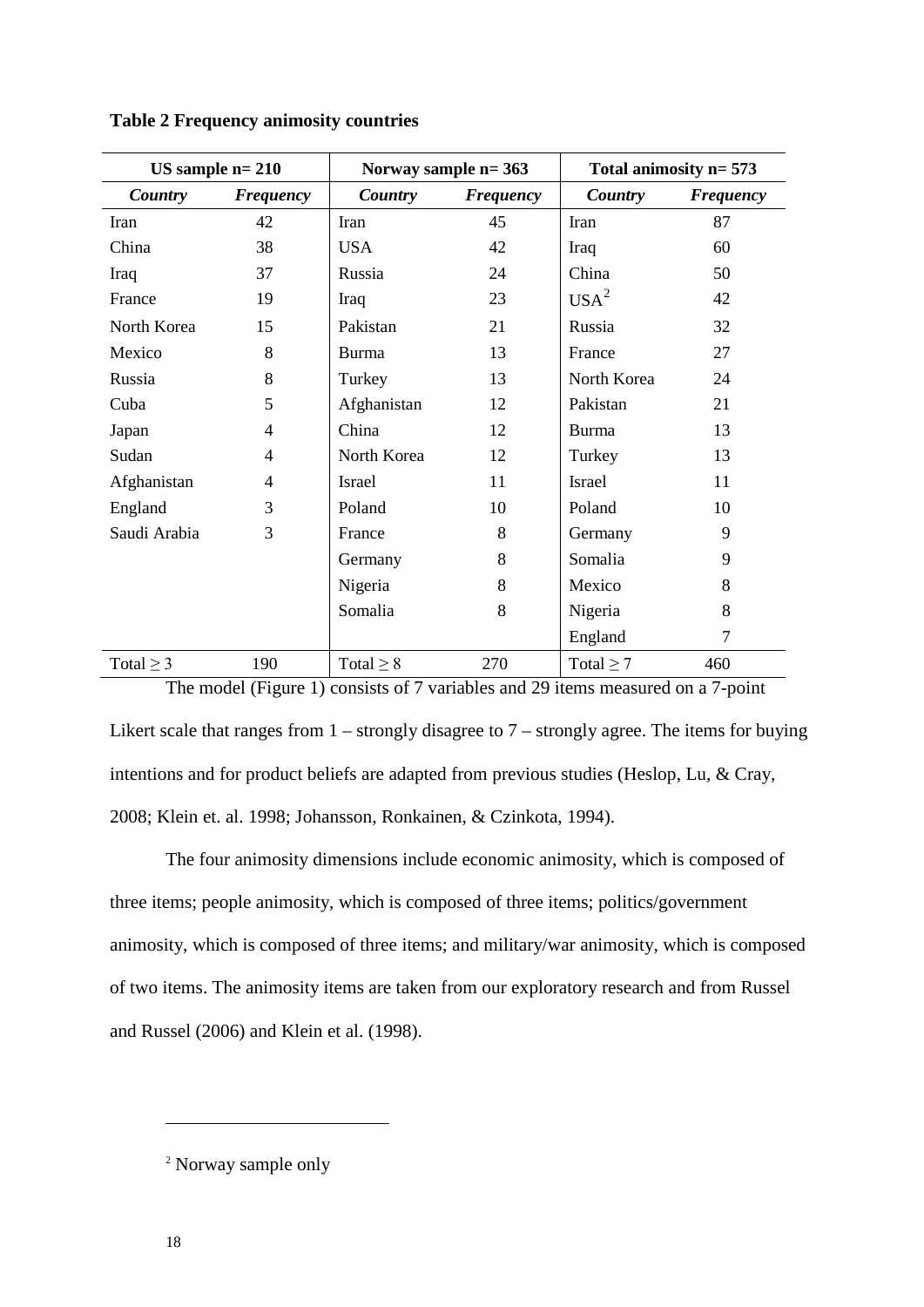The affect scale has five items. Two affect items are modified from Kaplan, Szybillo and Jacoby (1974) (…will not fit in well with my self-image or the way I think about myself; … negatively affects how others think of me). Two items are developed from our qualitative pre-studies and from (John & Klein, 2003; Klein et al., 2004) to better measure normative aspects of using a product from an animosity country (…. makes me feel embarrassed, makes me feel guilty). Finally, one affect item is modified from Chaudhuri and Holbrook's (2001) brand affect scale. All items are reported in Appendix A.

### **6. RESULTS**

We first present our quantitative construct validity test by analyzing the descriptive statistics. Eighteen cases were excluded because of missing data: four cases in the U.S. sample and fourteen cases in the Norwegian sample. The Mardia's multivariate sample statistic, testing the assumption of multivariate normality of the data, reported a significant positive multivariate kurtosis with a Z-statistic at 67.88. Bentler (2006) suggests that values > 5.00 indicate data that are non-normally distributed. Therefore, we used the maximum likelihood (ML) robust estimates when testing the research model in the SEM analysis (Bentler, 2006; Byrne, 2006). The univariate statistics are reported in Table 3.

| <b>Variables</b>              | <b>Mean</b> | <b>Skewness</b> | Kurtosis | <b>Std. Deviation</b> |
|-------------------------------|-------------|-----------------|----------|-----------------------|
| Economic animosity            | 4.65        | $-0.34$         | $-0.46$  | 1.48                  |
| People animosity              | 5.28        | $-0.63$         | $-0.08$  | 1.36                  |
| Politics/government animosity | 5.88        | $-1.38$         | 1.51     | 1.34                  |
| Military/war animosity        | 5.75        | $-1.14$         | 0.73     | 1.51                  |
| Product beliefs               | 4.89        | $-0.34$         | $-0.44$  | 1.49                  |
| Psychosocial affect           | 3.74        | 0.13            | $-1.00$  | 1.80                  |
| Buying intentions             | 4.97        | $-0.49$         | $-0.42$  | 1.42                  |

## **Table 3 Descriptive statistics**

#### **6.1 Measurement model**

Next, we identified the factorial validity of the scores using a confirmatory factor analysis (CFA) model. This first-order CFA model of animosity structure hypothesizes *a*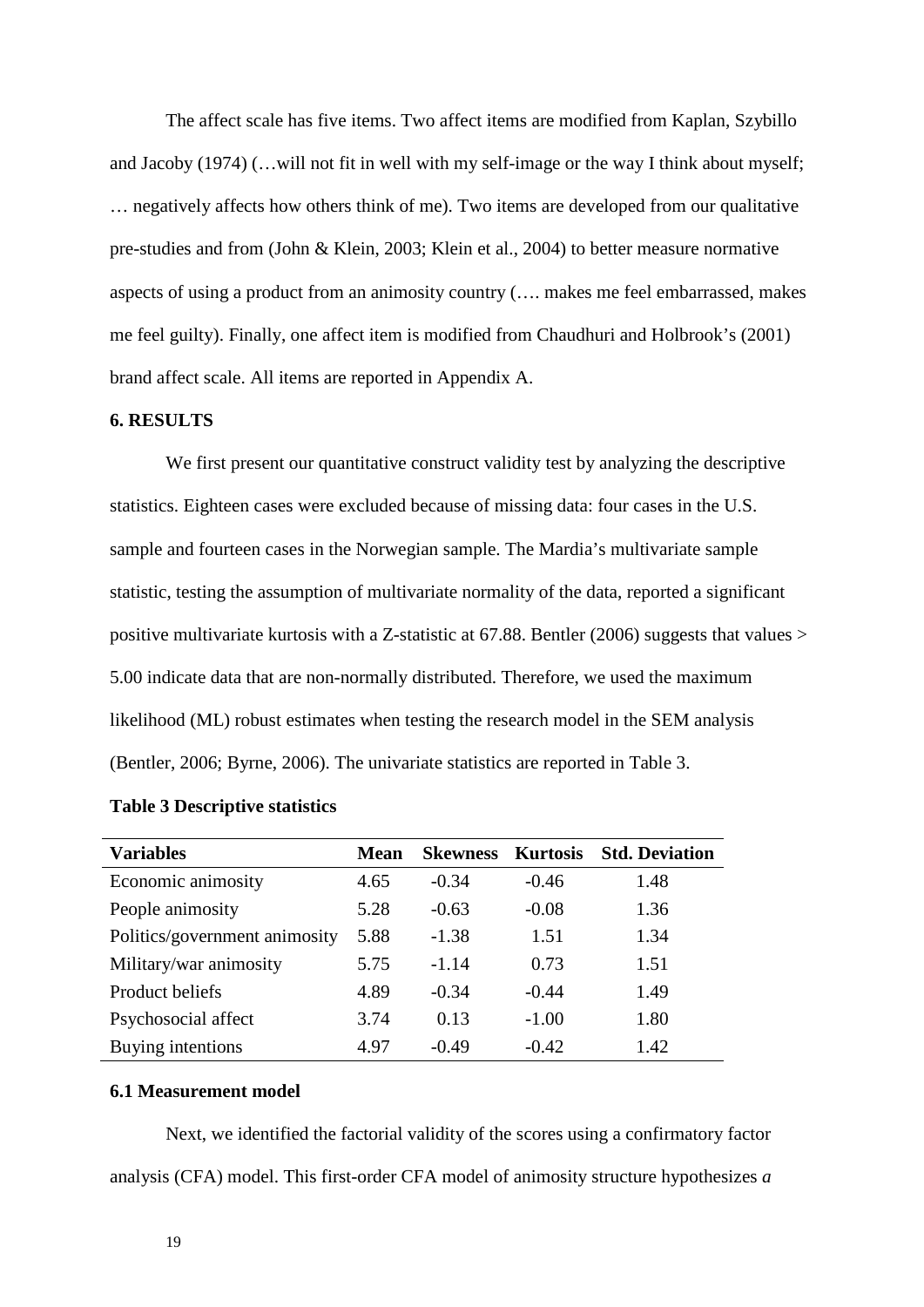*priori* that (a) animosity can be explained by four dimensions, (b) each item has a nonzero loading on the animosity factors it was designed to measure and zero loadings on all other factors, (c) the seven factors are uncorrelated, and (d) the error-uniqueness term associated with the item measurements are uncorrelated (Byrne, 2006).

The CFA analysis identified six items that did not correspond to the factorial structure of the measurement model. The goodness of fit summary for the a priori CFA animosity dimensions clearly indicated an ill-fitting model with a Satorra-Bentler scaled Chi-square (S-B Chi-square) at 1406.35, p-value at < 0.01, 355 degrees of freedom (df), Standardized Root Mean-Square Residual (SRMR) at 0.08, the Robust Comparative Fit Index (R-CFI) at 0.86, and Robust-Root Mean-Square Error of Approximation (R-RMSEA) at 0.08. The exploratory Lagrange Multiplier Test (LM Test) in the CFA analysis identified problems with six items, namely, one item for economic animosity, two items for people animosity, two items for military animosity, and one item for buying intentions. The goodness of fit summary after deleting these six items improved the model fit significantly, with an S-B Chi-square at 569.88 and p < 0.01, 207 df, SRMR at 0.05, R-CFI at 0.95 and R-RMSEA at 0.05.

#### **6.2 Multigroup invariance test and convergent validity**

We further validated the measurement model by testing for invariance between the two sample groups. This multigroup invariance test was run in order to validate the measurements across the U.S. and the Norwegian samples (He, Merz, & Alden, 2008). This test identifies whether the items are group-invariant across the populations and whether the specified causal structures are invariant across the populations. This analysis is based on the baseline models which represent the one that best fits the data from the perspectives of both parsimony and substantive meaning (Byrne, 2006).

The multigroup invariance test identified two items which were not equivalent across the two sample groups. In the procedure to test for such factorial invariance we constrained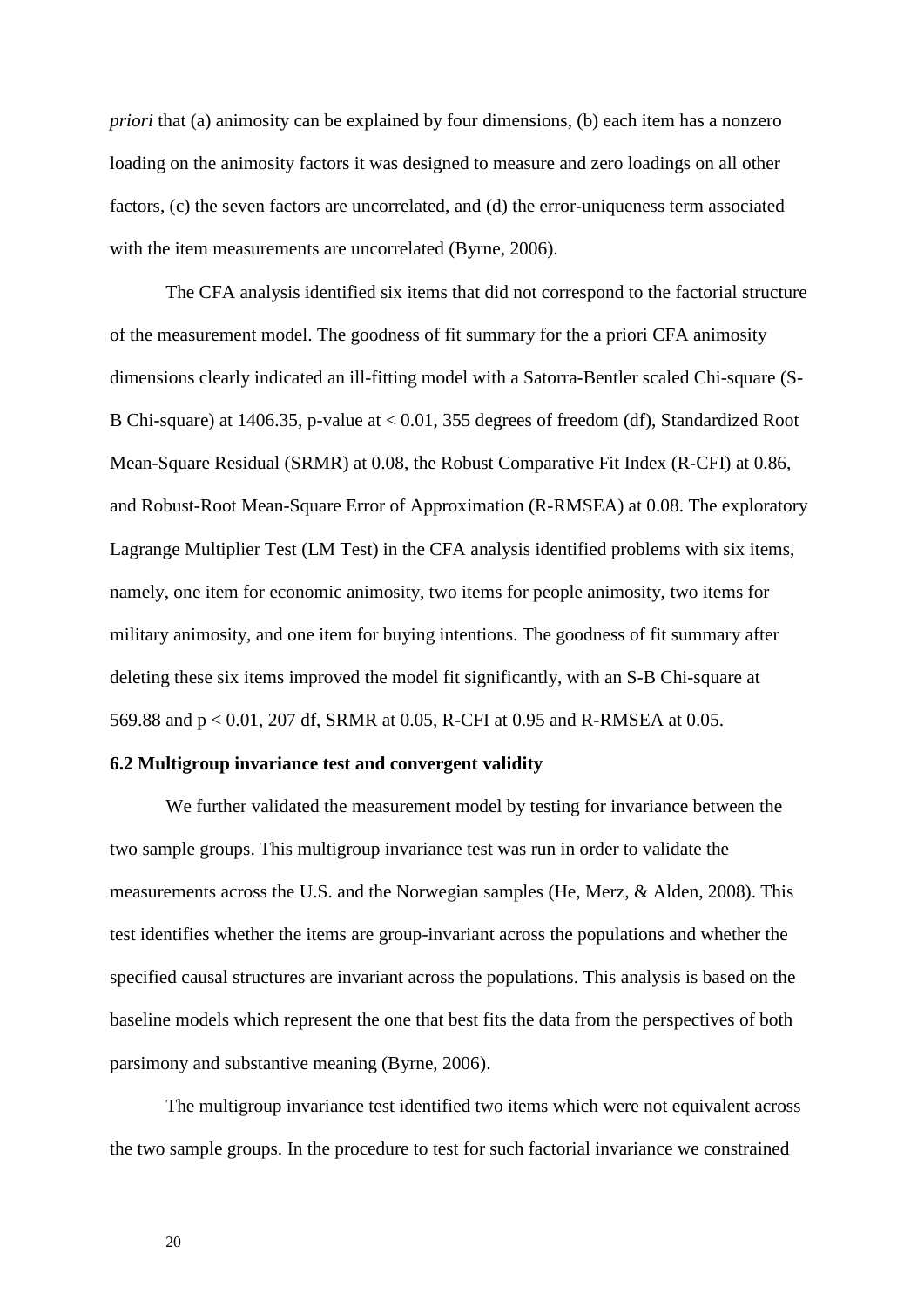the observed measures across the two groups. This requires that numbers of factors and factor-loading patterns remain the same across the two groups. Therefore, we tested each group separately against estimates of the multigroup model. The goodness of fit results changed slightly with a corrected  $\Delta$  Chi-square at 234.25, p < 0.01, and  $\Delta$  CFI at 0.01, and the multigroup model continued to report a good fit to the data with a S-B Chi-square at 804.13, p < 0.01 and 506 df, SRMR at 0.06, R-CFI at 0.94, and R-RMSEA at 0.05. The incremental univariate Chi-square values were due to two parameters not operating equivalently across the U.S. and Norwegian samples as identified by the LM test. These included one item in people animosity with a Chi-square at 9.30 and  $p < 0.05$ , and one item belonging to the psychosocial impact variable with a Chi-square at 7.31 and  $p < 0.05$ . Thus, it appeared that the remaining 21 items had a high degree of convergent validity and were designed to measure animosity and its corresponding constructs across the two samples. The measurement model, which is reported in Table 6, shows that the factors' scores were strong and valid. This supports the convergent validity for the constructs. Also the reliability scores, which are reported in Table 6, demonstrate that the constructs were valid and seemed to measure what they intended to measure.

#### **6.3 Discriminate Validity**

Our final validity analysis tested for discriminate validity among the 21 animosity items and the 7 latent variables. First, we ran a series of models allowing all latent variables to correlate and compared this against a series of models where the paths were fixed to 1.00, respectively. This test reported satisfactory values for all of the variables in the research model. Second, we tested the factorial scores by running a confirmatory model with a onefactor versus a two-factor model. This test also reported significant discriminate values for the latent variables. Therefore, the above tests together with the correlation matrix support the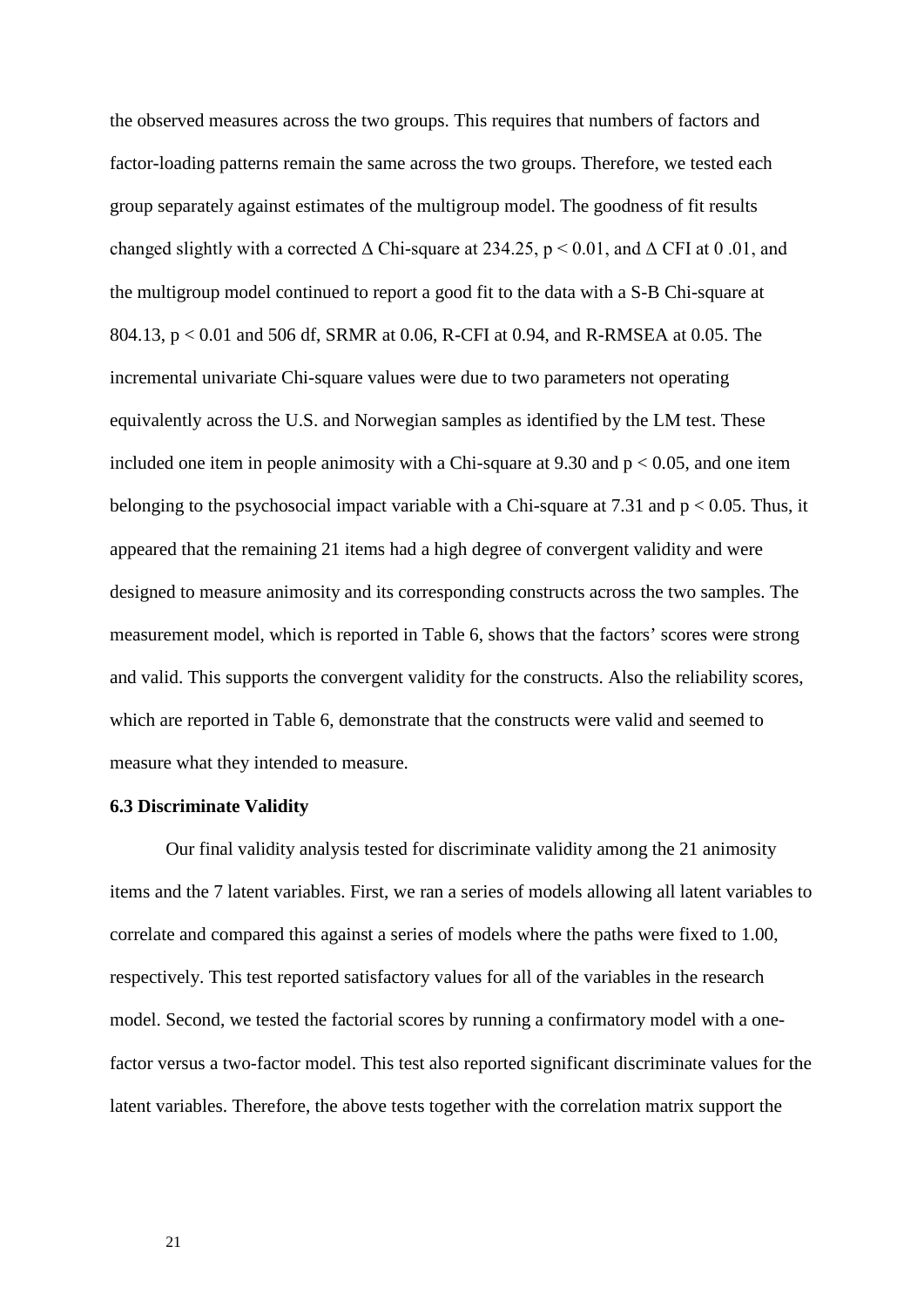notion that the latent scaled variables are distinct and valid. The correlation matrix for the full sample is reported in Table 4.

|                     | Economic<br>animosity | People<br>animosity | Politics/<br>government<br>animosity | Military/<br>war<br>animosity | Product<br>beliefs | Psycho-<br>social<br>distress | Buying<br>intentions |
|---------------------|-----------------------|---------------------|--------------------------------------|-------------------------------|--------------------|-------------------------------|----------------------|
| Economic            | .81 <sup>a</sup>      |                     |                                      |                               |                    |                               |                      |
| Animosity           |                       |                     |                                      |                               |                    |                               |                      |
| People              | .19                   | .74                 |                                      |                               |                    |                               |                      |
| Animosity           | $(0.00)^{b}$          |                     |                                      |                               |                    |                               |                      |
| Politics/government | .31                   | .30                 | .88                                  |                               |                    |                               |                      |
| Animosity           | (0.00)                | (0.00)              |                                      |                               |                    |                               |                      |
| Military/war        | .32                   | .27                 | .60                                  | .91                           |                    |                               |                      |
| Animosity           | (0.00)                | (0.00)              | (0.00)                               |                               |                    |                               |                      |
| Product             | .23                   | .30                 | .34                                  | .13                           | .83                |                               |                      |
| <b>Beliefs</b>      | (0.00)                | (0.00)              | (0.00)                               | (0.00)                        |                    |                               |                      |
| Psychosocial        | .28                   | .29                 | .28                                  | .29                           | .38                | .94                           |                      |
| Affect              | (0.00)                | (0.00)              | (0.00)                               | (0.00)                        | (0.00)             |                               |                      |
| <b>Buying</b>       | .31                   | .30                 | .32                                  | .20                           | .65                | .61                           | .75                  |
| Intentions          | (0.00)                | (0.00)              | (0.00)                               | (0.00)                        | (0.00)             | (0.00)                        |                      |

**Table 4 Correlation matrix for the full sample (USA + Norway)**

<sup>a</sup> The construct reliability is reported in the diagonal

<sup>b</sup> Two-tailed level of significance in parenthesis

Given that the data collection technique employed in the present study was crosssectional self-reports, the threat of common method variance was present. In an effort to determine the extent of this problem, a confirmatory factor analysis was used to implement a Harman one-factor test (Podsakoff, MacKenzie, Lee, & Podsakoff, 2003, p. 889). If the results indicated that a one- factor model fit the data well, then common method variance would be a powerful force in this study. However, if a one-factor model did not fit the data, one might have assumed that common method variance was not a prevalent influence in this study. All 21 of the items that composed the 7variables were included in a one-factor model estimated via EQS 6.1. Results from this test indicated that a one-factor model was not the best representation of the data (SRMR at 0.148; R-CFI at 0.573; R-RMSEA at 0.160) as the full measurement model (i.e., a seven-factor model) produced a better fit (SRMR at 0.05; R-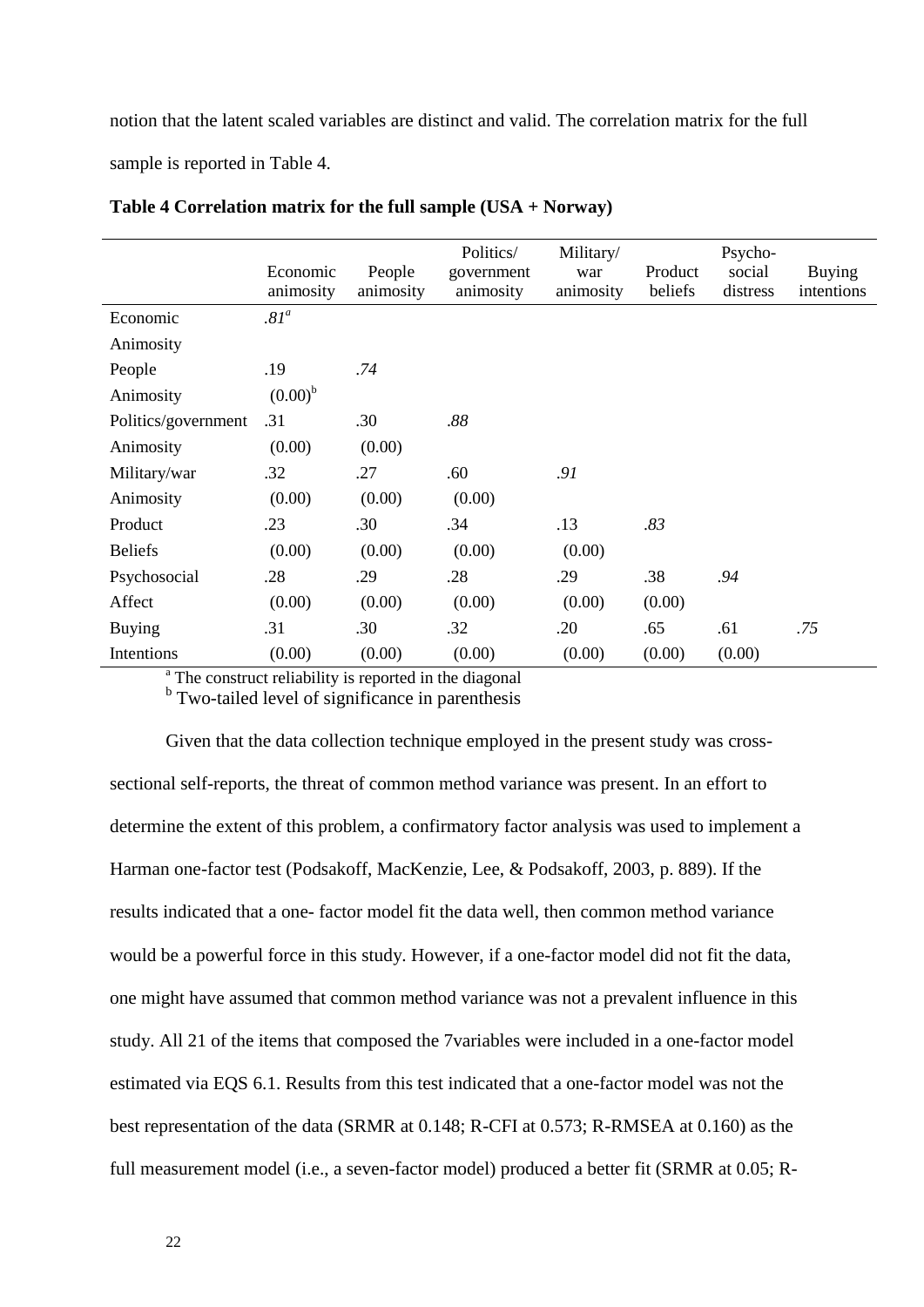CFI at 0.95; R-RMSEA at 0.05). Further, the chi-square difference test between these two models was significant (∆S-B Chi-square (∆df) at 1967.5327 (21), p-value < .001). Hence, common method variance seems not to have been a significant factor in the present study, although the analysis showed a significant S-B Chi-square at 2850.6117 with 187 df (p-value  $< .001$ ).

To summarize, 8 out of 29 items were deleted. We were left with three items measuring economic animosity, three items measuring people animosity, three items measuring governance animosity, two items measuring military animosity, two items measuring product decisions, five items measuring psychosocial affect, and three items measuring buying intentions. Table 5 reports each item's factor score for the full sample, the U.S. sample, and the Norwegian sample.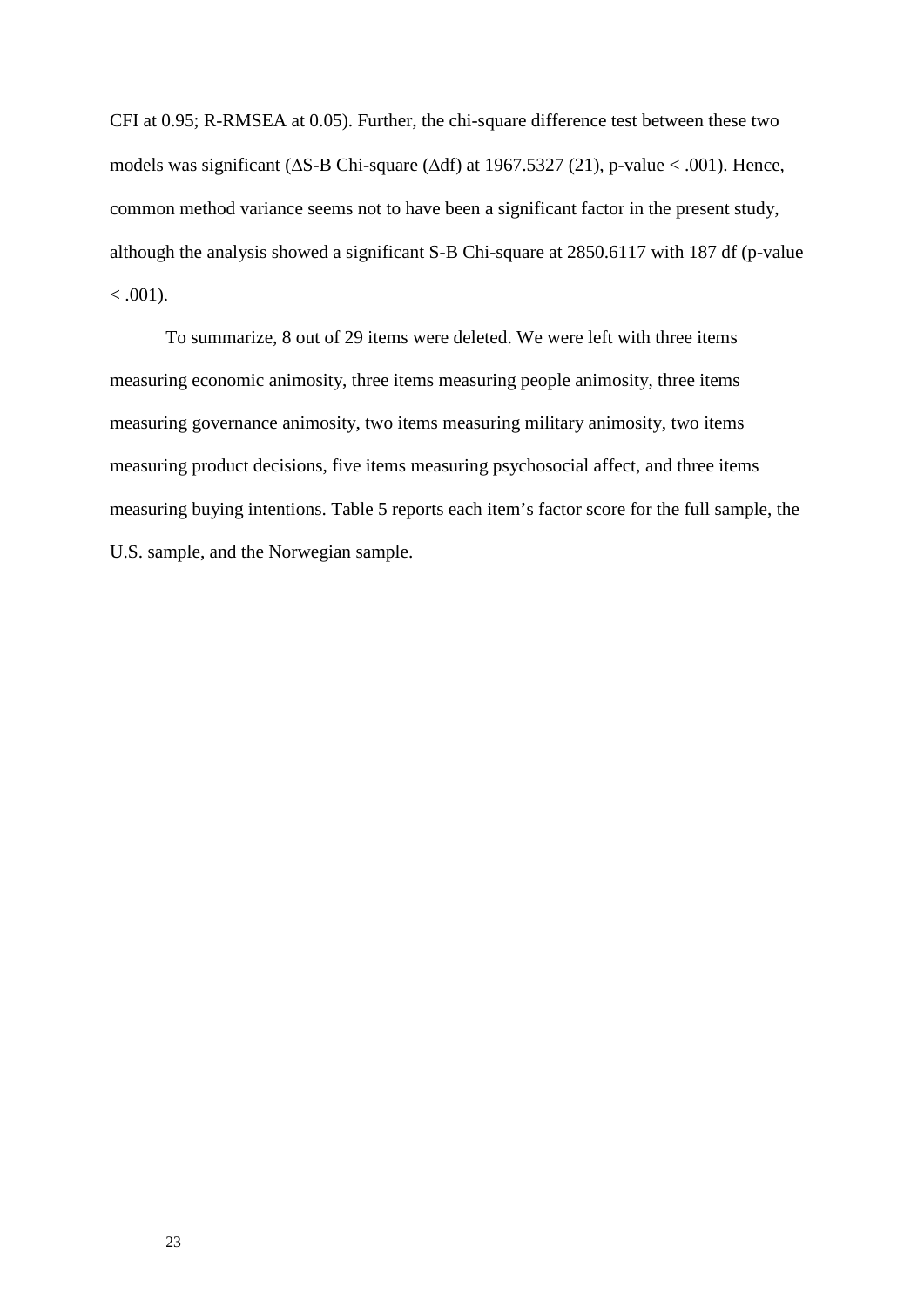## **Table 5 Factor score matrix**

|                                   | <b>Full sample</b><br><b>USA</b> sample |         |        | Norwegian<br>sample |               |         | <b>Test of</b><br>invariance |       |
|-----------------------------------|-----------------------------------------|---------|--------|---------------------|---------------|---------|------------------------------|-------|
|                                   | <b>Factor</b>                           | $Z -$   | Factor | $Z -$               | Factor        | $Z -$   | Chi-                         | $p-$  |
|                                   | scores <sup>a</sup>                     | scores  | scores | scores              | <b>Scores</b> | scores  | square                       | value |
| <b>Economic animosity</b>         | 0.81 <sup>b</sup>                       |         | 0.77   |                     | 0.81          |         |                              |       |
| EA1                               | 0.82                                    | $--C$   | 0.77   | --                  | 0.84          | --      |                              |       |
| EA <sub>2</sub>                   | 0.92                                    | (21.43) | 0.95   | (10.77)             | 0.89          | (18.59) | 2.49                         | 0.11  |
| EA3                               | 0.52                                    | (12.89) | 0.40   | (5.82)              | 0.53          | (10.27) | 0.69                         | 0.41  |
| <b>People animosity</b>           | 0.74                                    |         | 0.78   |                     | 0.71          |         |                              |       |
| PA1                               | 0.81                                    | $-$     | 0.85   | $-$                 | 0.81          |         |                              |       |
| PA4                               | 0.61                                    | (11.18) | 0.74   | (11.00)             | 0.56          | (7.10)  | 0.02                         | 0.90  |
| PA6                               | 0.64                                    | (10.58) | 0.62   | (9.18)              | 0.64          | (7.35)  | 0.93                         | 0.34  |
| Politics/government<br>animosity  | 0.88                                    |         | 0.90   |                     | 0.87          |         |                              |       |
| PGA1                              | 0.89                                    | $-$     | 0.89   | $-$                 | 0.88          | --      |                              |       |
| PGA <sub>2</sub>                  | 0.92                                    | (22.55) | 0.94   | (11.89)             | 0.92          | (18.63) | 0.33                         | 0.57  |
| PGA3                              | 0.70                                    | (15.88) | 0.75   | (9.34)              | 0.68          | (12.83) | 1.57                         | 0.21  |
| Military/war<br>animosity         | 0.91                                    |         | 0.91   |                     | 0,90          |         |                              |       |
| MWA1                              | 0.86                                    | $-$     | 0.91   | $-$                 | 0.84          | --      |                              |       |
| MWA2                              | 0.95                                    | (25.62) | 0.92   | (24.97)             | 0.97          | (17.79) | 3.07                         | 0.08  |
| <b>Product beliefs</b>            | 0.83                                    |         | 0.77   |                     | 0.82          |         |                              |       |
| PB1                               | 0.79                                    | $-$     | 0.75   | $-$                 | 0.83          | $-$     |                              |       |
| PB <sub>2</sub>                   | 0.89                                    | (20.20) | 0.83   | (11.18)             | 0.84          | (15.25) | 0.17                         | 0.68  |
| <b>Psychosocial affect</b>        | 0.94                                    |         | 0.93   |                     | 0.93          |         |                              |       |
| PSA1                              | 0.81                                    |         | 0.81   | --                  | 0.81          |         |                              |       |
| PSA <sub>2</sub>                  | 0.90                                    | (30.60) | 0.90   | (14.67)             | 0.87          | (21.65) | 0.10                         | 0.75  |
| PSA3                              | 0.87                                    | (26.87) | 0.84   | (13.72)             | 0.83          | (18.63) | 0.21                         | 0.65  |
| PSA4                              | 0.89                                    | (30.26) | 0.88   | (15.71)             | 0.88          | (23.18) | 1.59                         | 0.21  |
| PSA5                              | 0.87                                    | (29.46) | 0.87   | (16.26)             | 0.87          | (21.74) | 3.71                         | 0.05  |
| <b>Buying intentions</b>          | 0.75                                    |         | 0.78   |                     | 0.72          |         |                              |       |
| BI1                               | 0.70                                    |         | 0.67   |                     | 0.59          |         |                              |       |
| BI <sub>2</sub>                   | 0.79                                    | (17.75) | 0.88   | (10.30)             | 0.82          | (10.92) | .187                         | .665  |
| BI3                               | 0.59                                    | (11.99) | 0.63   | (7.81)              | 0.61          | (8.37)  | .892                         | .345  |
| <b>Goodness of fit statistics</b> |                                         |         |        |                     |               |         |                              |       |
| S-B Chi-square                    |                                         | 455.65  |        | 302.33              |               | 345.48  |                              |       |
| Df                                |                                         | 166     |        | 166                 |               | 166     |                              |       |
| p-value                           |                                         | 0.01    |        | 0.01                |               | 0.01    |                              |       |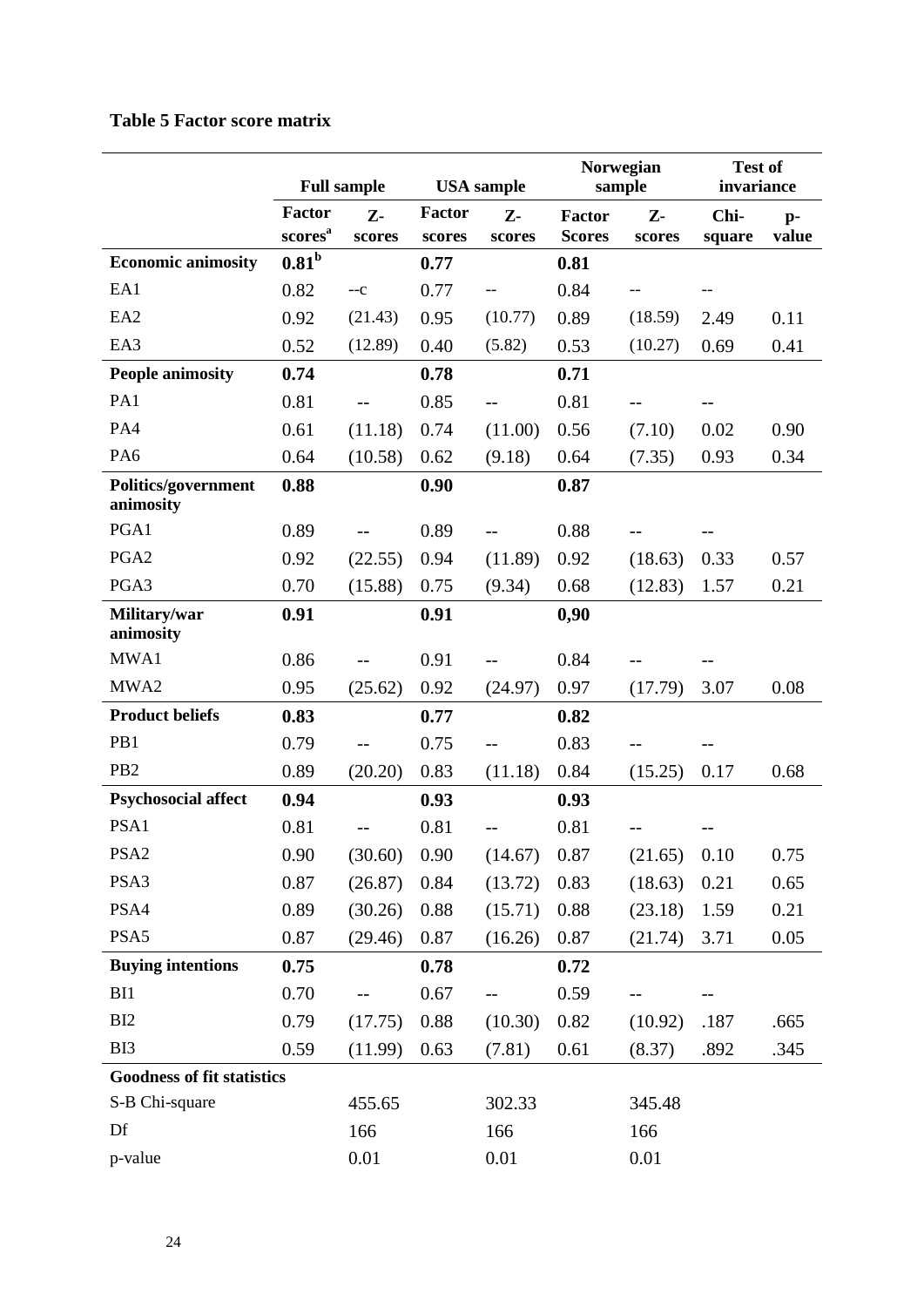| <b>SRMR</b>    | 0.05 | 0.05 | 0.06 |
|----------------|------|------|------|
| R-CFI          | 0.95 | 0.93 | 0.95 |
| <b>R-RMSEA</b> | 0.05 | 0.06 | 0.05 |
| N              | 555  | 206  | 349  |
| 20.111         |      |      |      |

Standardized factor scores

 $<sup>b</sup>$  Construct reliability in bold numbers</sup>

 $a<sup>a</sup>$  Factors marked with  $-$  are fixed to 1.00 for the purpose of scaling

#### **6.4 Test of the structural model: Hypotheses tests**

We then tested the paths in the structural research model and our hypotheses. Our research model predicted six hypotheses. Our statistical tests supported Hypothesis 1(H1), that economic animosity positively impacts psychosocial affect, for the full sample (a), the U.S. sample (b), and the Norwegian sample (c), with the following values: H1a)  $0.22$ ,  $p <$ 0.001; H1b) 0.28,  $p < 0.001$  and H1c) 0.11,  $p < 0.10$ . This supports H1a), H1b) and H1c). We found support for Hypothesis 2 (H2) that people animosity positively impacts psychosocial affect, for the full sample, the U.S. sample, and the Norwegian sample, with the following values: H2a) 0.23,  $p < 0.001$ ; H2b) 0.49,  $p < 0.001$  and H2c) 0.15,  $p < 0.05$ . This supports H2a), H2b) and H2c). We found support for Hypothesis 3 (H3) that politics/ government animosity positively impacts psychosocial affect, for the full sample and the Norwegian sample, but not for the U.S. sample in which the regression coefficient is not significant. The values are H3a) 0.10,  $p < 0.05$ , H3b) -0.08,  $p = NS$ , and H3c) 0.14,  $p < 0.05$ . Therefore, H3a) and H3c) are supported statistically, while H3b) is rejected. For Hypothesis 4 (H4) that military/ war animosity positively impacts psychosocial affect, the analysis indicates support for the full sample and the U.S. sample, but a non significant result for the Norwegian sample. The values for H4 are: H4 a) 0.08,  $p < 0.10$ , H4 b) 0.10,  $p < 0.10$  and H4c) 0.07,  $p = NS$ . Thus, H4a) and H4b) are supported statistically, while H4c) is rejected. For Hypothesis 5 (H5) that product beliefs impacts buying intentions, our tests show a strong and statistically significant effect for all of the three samples with values H5a) 0.51,  $p < 0.001$ , H5b) 0.50,  $p <$ 0.001 and H5c) 0.51,  $p < .001$ . Thus H5a) H5b) and H5c) are supported. For Hypothesis 6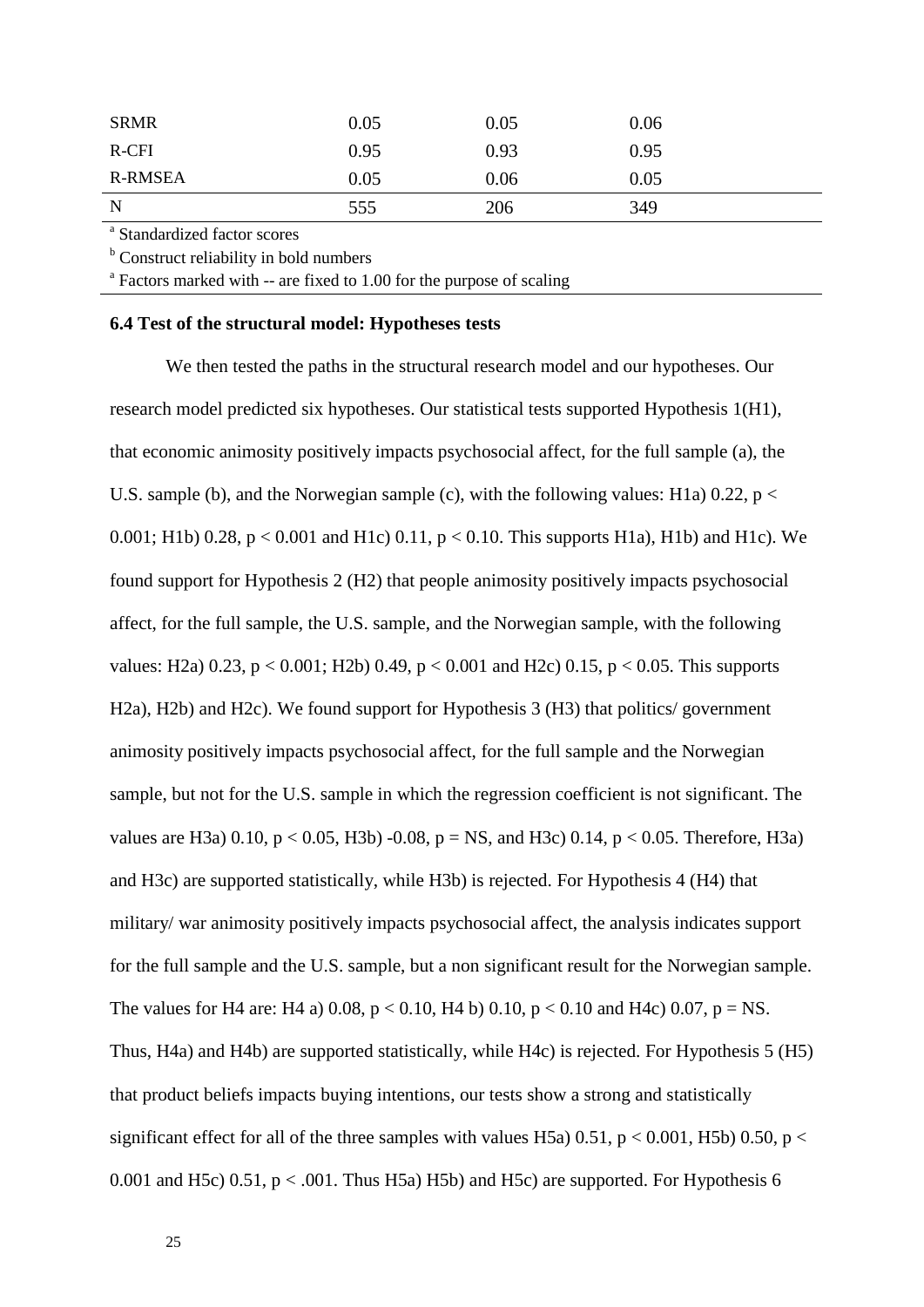(H6) that psychosocial affect impacts buying intentions, we find strong and statistically significant results for all of the three samples with values H6 a) 0.63,  $p < 0.001$ , H6b) 0.58, p  $< 0.001$  and H6c) 0.66, p  $< 0.001$ . Thus, H6a), H6b), H6c), are strongly supported. The results are presented in Table 6.

## **Table 6 Structural model**

|                                                                           | Full sample a)            |                  | <b>USA</b> sample b)      |                  | Norwegian sample c)           |                  |
|---------------------------------------------------------------------------|---------------------------|------------------|---------------------------|------------------|-------------------------------|------------------|
|                                                                           | Std.                      |                  | Std.                      |                  | Std.                          |                  |
|                                                                           | regression                | $Z-$             | regression                | $Z -$            | regression                    | $Z -$            |
| H1: Economic animosity $\rightarrow$                                      | coefficients<br>$0.22***$ | scores<br>(4.33) | coefficients<br>$0.28***$ | scores<br>(3.47) | coefficients<br>$0.11\dagger$ | scores<br>(1.59) |
| Psychosocial affect                                                       |                           |                  |                           |                  |                               |                  |
| H2: People animosity $\rightarrow$<br>Psychosocial affect                 | $0.23***$                 | (4.31)           | $0.49***$                 | (5.81)           | $0.15*$                       | (2.09)           |
| H3: Politics/government<br>animosity $\rightarrow$<br>Psychosocial affect | $0.10*$                   | (1.79)           | $-0.08$                   | $(-.85)$         | $0.14*$                       | (1.84)           |
| H4: Military/war animosity<br>$\rightarrow$ Psychosocial affect           | $0.08\dagger$             | (1.42)           | $0.10\dagger$             | (1.32)           | 0.07                          | (0.90)           |
| H5: Product beliefs $\rightarrow$<br>Buying intentions                    | $0.51***$                 | (11.92)          | $0.50***$                 | (6.80)           | $0.51***$                     | (8.54)           |
| H6: Psychosocial affect $\rightarrow$<br>Buying intentions                | $0.63***$                 | (10.83)          | $0.58***$                 | (6.34)           | $0.66***$                     | (7.87)           |
| Goodness of fit statistics                                                |                           |                  |                           |                  |                               |                  |
| S-R Chi-square                                                            |                           | 489.24           |                           | 444.9            |                               | 379.16           |
| $\mathbf{P}$                                                              |                           | 0.01             |                           | 0.01             |                               | 0.01             |
| Df                                                                        |                           | 172              |                           | 172              |                               | 172              |
| <b>SRMR</b>                                                               |                           | 0.06             |                           | 0.06             |                               | 0.07             |
| R-CFI                                                                     |                           | 0.94             |                           | 0.89             |                               | 0.93             |
| <b>R-RMSEA</b>                                                            |                           | 0.05             |                           | 0.07             |                               | 0.05             |
| $\mathbf N$                                                               |                           | 555              |                           | 206              |                               | 349              |
| $\dagger p < 0.10$                                                        |                           |                  |                           |                  |                               |                  |
| * $p < 0.05$                                                              |                           |                  |                           |                  |                               |                  |
| ** $p < 0.01$                                                             |                           |                  |                           |                  |                               |                  |
| *** $p < 0.001$                                                           |                           |                  |                           |                  |                               |                  |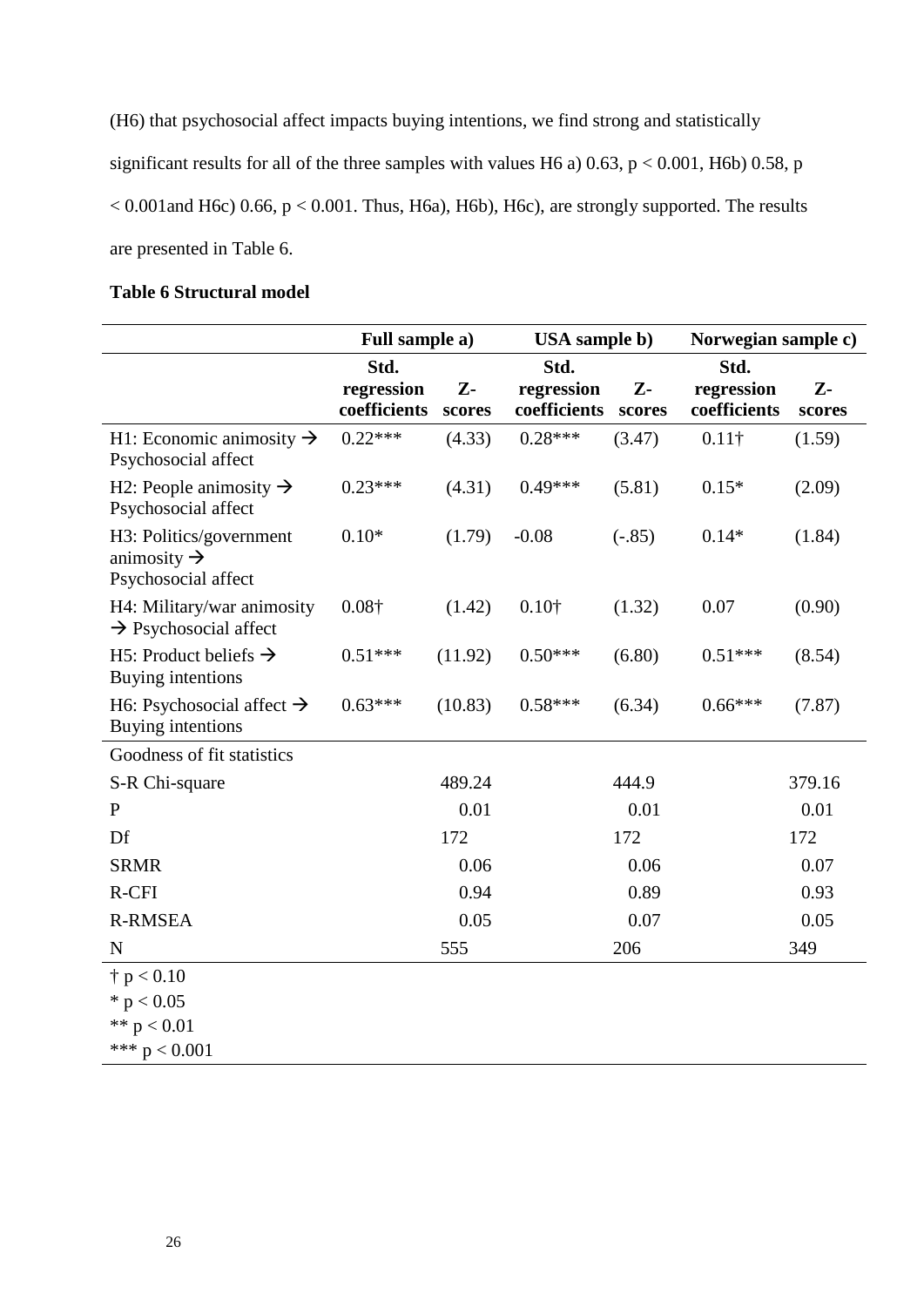#### **6.5 Validity test of the structural model**

Our statistical tests supported four of the hypotheses, while two of the hypotheses were only partially supported. The explained variance for the psychosocial impact was 21.1 percent for the full sample, 44 percent for the U.S. sample, while only 9.7 percent for the Norwegian sample. The explained variance for buying intentions was 78.9 percent for the full sample, 77.4 percent for the U.S. sample, and 77.8 percent for the Norwegian sample. The measurement invariance test for the specific causal structures identified invariance for hypothesis two, the effect from people animosity on the psychosocial impact with a Chisquare at 7.2 and a p at < 0.05. This analysis indicated that people animosity matters more in the U.S. sample than in the Norwegian sample. Variation in the explained variance across the samples supported this finding.

In our test to validate the causality structures we ran a LM Test to identify any additional paths that the data might suggest. This exploratory approach suggested a path between psychosocial affect and product beliefs with a univariate increment in the Chi-square at  $43.38$  and  $p < 0.05$ . Even then, adding paths in the research model based on statistical covariation might have been a result of statistical fit rather than theoretical fit. Therefore, we chose not to include this path in our research model.

#### **6.6 Testing for alternative models**

Next we compared six structural models consisting of a four-dimensional model of animosity and a one-dimensional model of animosity within a direct effect model, a full mediation (indirect effect) model, and a partial mediation model. Table 7 presents the results. The first two models, the direct effect models, omitted psychosocial affect by restricting these paths to zero. Model 1, the direct effect model, included the direct path from the four dimensions on animosity on buying intentions (S-B Chi-square at 1018.80,  $p < 0.01$  and 172 df, SRMR at 0.65, R-CFI at 0.84, and R-RMSEA at 0.09, S-B Chi-square/df at 5.92). Model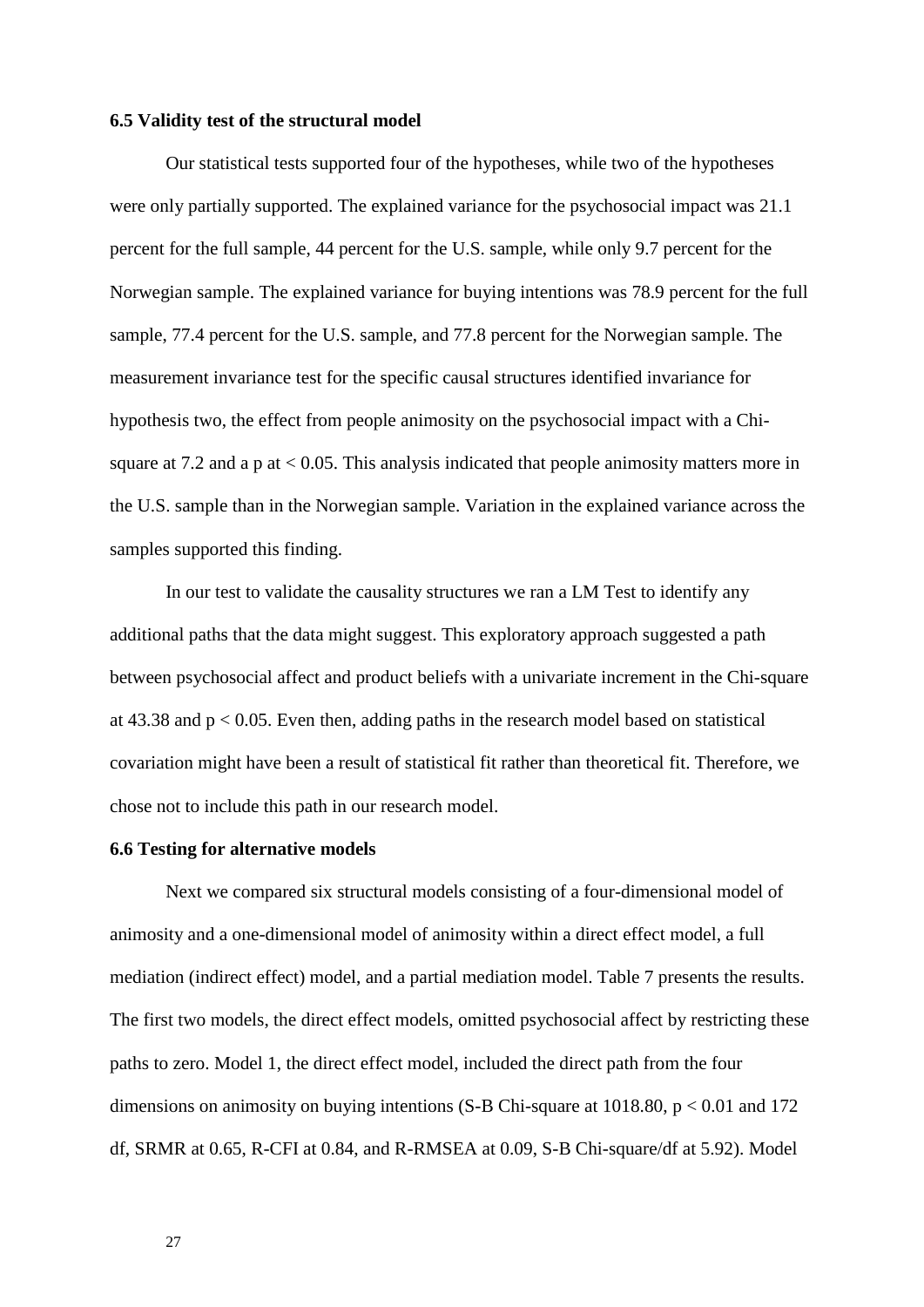2, the direct effect model treated animosity as one dimensional construct, and tested the direct path on buying intentions (S-B Chi-square at  $1525.66$ ,  $p < 0.01$  and 184 df, SRMR at 0.11, R-CFI at 0.75, and R-RMSEA at 0.12, S-B Chi-square/df at 8.68).

|                          | Direct effect model |           | <b>Full mediation model</b> |           | <b>Partial mediation model</b> |           |
|--------------------------|---------------------|-----------|-----------------------------|-----------|--------------------------------|-----------|
| Model                    |                     | 2         | 3                           | 4         | 5                              | 6         |
| Animosity                | Four                | One       | Four                        | One       | Four                           | One       |
|                          | dimensions          | dimension | dimensions                  | dimension | dimensions                     | dimension |
| $S-B Chi -$              | 1018.801            | 1525.66   | 489.24                      | 1581.50   | 488,34                         | 1524.13   |
| square                   |                     |           |                             |           |                                |           |
| Df                       | 172                 | 184       | 172                         | 184       | 169                            | 183       |
| <b>SRMR</b>              | 0.65                | 0.11      | 0.07                        | 0.13      | 0.07                           | 0.11      |
| <b>R-RMSEA</b>           | 0.09                | 0.12      | 0.06                        | 0.12      | 0.06                           | 0.12      |
| R-CFI                    | 0.84                | 0.75      | 0.94                        | 0.74      | 0.94                           | 0.75      |
| $S-B Chi -$<br>square/df | 7.80                | 8.59      | 2.84                        | 8.18      | 2.91                           | 8.23      |

#### **Table 7 Alternative models**

The third and fourth models tested the full mediation model, meaning that it included the direct path from animosity on psychosocial affect, and the effect from psychosocial affect on buying intentions. Model 3, which represented the hypothesized model, treated animosity as four dimensions. This model received the best fit indices (S-B Chi-square at  $489.24$ , p  $<$ 0.01 and 172 df, SRMR at 0.07, R-CFI at 0.94, and R-RMSEA at 0.06, S-B Chi-square/df at 2.84). Model 4 treated animosity as a one-dimensional construct, and received the following fit indices (S-B Chi-square at 1581.50,  $p < 0.01$  and 184 df, SRMR at 0.13, R-CFI at 0.74, and R-RMSEA at 0.12, S-B Chi-square/df at 8.59).

The fifth and sixth models represented the partial mediation effect models. These models included the direct effects from animosity on buying intentions, and the indirect effects via psychosocial affect. Model 5, which used the four dimension models of animosity, received slightly lower model fit compared to the full mediation effect model (S-B Chi-square at 488.34, p < 0.01 and 168 df, SRMR at 0.07, R-CFI at 0.94, and R-RMSEA at 0.06, S-B Chi-square/df at 2.91). In this model none of the direct effects from animosity dimensions on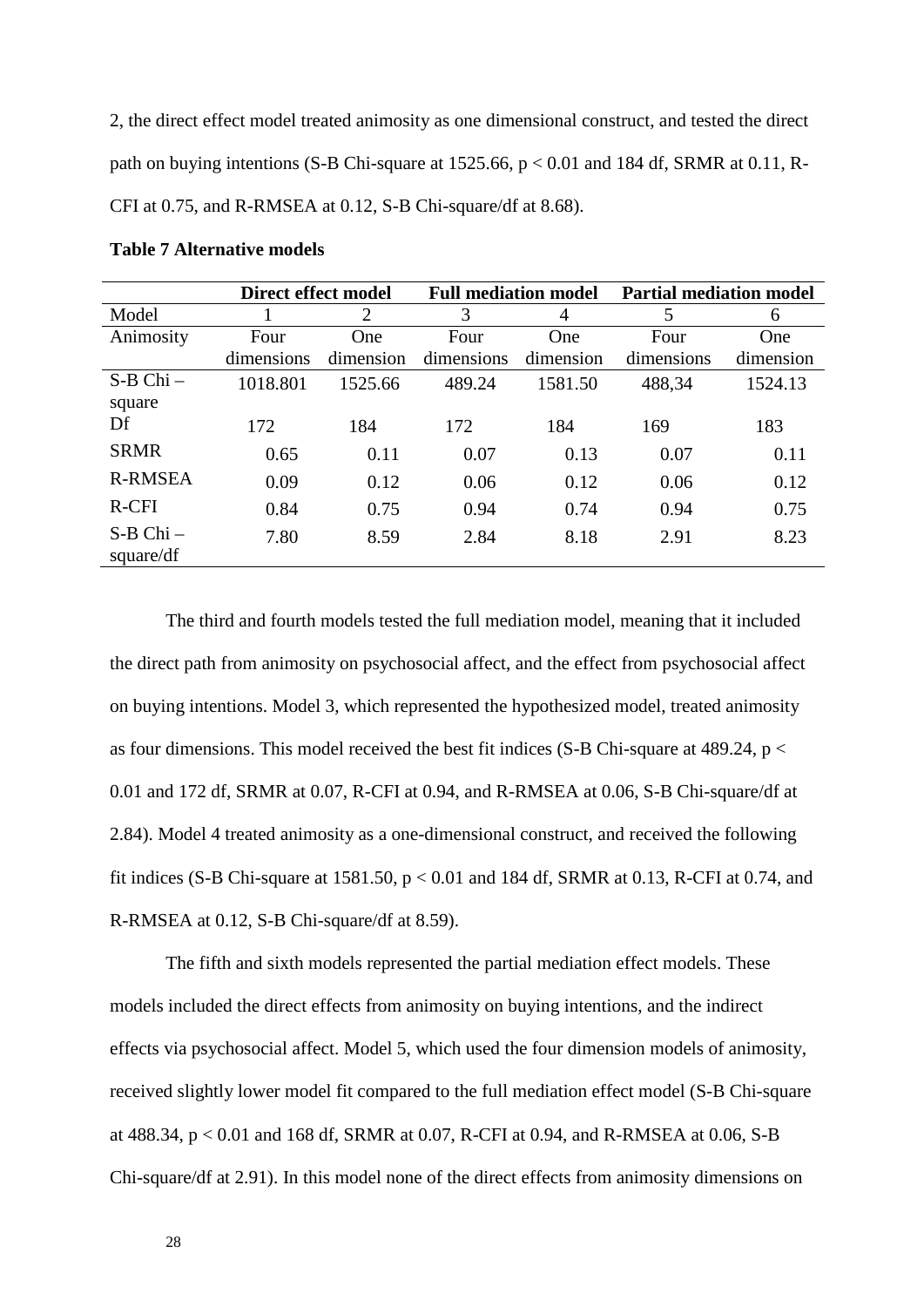buying intentions were statistically significant. Model 6, which treated animosity as a one dimensional construct, received the following fit (S-B Chi-square at 1524.13,  $p < 0.01$  and 183 df, SRMR at 0.11, R-CFI at 0.75, and R-RMSEA at 0.12, S-B Chi-square/df at 8.33). To summarize, these findings supported the hypothesized Model 3, being the full mediation effect model using the four dimensions of animosity to best represent the data.

### **7. DISCUSSION**

#### **7.1. Discussion of findings and implications for theory**

In using qualitative pre-studies in two countries, and by asking consumers about countries they most dislike and the reasons for such dislike, we started without any preconceived notions about animosity countries or the reasons for the animosity felt by respondents. This research design made it apparent that animosity may have more diverse backgrounds than just war animosity and economic animosity, which seem to be most important in the bi-national conflicts addressed in previous research. We find that animosity is a four-dimensional construct (war animosity, economic animosity, political animosity, and people animosity). Political animosity and people animosity give new insight in the animosity problem area. War animosity and economic animosity relate to military and economic events and foreign policies of the animosity target. Interestingly, political animosity relates to the internal politics of the animosity target. The most frequently mentioned reasons for political animosity in Table 1 are authoritarian government; government regulations and policies, censorship imposed on their people, lack of freedom, oppression; Communist government, undemocratic, political system; human rights violations; women's rights, male dominated. These animosity backgrounds do not necessarily concern the sample country directly. Rather, our findings indicate that political animosity is an expression of animosity due to unacceptable use of power within the animosity target as perceived in the sample country. Thus, while animosity backgrounds in previous studies of bi-lateral conflicts typically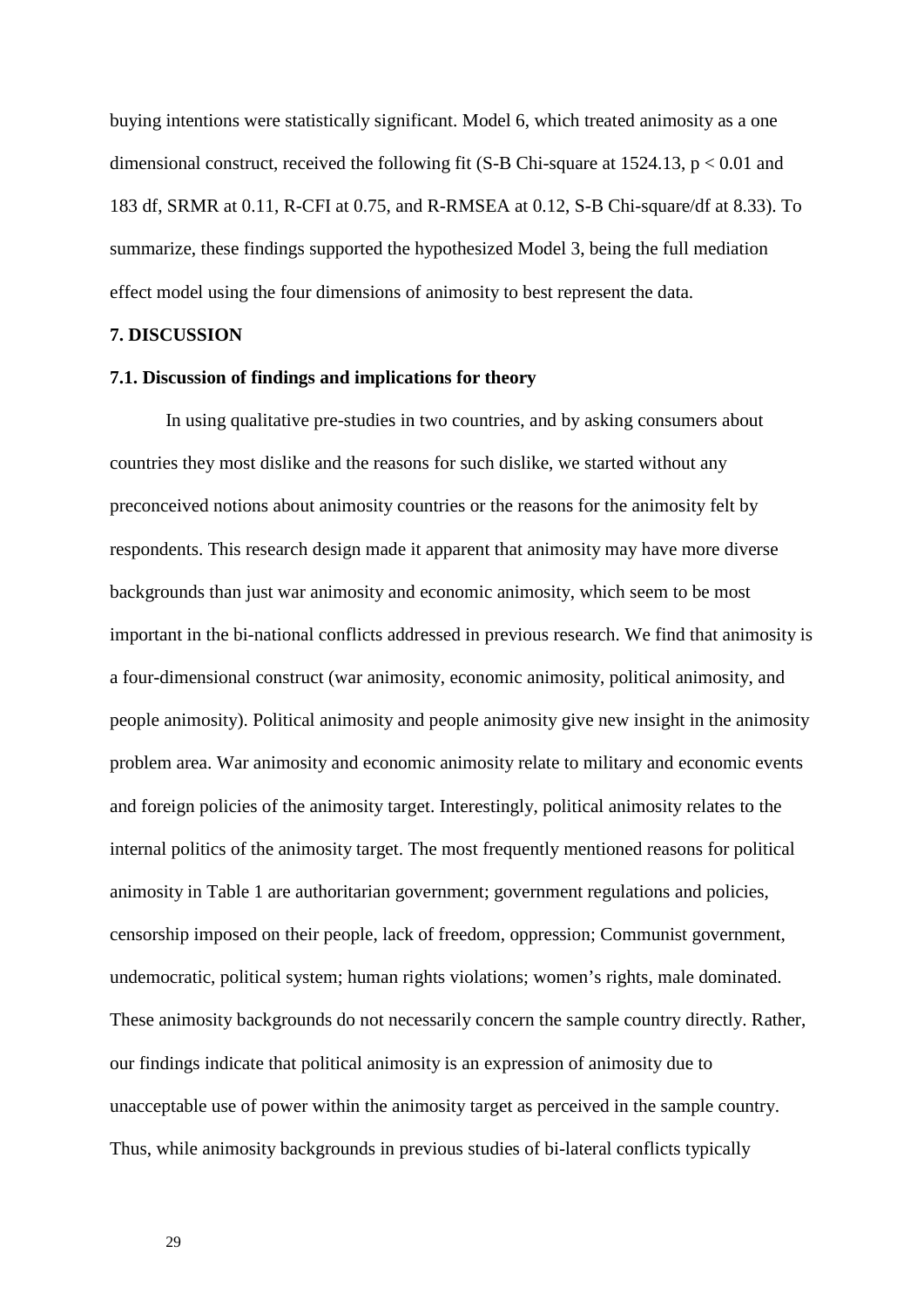concern the sample countries directly, our findings suggest that feelings based on normative and moral evaluations of use of political power within a foreign country may be animosity background, even when such policies have no direct impact on the sample country.

The "people" animosity dimension reflects strong dislike of the mentality and of the perceived hostility of the people from the animosity target. Interestingly, several respondents (see Table 1) expressed animosity feelings toward a foreign country due to negative impressions of immigrants from the animosity country who live in the sample country. Furthermore, in Table 2 we see that several of the animosity countries selected by Norwegian respondents are those from which Norway has sizeable immigrant populations (Pakistan, Turkey, Poland, Somalia, and Nigeria). Norway has, as do many European countries, a historically more homogenous population than the U.S. and seems to have more difficulties in integrating immigrants. With the possible exception of Pakistan's role in "the war on terror," there seems to be other underlying motivations for the frequent mention of the remaining countries (Turkey, Poland, Somalia, and Nigeria) in the Norwegian sample. Table 1 and Table 2 support of a pattern where animosities toward immigrants may stimulate animosity feelings toward the immigrants' homeland. Together with the impact of internal political factors in the animosity target discussed previously in this section, these inferences suggest that animosity theory may embrace more animosity backgrounds than in the bi-lateral conflicts that are exemplified in most previous studies.

We hypothesized that animosity influenced buying intentions through the negative emotional affect resulting from the purchase or use of products. The results of our quantitative study generally supported the model. The model was tested in 3 samples: the U.S. and Norwegian samples separately and in the combined sample. The original animosity model (Klein et al., 1998) included two animosity indicators: war animosity and economic animosity. Finding full support for the impact of economic animosity on psychosocial affect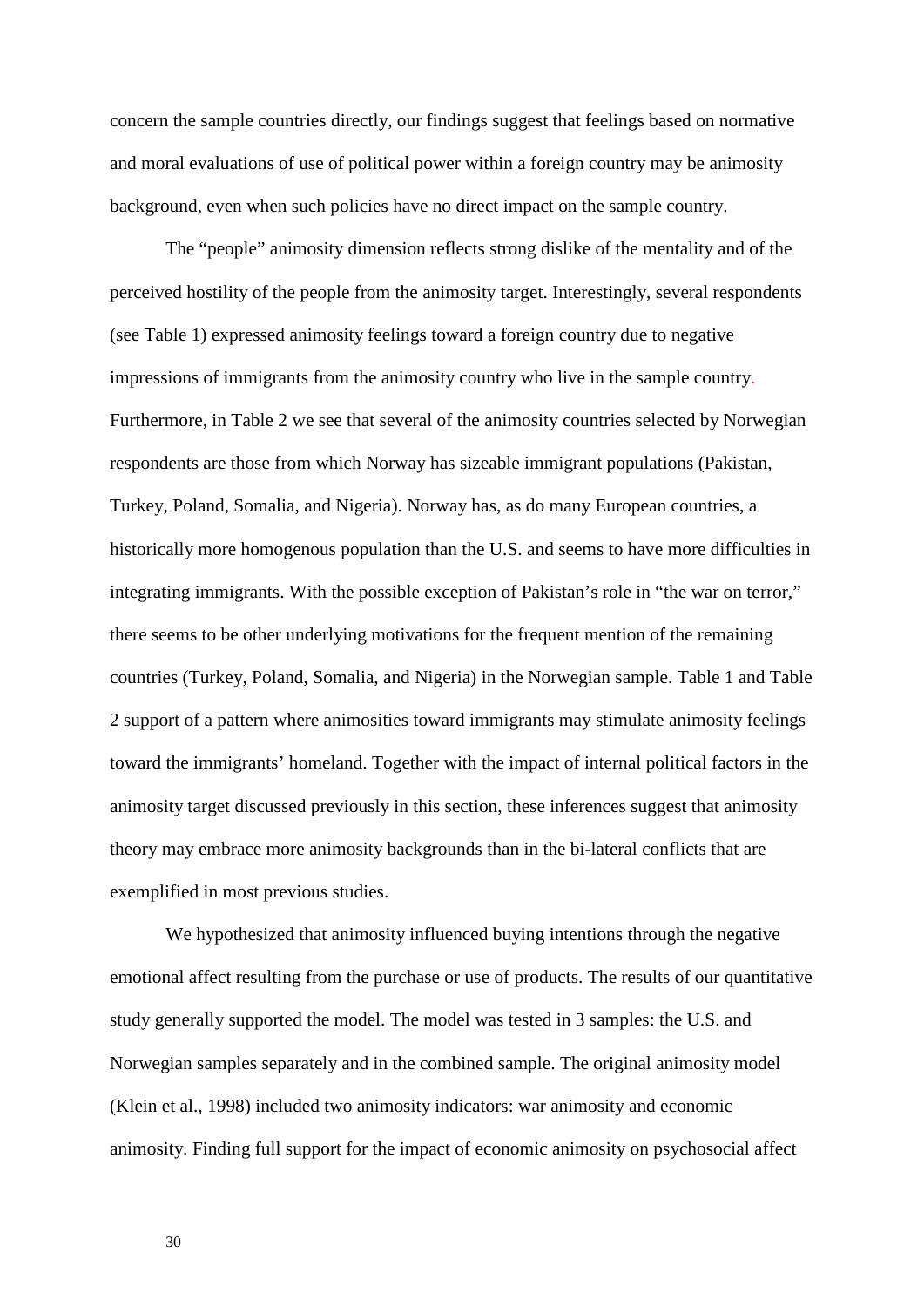indicates that hostility towards a nation due to economic reasons has affective outcomes which mediate the impact on buying intentions. Support was also found for the impact of military/war animosity on psychosocial affect for the full sample and the U.S. sample, but not for the Norwegian sample. This may be due to the context of the Iraq war at the time of data collection and a greater involvement in the "war on terror" felt by U.S. respondents. People animosity has significant impact on psychosocial affect in all three samples. Support was found for the impact of politics/government animosity on psychosocial affect in the full sample and in the Norwegian sample separately. However, this effect was not observed in the U.S. sample. As a small country, Norway may be more normative in their judgments of internal politics in the animosity target, while as a superpower, the U.S. may be more pragmatic. Norway is characterized as a feminime culture (Hofstede 1980) and compassion for the suffering of people in a foreign country is a rather feminine value. For example, in Burma, Aung San Suu Kyi, former General Secretary of the National Leage for Democracy and Nobel Peace Price winner, has been detained in house arrest by the ruling military junta most years since 1990. Burma is among the top animosity countries in the Norwegian sample only, and internal politics is the plausible reason for Burma being an animosity target.

We also found strong evidence to indicate that both product beliefs and psychosocial affect have a strong influence on buying intentions for the overall sample as well as for the two countries independently. This further corroborates our contention that the impact of animosity feelings on buying intentions is mediated by affect. To summarize, all hypotheses were supported for the total sample, and five of the six hypotheses were supported in the US and Norwegian samples separately. Building on the definition by Klein et al. (1998), we include our theoretical extensions and define animosity*: Country animosity is strong hostility towards a country due to that country's previous or ongoing military, economic, or political*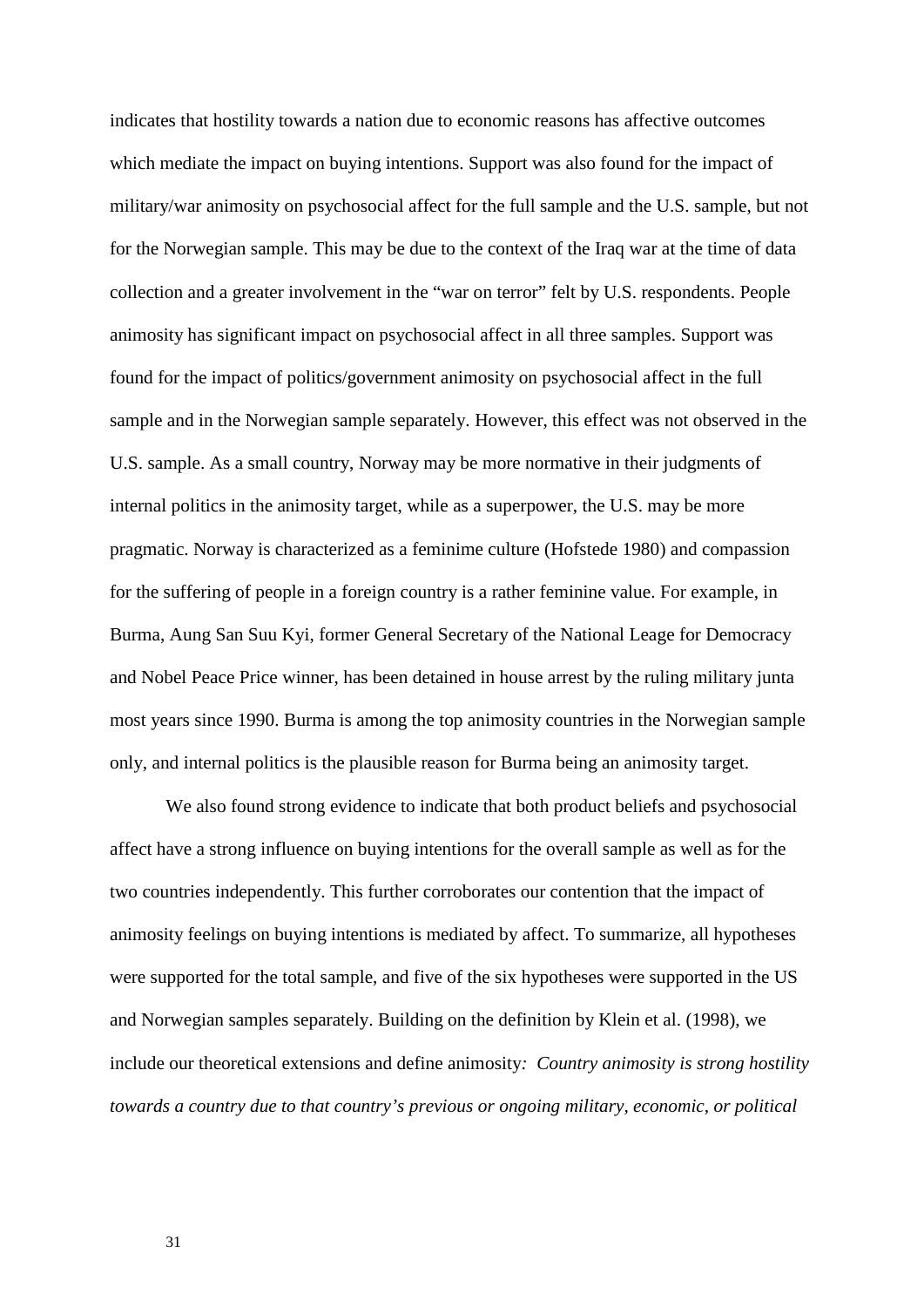*actions, or the perception of that country's people as being hostile with unsympathetic mentality.*

#### **7.2 Implications for practice**

Buying and consuming products from countries with a poor political image, a reputation for economic exploitation, military conflict, or hostile people gives consumers in many countries negative feelings characterized by a combination of guilt, embarrassment, and reduced selfimage and social image. These feelings, which we label psychosocial affect, contribute to shifting the demand curve for products from animosity targets to the left. Thus, consumer animosity abroad becomes a liability in international competitiveness. Governments may alter their offending domestic and/or international politics and they may attempt to improve their image through information and through national branding. For example, China, one of the top animosity targets in our U.S. sample, takes this very seriously. China's image building and promotion have been a national project since the 2008 Olympic Games. According to Shi Anbin, deputy dean of the School of Journalism and Communication at Tsinghua University, the biggest breakthrough has been transforming "international propaganda" into "professional communication" (Anbin, 2011).China launched the promotional video, "The China Image," in Times Square, New York in February 2011. An estimated 1.7 million people pass through New York's Times Square daily. It has long been a prime location to promote major brands, and this time the brand is China. Chinese celebrities, elite, and ordinary people appear in the video which presents the Chinese spirit.

Animosity feelings influence demand, and managers should consider this variable when they perform foreign market potential analysis for possible new export markets and when they conduct market portfolio analysis. Animosity feelings contribute to reduced priority of the target market in relation to other markets. Hence, animosity also becomes a variable in market segmentation on the national level. When animosity feelings are unequally distributed within a population, animosity may also be an effective segmentation variable within a market. Businesses should analyze the level and the backgrounds of animosity whenever they consider direct investments in countries where animosity may be a factor.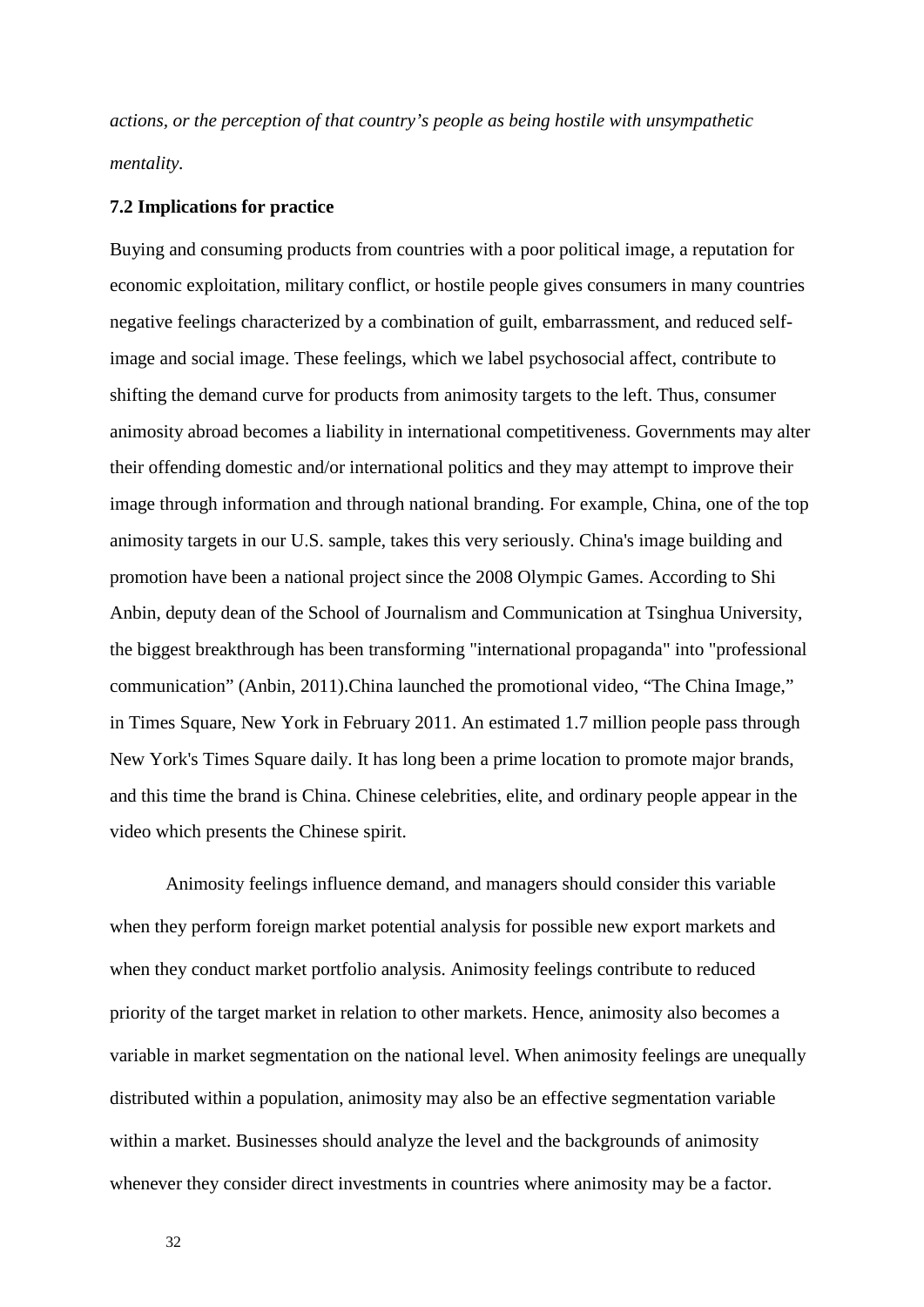They should carefully monitor the internal policies of a country when making manufacturing, sourcing, or branding decisions and disassociate themselves from the policies and actions of an oppressive government.

We believe the profitability for a private company considering spending significant resources in an attempt to reduce animosity in most cases would be highly questionable. Animosity is directed toward a country and should be addressed at the same level. A company may try to hide or to downplay their national origin if a negative impact of animosity on brand equity is likely, and they may instead promote a global brand image. For example, the phonetics of a brand name, use of language, models and spokespersons should not be associated with an animosity target. Several brands actually deliberately tie in to the image of a foreign country. For example, Smirnoff vodka is an American brand, and Gant is a Swiss-owned brand, globally headquartered in Stockholm that uses a U.S. flag-inspired logo on many of their products. Though managers must evaluate their options with great caution there are many ways excellent brand marketing may reduce the negative impact of animosity on brand associations.

China is among the largest trading partners with the U.S., and both the U.S. and China are among the largest trading partners with Norway. At the same time China and the U.S. are among the top animosity countries. This indicates that animosity may be compensated for by other factors (e.g., low prices or superior technology). Animosity has a negative impact on foreign demand, but managers should be aware that animosity is but one of several factors that influence behavior. Increased insight into animosity may increase the role of foreign consumer animosity for political policymakers in the future. By understanding the intricacies of animosity, companies and countries can develop strategies to reduce or to overcome animosity-based problems.

## **7.3 Limitations and future research**

We recommend several directions for future research based on the findings and limitations of our study. First, there may be differences in the structure of animosity due to cultural differences that are not captured in our research design. Hence, the findings need to be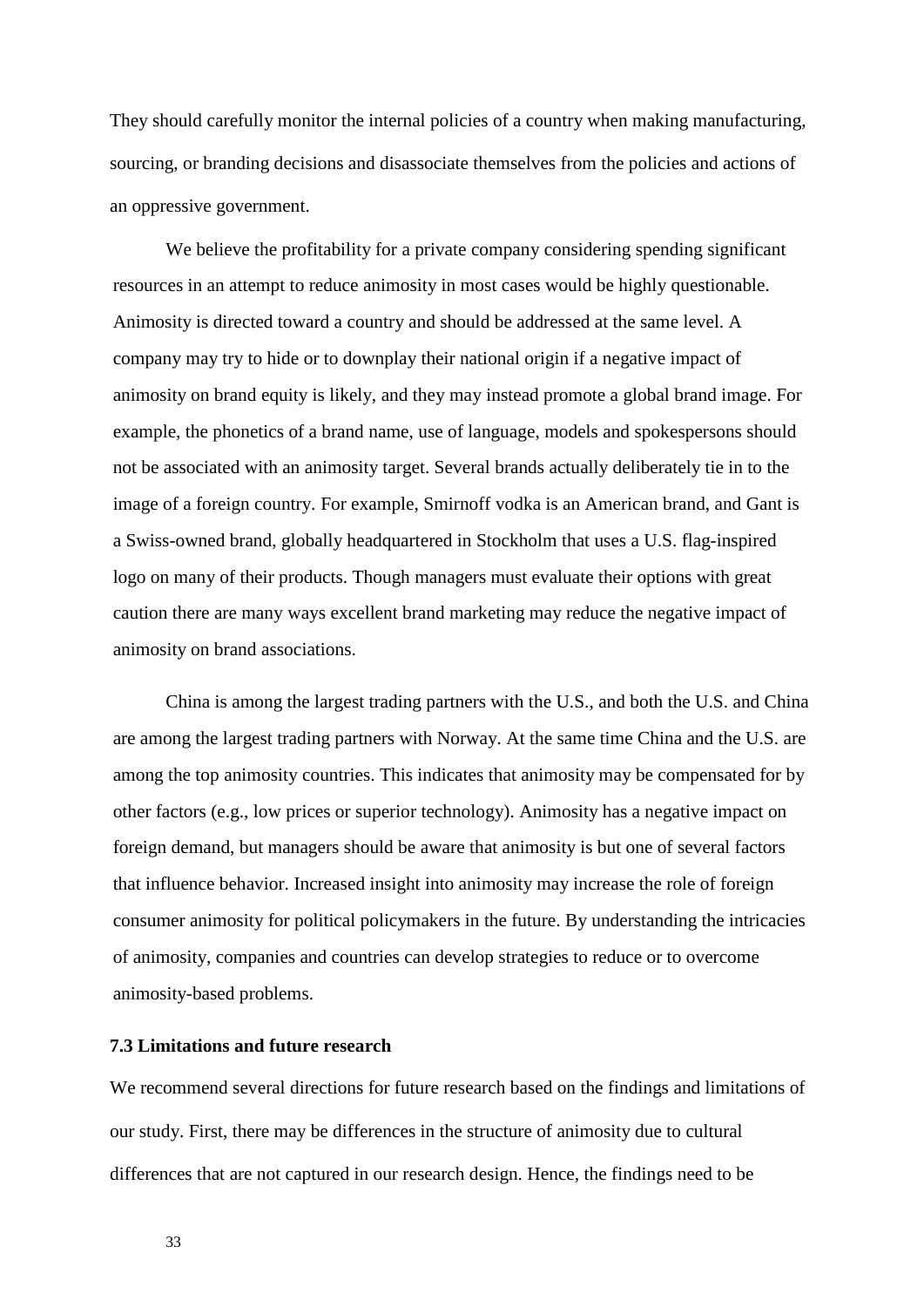confirmed in more samples from more countries. Only one study so far (Russell & Russell, 2006) has addressed animosity in the business-to-business context. It is important to get further insight into the impact of animosity and the processes through which animosity influences business between organizations. In many cases, animosity research in marketing may be considered a special problem area within the more general area of country-of-origin research. Animosity and country of origin go through cognitive, affective, and normative information processing (Verlegh & Steenkamp, 1999). The cognitive impact on product quality evaluations has been thoroughly studied. The affective impact of animosity and of country of origin in general is much less understood. The self-construal concept, or thoughts, feelings, and actions concerning the relation of self to others and as distinct from others, may give further insight into the affective and normative impact of animosity on buying behavior. Product category involvement may moderate the same relationship. As more countries develop excellence in production of quality products, the differentiating effect of country of origin on cognitive product quality evaluations may diminish. But, the symbolic and emotional effects of country of origin may increase. This is one of the biggest challenges in animosity research and in country-of-origin research.

Animosity theory development has its outset in marketing, but the impact of animosity is not limited to marketing. For example, the profitability of international direct investments may be influenced by animosity in the investment target country, in the home country of the investing company, and in third countries. Also, animosity may play important roles that need to be explored in international management problems (e.g., in intra and interorganizational relations). The principles behind the role of personal ties in relationship development are found in the development of common goals through socializing and through selection of partners. All economic activity is interwoven in social contacts (Granovetter, 1985). We argue that animosity, and perhaps especially people-based animosity, may be a negative factor in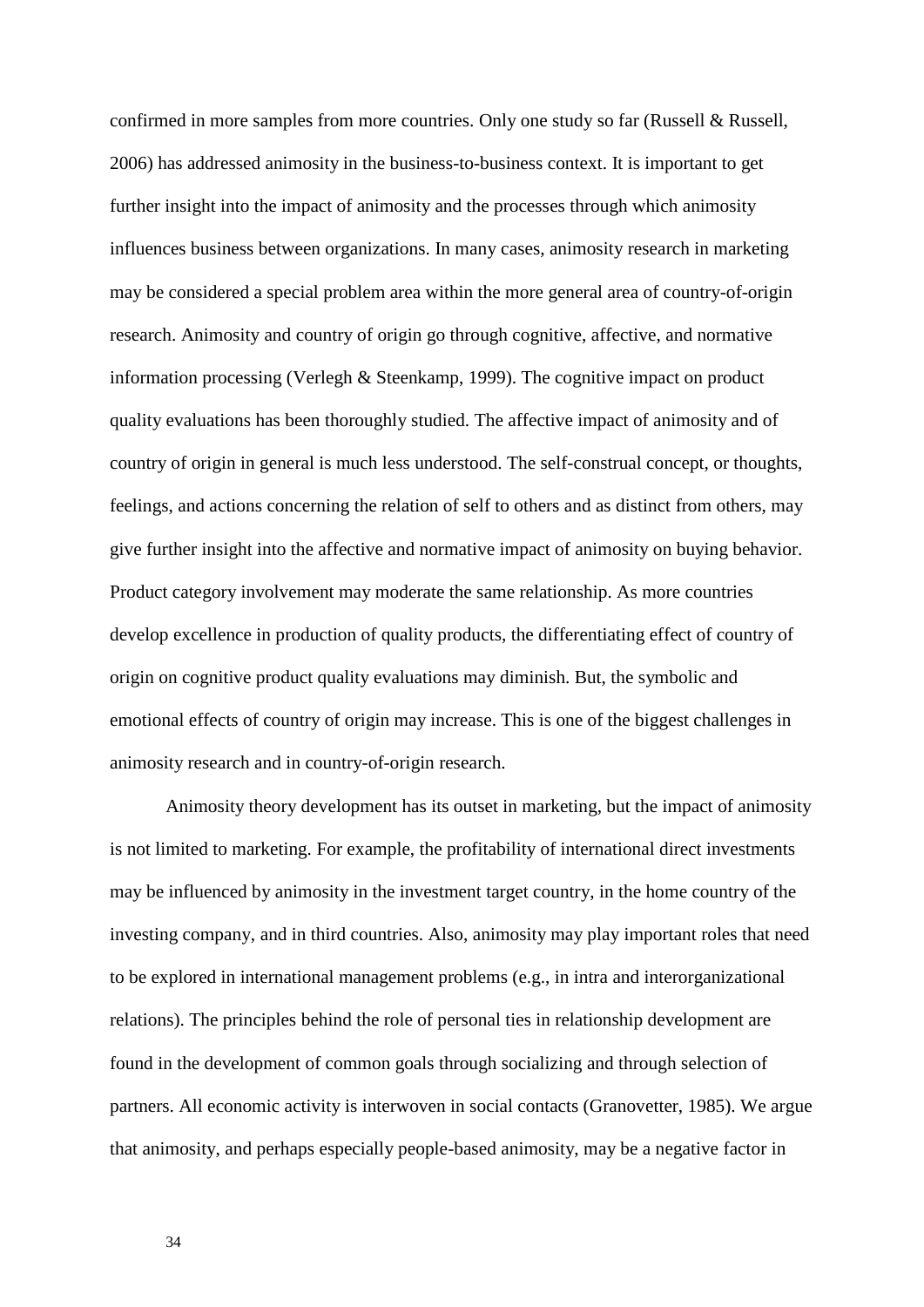two-way communication and in trust. Communication and trust are key variables in the development of international interorganizational relationships (Nes et al., 2007). To conclude, animosity may impact more problems than revealed in research so far, and we believe it constitutes a promising area for future international business research.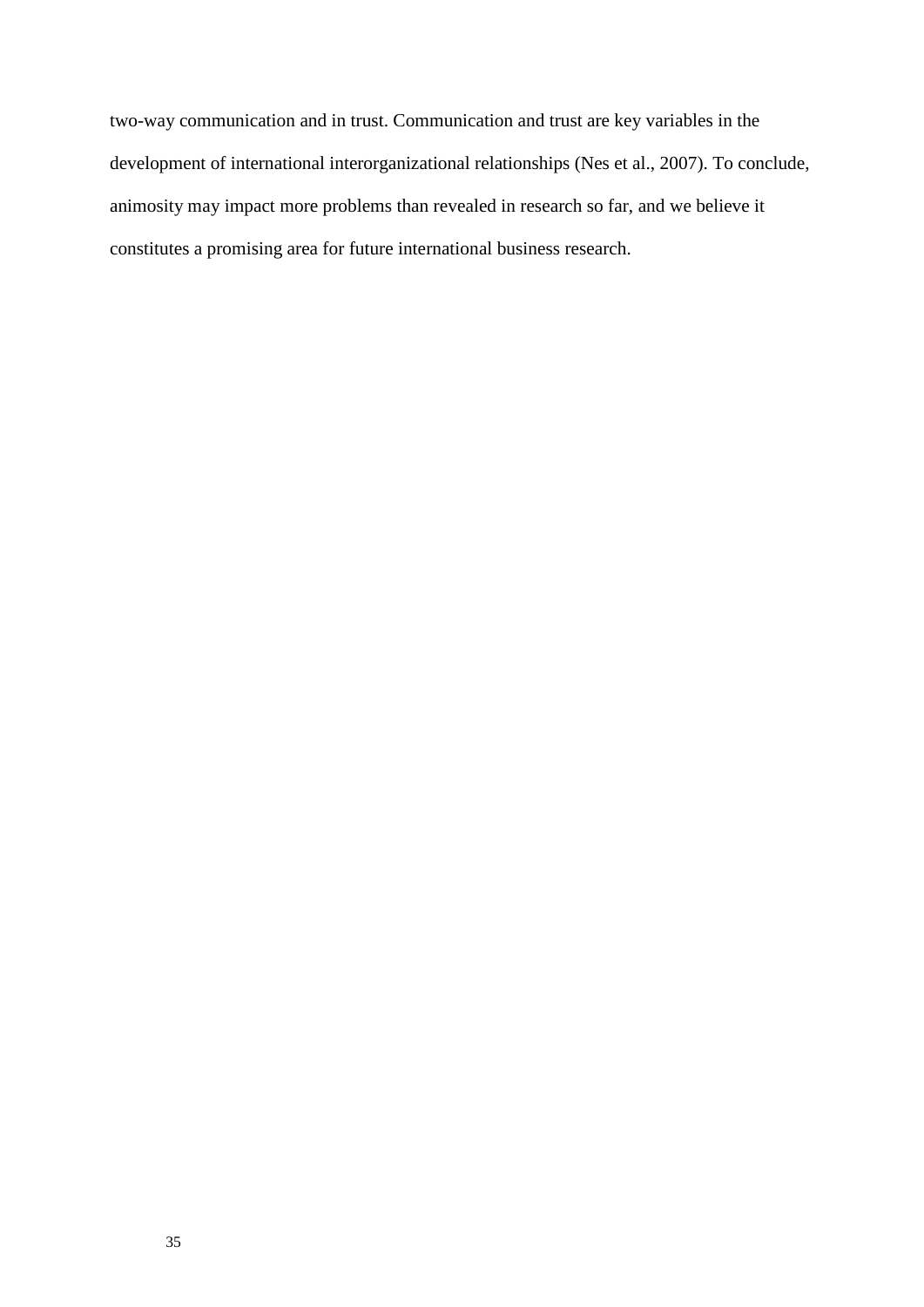Appendix A Scale Items

## **Economic animosity**

- EA1 This country is out to exploit the economy of my country and other countries
- EA2 This country is taking advantage of my country and other countries
- EA3 This country has too much economic influence in my country and other countries

## **People animosity**

- PA1 I don't like the mentality of the people in this country
- PA2 I feel that the people in this country are hostile and not open to foreigners
- PA3 My experiences with people from the country are negative

### **Politics/government animosity**

- GA1 I dislike this country's government policies
- GA2 I dislike the political system in this country
- GA3 There is too much corruption in this country

### **Military/war animosity**

MA1 I dislike this country's involvement in wars

MA2 I dislike the military operations of this country

## **Product beliefs**

- PRD1 I am not confident about the quality of products from this country
- PRD2 Products from this country are usually not reliable nor long-lasting

## **Psychosocial affect**

- PDI1 I would feel guilty if I bought a product from this country
- PDI2 Using products from this country will not fit in well with my self-image or the way I think about myself
- PDI3 Using products from this country may negatively affect how others think of me
- PDI4 Using products from this country makes me feel embarrassed
- PDI5 I don't feel good using products from this country

## **Buying intentions**

- BI1 I don't get my money's worth from products from the country
- BI2 Whenever possible I avoid buying products from this country
- BI3 If 2 products were of equal quality, I would rather pay 10% more for a product from my home country than buying a product from this country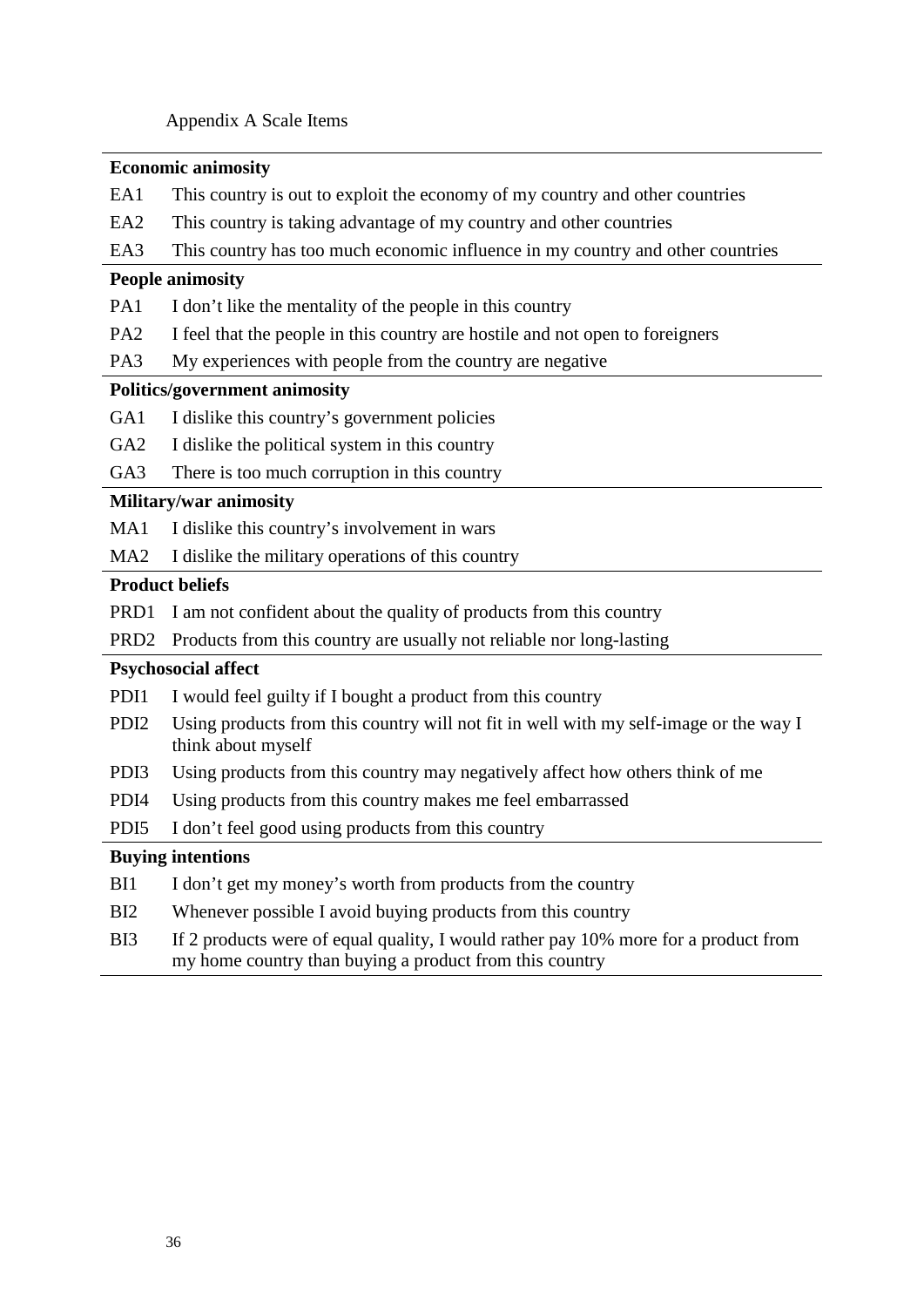#### **REFERENCES**

- Aaker, J. L. (1997). Dimensions of brand personality. *Journal of Marketing Research*, 34(3), 347-56.
- Amine, L. S. (2008). Country-of origin, animosity and consumer response: Marketing implications of anti-Americanism and Francophobia. *International Business Review*, 17(4), 402-422.
- Anbin, S. (2011).China.org.cn/opinion/2011-01/17/content.21755910.htm
- Ang, S., Jung, K., Kau, A., Leong, S., Pornpitapan, C., & Tan, S. (2004). Animosity toward the economic giants: What the little guys think. *Journal of Consumer Marketing*, 21(3), 190-207.
- Austin, J., Siguaw, J. A., & Mattila, A. S. (2003). A re-examination of the generalizability of the Aaker brand personality measurement framework. *Journal of Strategic Marketing*, 11(2), 77-92.
- Bahaee, M., & Pisani, M. (2009). Iranian consumer animosity and U.S. products: A witch's brew or elixir? *International Business Review*, 18(2), 199-210.
- Bilkey, W. J., & Nes, E. B. (1982). Country of origin effects on product evaluations. *Journal of International Business Studies* 13 (1), , 89-100.
- Bentler, P. M. (2006). *EQS 6 structural equations program manual*. Encino, CA: Multivariate Software, Inc.
- Braunsberger,K., & Buckler, B. (2011).What motivates consumers to participate in boycotts: Lessons from the ongoing Canadian seafood boycott. *Journal of Business Research* , 64, 96–102.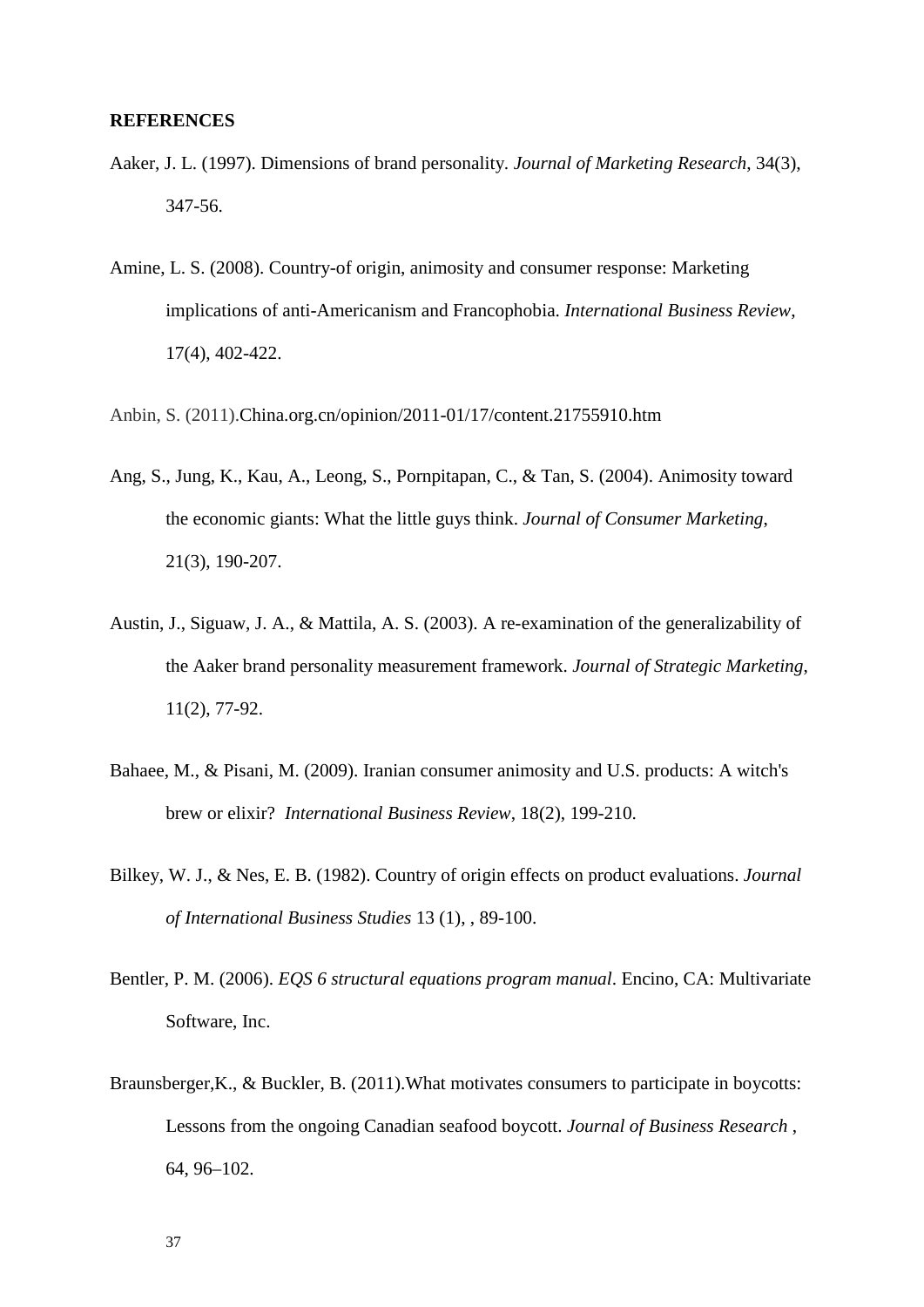- Burnett M. S., & Lunsford, D. A. (1994).Conceptualizing guilt in the consumer decisionmaking process. *Journal of Consumer Marketing,* 11(3) 33–43.
- Byrne, B. M. (2006). *Structural equation modeling with EQS: Basic concepts, applications, and programming*. New Jersey: Lawrence Erlbaum Associates.
- Chaudhuri, A., & Holbrook, M. B. (2001). The chain of effects from brand trust and brand affect to brand performance: The role of brand loyalty. *Journal of Marketing,* 65(April), 81-93.

Dinnie, K. (2008). *Nation branding. concepts, issues, practice*. Amsterdam: Elsevier

- Douglas, S. P., & Craig, C. S. (2006). On improving the conceptual foundations of international marketing research. *Journal of International Marketing*, 14(1), 1-22.
- Edwards, R., Gut, A. M., & Mavondo, F. (2007). Buyer animosity in business to business markets: Evidence from the French nuclear tests. *Industrial Marketing Management*, 36(4), 483-92.
- Ettenson, R., & Klein, J. G. (2005). The fallout from French nuclear testing in the South Pacific: A longitudinal study of consumer boycotts. *International Marketing Review*, 22(2), 199-224.
- Ettenson R, Smith N.C., Klein J.G. & John A. (2006). Rethinking consumer boycotts. *Sloan Management Review,* 47(4), 6–7.
- Festinger, L. (1957). *A theory of cognitive dissonance*. Stanford, CA: Stanford University Press.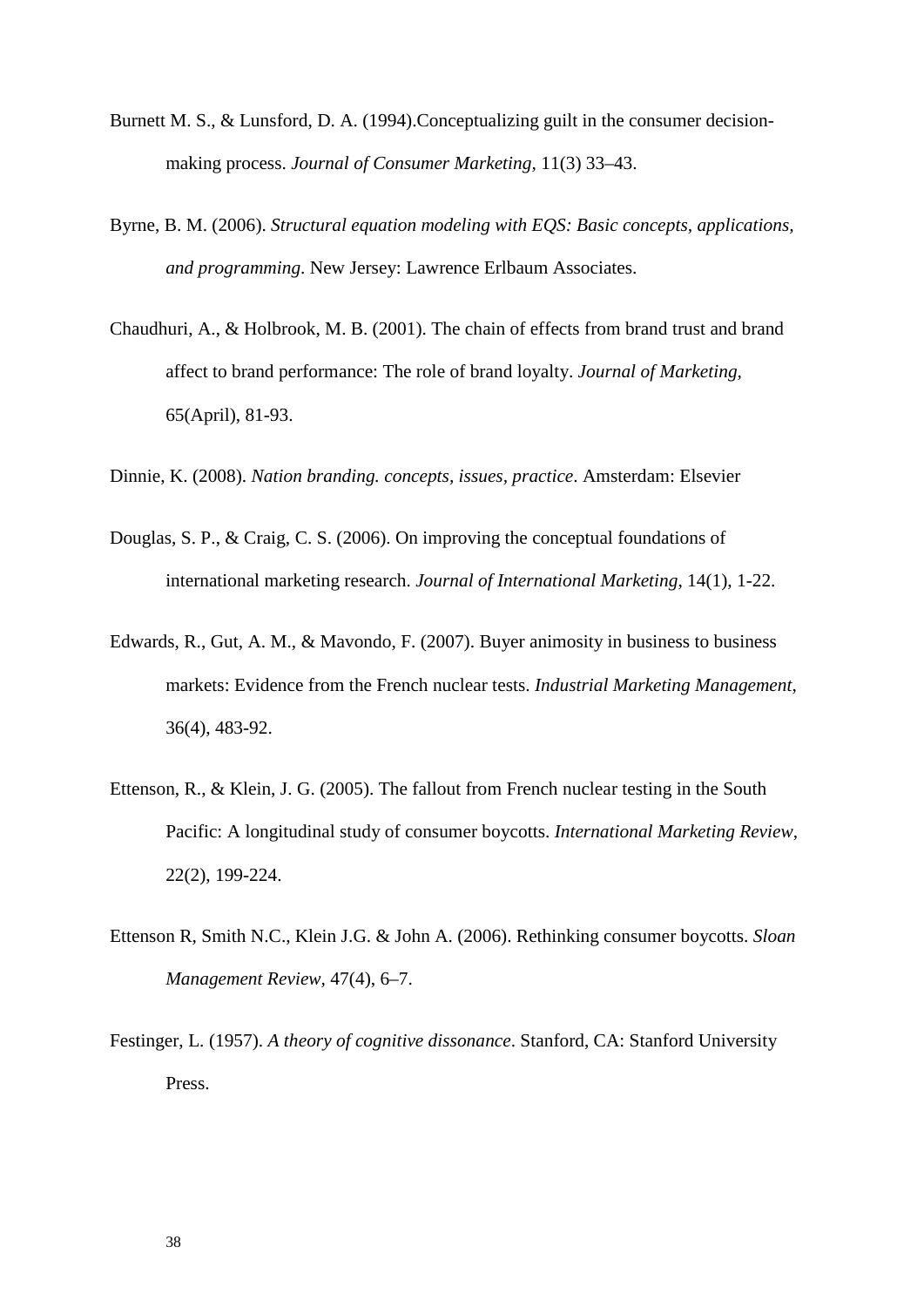- Funk, C. A., Arthurs, J. D., Treviño, L. J., & Joireman, J. (2010). Consumer animosity in the global value chain: The effect of international production shifts on willingness to purchase hybrid products. *Journal of International Business Studies*, 41, 639–651
- Granovetter, Mark (1985), Economic action and social structure: The problem of embeddedness. *American Journal of Sociology*, 91(3), 481-510.
- Guido, G., Prete, M.I., Tedeschi, P. & Dadusc, L. (2010). Effects of Jewish-Italian consumer animosity towards Arab products: The role of personality. *Marketing Management Journal,* 20(1), 1-18.
- He, Y. M., Merz, M. A., & Alden, D. L. (2008). Diffusion of measurement invariance assessment in international marketing: Perspectives from the literature and a survey of researchers. *Journal of International Marketing*, 16(2), 64-83.
- Heslop, L. A., Lu, I. R., & Cray, D. (2008). Modeling country image effects through an international crisis. *International Marketing Review*, 25(4), 354-378
- Hinck, W., Cortes, A., & James, K. (2004). An empirical investigation of the failure of Eastern German products in Western German markets. *Journal of International Business and Entrepreneurship Development*, 2(1), 104-11.
- Hofstede, G. (1980). *Cultures consequences; International differences in work-related values*. Beverly Hills, CA: Sage.
- Hong, S., & Kang, D. (2006). Country-of origin influences on product evaluations: The impact of animosity and perceptions of industriousness, brutality and atypical products. *Journal of Psychology*, 16(2), 232-239.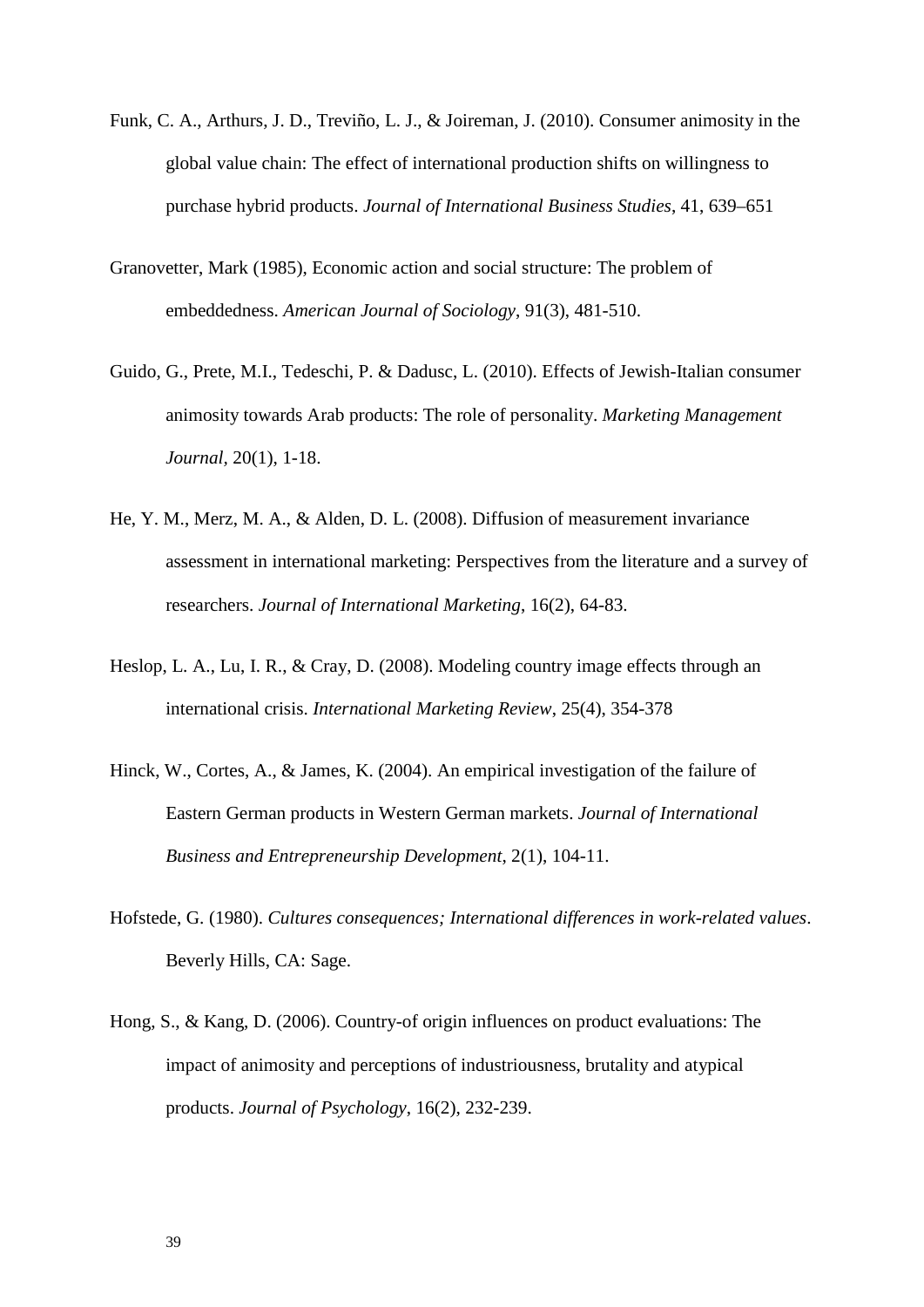- Huang, Y., Phau, I., & Lin, C. (2010). Consumer animosity, economic hardship, and normative influence: How do they affect consumers' purchase intention? *European Journal of Marketing*, 44(7/8), 909-937.
- Inglehart, R., & Baker, W. E. (2000). Modernization, cultural change, and the persistence of traditional values. *American Sociological Review*, 65(1), 19-51.
- Jimenez, N.H., & Martin, S.S. (2010). The role of country-of-origin, ethnocentrism and animosity in promoting consumer trust. The moderating role of familiarity. *International Business Review*, 19(1), 34–45.
- Johansson, J. K., Ronkainen, I. A., & Czinkota, M. R. (1994). Negative country-of-origin effects: The case of Russia. *Journal of International Business Studies* 25(1), 157-176.
- John, A., & Klein, J.G. (2003). The boycott puzzle: Consumer motivations for purchase sacrifice. *Management Science*, 49(9), 1196-1209.
- Jung, K., Ang, S. H., Leong, S. M., Tan, S. J., Pornpitakpan, C., & Kau, A. K. (2002). A typolology of animosity and its cross-national validation. *Journal of Cross-Cultural Psychology,* 33(6), 529-39.
- Kaplan, L. B., Szybillo, G. J., & Jacoby, J. (1974). Components of perceived risk in product purchase: A cross-validation. *Journal of Applied Psychology,* 59(3), 287-91.
- Klein, J. G.( 2002). Us versus them, or us versus everyone? Delineating consumer aversion to foreign goods. *Journal of International Business Studies,* 33(2), 345-63.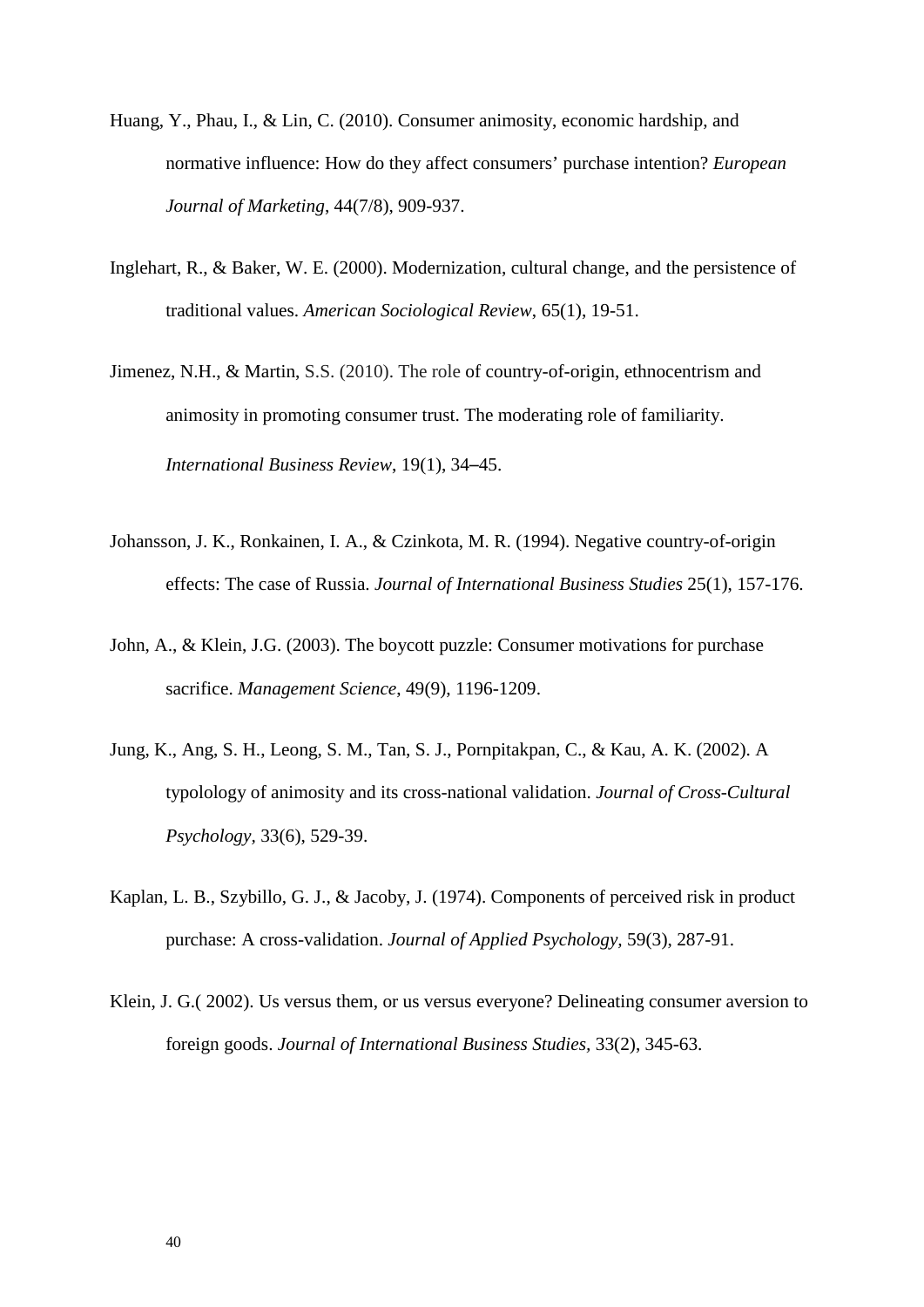- Klein, J. G., Ettenson,R., & Morris, M. D. (1998). The animosity model of foreign product purchase: An empirical test in the People's Republic of China. *Journal of Marketing,*  62(1), 89-100.
- Klein, J. G., & Ettenson R. (1999). Consumer animosity and consumer ethnocentrism: An analysis of unique antecedents. *Journal of International Consumer Marketing,* 11(4), 5-24.
- Klein, J. G., Smith, N., & John, A. (2002). Exploring motivations for participation in consumer boycott. *Advances in Consumer Research* 29(1), 363-369.
- Klein, J. G., Smith, N., & John, A. (2004). Why we boycott: consumer motivation for boycott. *Journal of Marketing,* 68(3), 92-109.
- Kogut, B., & Singh, H. (1988). The effect of national culture on the choice of entry mode. *Journal of International Business Studies,* 28(Fall), 411-432.
- Leong, S. M., Cote, J. A., Ang, S. H., Jung, K., Kau, A. K., Tan, S. J., & Pornpitakpa C. (2008). Understanding consumer animosity in an international crisis: Nature, antecedents, and consequences. *Journal of International Business Studies*, 39 (6), 996-1009.
- Lwin, M.O., Stanaland, A.J.S. & Williams, J.DS. (2010). American symbolism in intercultural communication: An animosity/ethnocentrism perspective on intergroup relations and consumer attitudes, *Journal of Communication,* 60(3), 53-59.
- Maher, A., & Mady, S. (2010).Animosity, subjective norms, and anticipated emotion during an international crisis. *International Marketing Review*, 27(6), 630-651.
- Munter, P. (2006). Muslim boycott cuts Danish dairy exports by 85%. *Financial Times*, April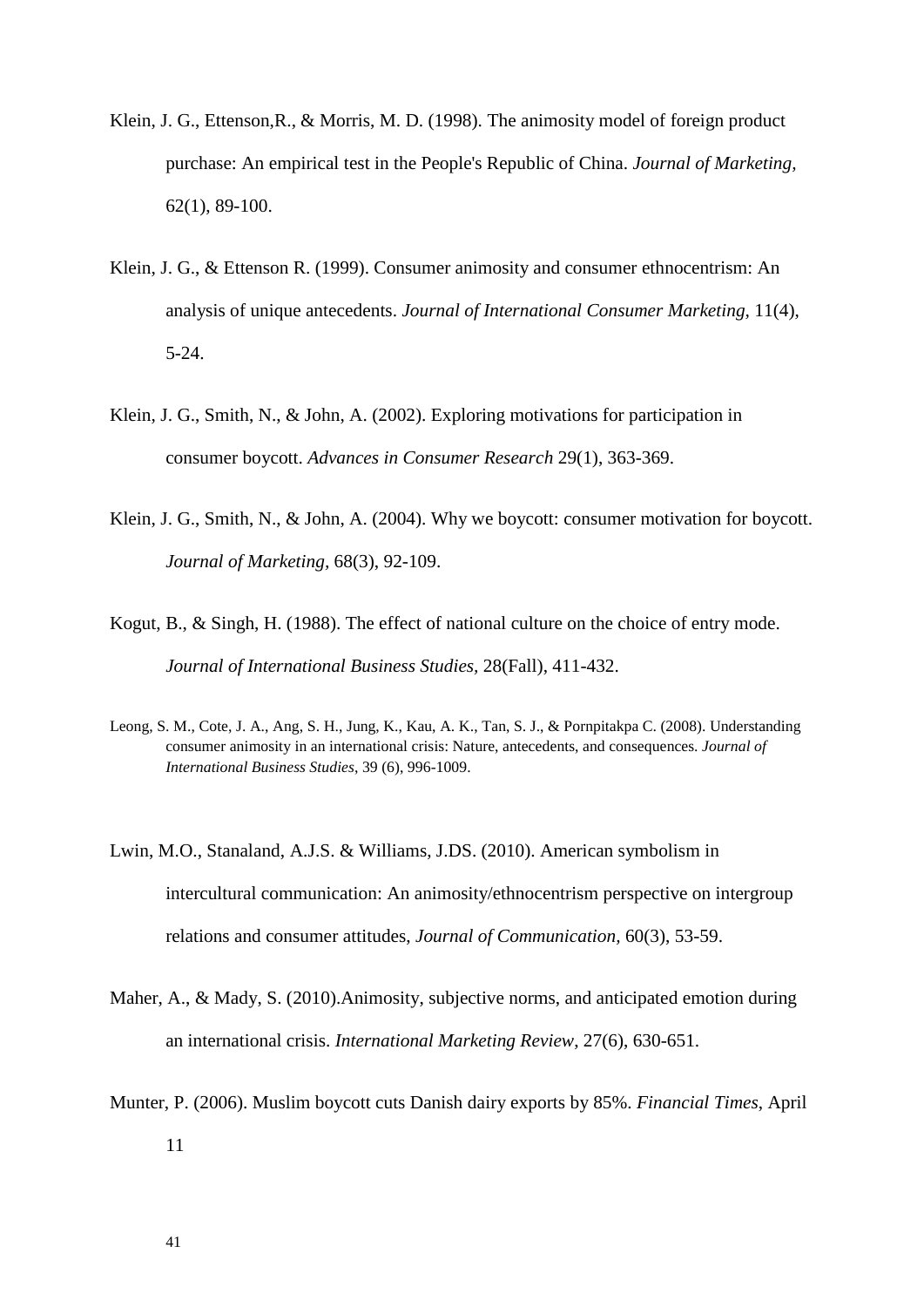- Nakos, G. E., & Hajidimitriou, Y. A. (2007). The impact of national animosity on consumer purchases: The modifying factor of personal characteristics. *Journal of International Consumer Marketing*, 19(3), 53-72.
- Nes, E. B., Solberg C. A., & Silkoset, R. (2007). The impact of national culture and communication on exporter – distributor relations and on export performance. *International Business Review*, 15(4), 405-420.
- Nijssen, E. J., & Douglas, S. P. (2004). Examining the animosity model in a country with a high level of foreign trade. *International Journal of Research in Marketing,* 21(1), 23- 38.
- Papadopoulos, N. (1993). What product and country images are and are not. In L.A. Heslop, & N. Papadopoulos (Eds.), *Product country images: Impact and role*. New York: International Business Press.
- Parker, R.S., Haytko, D.L. & Hermans, C.M. (2011). Ethnocentrism and its effect on the Chinese consumer: A threat to foreign goods? *Journal of Global Marketing,* 24(1), 4- 17.
- Podoshen, J.S., & Hunt, J.M. (2009). Animosity, collective memory, rumor and equity restoration: Consumer reactions to the Holocaust. *Consumption Markets & Culture,* 12(4), 301–32*.*
- Podsakoff, P. M., MacKenzie, S. B., Lee, J., & Podsakoff, N. P. (2003). Common method biases in behavioral research: A critical review of the literature and recommended remedies. *Journal of Applied Psychology*, 88(5), 879-903.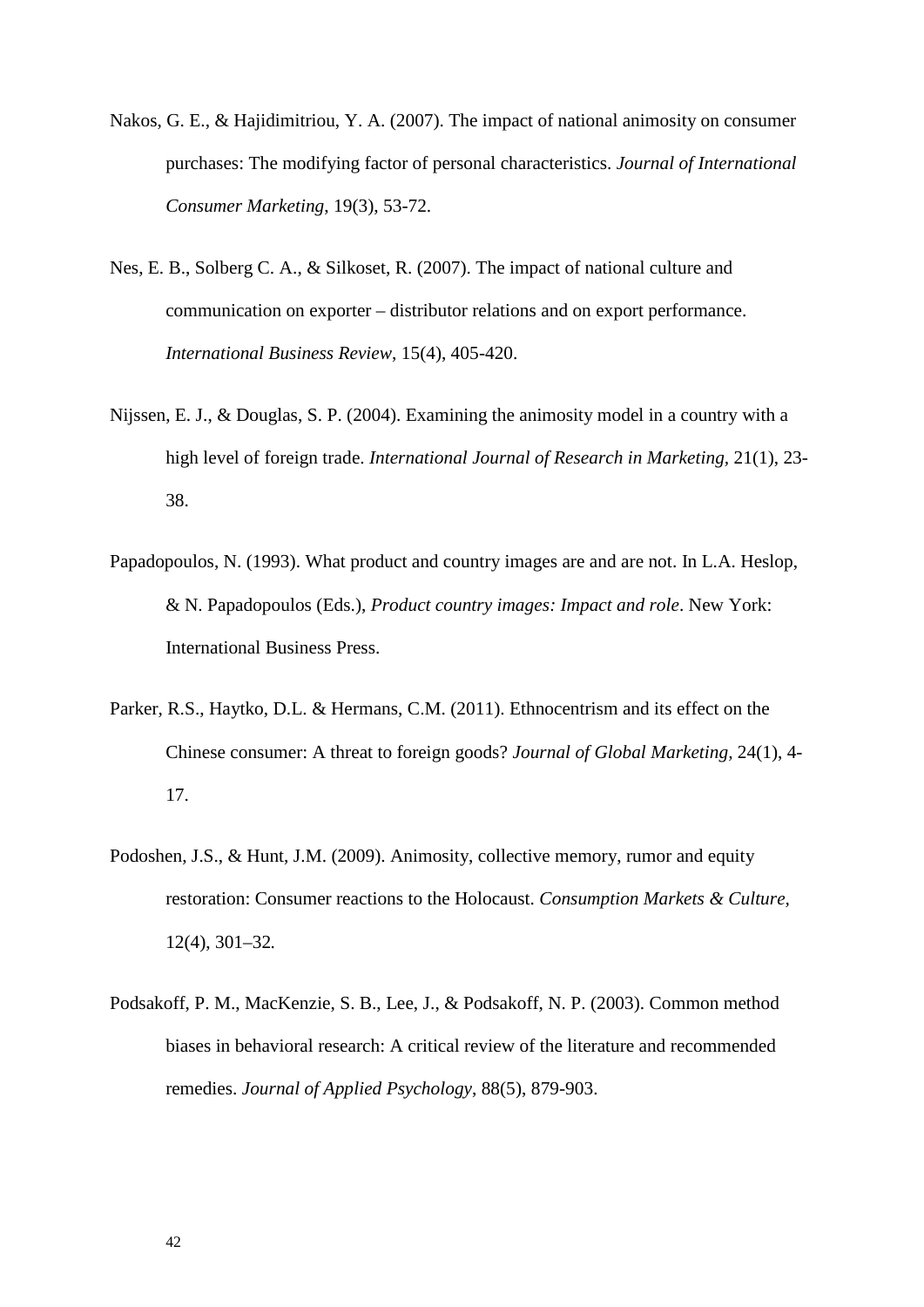- Riefler, P., & Diamantopoulos, A. (2007). Consumer animosity: A literature review and a reconsideration of its measurement. *International Marketing Review,* 24(1), 87-119.
- Rose, M.; Rose, G. M., & Shoham, A. (2009). The impact of consumer animosity on attitudes towards foreign goods: a study of Jewish and Arab Israelis. *Journal of Consumer Marketing*, 26(5), 330-339.
- Russell, D.W., & Russell, C. A. (2006). Explicit and implicit catalysts of consumer resistance: The effects of animosity, cultural salience and country-of-origin on subsequent choice. *International Journal of Research in Marketing,* 23(3), 321-331.
- Russell, C.A., & Russell, D.W. (2010). Guilty by stereotypic association: Country animosity and brand prejudice and discrimination. *Marketing Letters,* 21(4), 413-425.
- Shaw, D., Newholm, T., & Dickinson, R. (2006). Consumption as voting: an exploration of consumer empowerment. *European Journal of Marketing*, 40(9/10), 1049-1067.
- Shimp, T. A., Dunn, T. H., & Klein, J. G. (2004). Remnants of the U.S. Civil War and modern consumer behavior. *Psychology & Marketing,* 21(2), 75-91.
- Shin, M. (2001). The animosity model of foreign product purchase revisited: Does it work in Korea? *Journal of Empirical Generalizations in Marketing Science,* 6, 6-14.
- Shoham, A., Davidow, M., Klein, J. G., & Ruvio, A. (2006). Animosity on the home front: the Intifada in Israel and its impact on consumer behavior. *Journal of International Marketing,* 14(3), 92-114.
- Sirgy, J. (1982). Self-concept in consumer behavior: A critical review. *Journal of Consumer Research,* 9, 287-300.